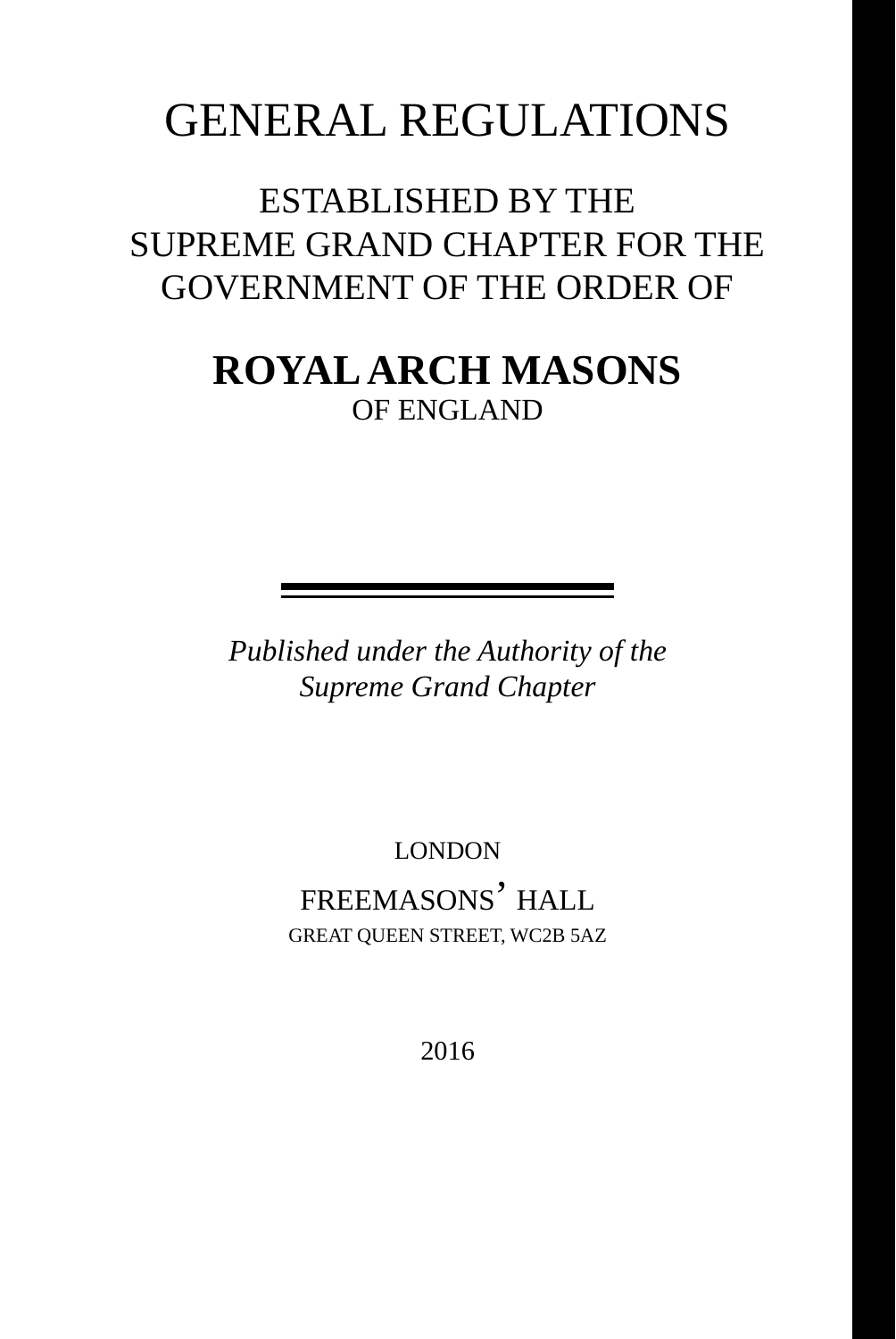The following are the principal editions of the Royal Arch Regulations to have been published since the formation of the United Grand Chapter in 1817 (renamed Supreme Grand Chapter in 1822):

| 1817 8vo.  | 1907 | 1956 | 2001 |
|------------|------|------|------|
| 1823       | 1910 | 1961 | 2003 |
| 1843       | 1912 | 1970 | 2005 |
| 1852       | 1913 | 1978 | 2007 |
| 1864       | 1916 | 1979 | 2009 |
| 1869       | 1917 | 1984 | 2012 |
| 1875       | 1926 | 1989 | 2014 |
| 1879       | 1933 | 1995 |      |
| 1886 16mo. | 1942 | 1999 |      |

# RECORD OF AMENDMENTS TO THE ROYAL ARCH REGULATIONS OF 2016

| Change No. | Date approved by<br>Supreme Grand Chapter | Date of Insertion |
|------------|-------------------------------------------|-------------------|
|            |                                           |                   |
|            |                                           |                   |
|            |                                           |                   |
|            |                                           |                   |
|            |                                           |                   |
|            |                                           |                   |
|            |                                           |                   |
|            |                                           |                   |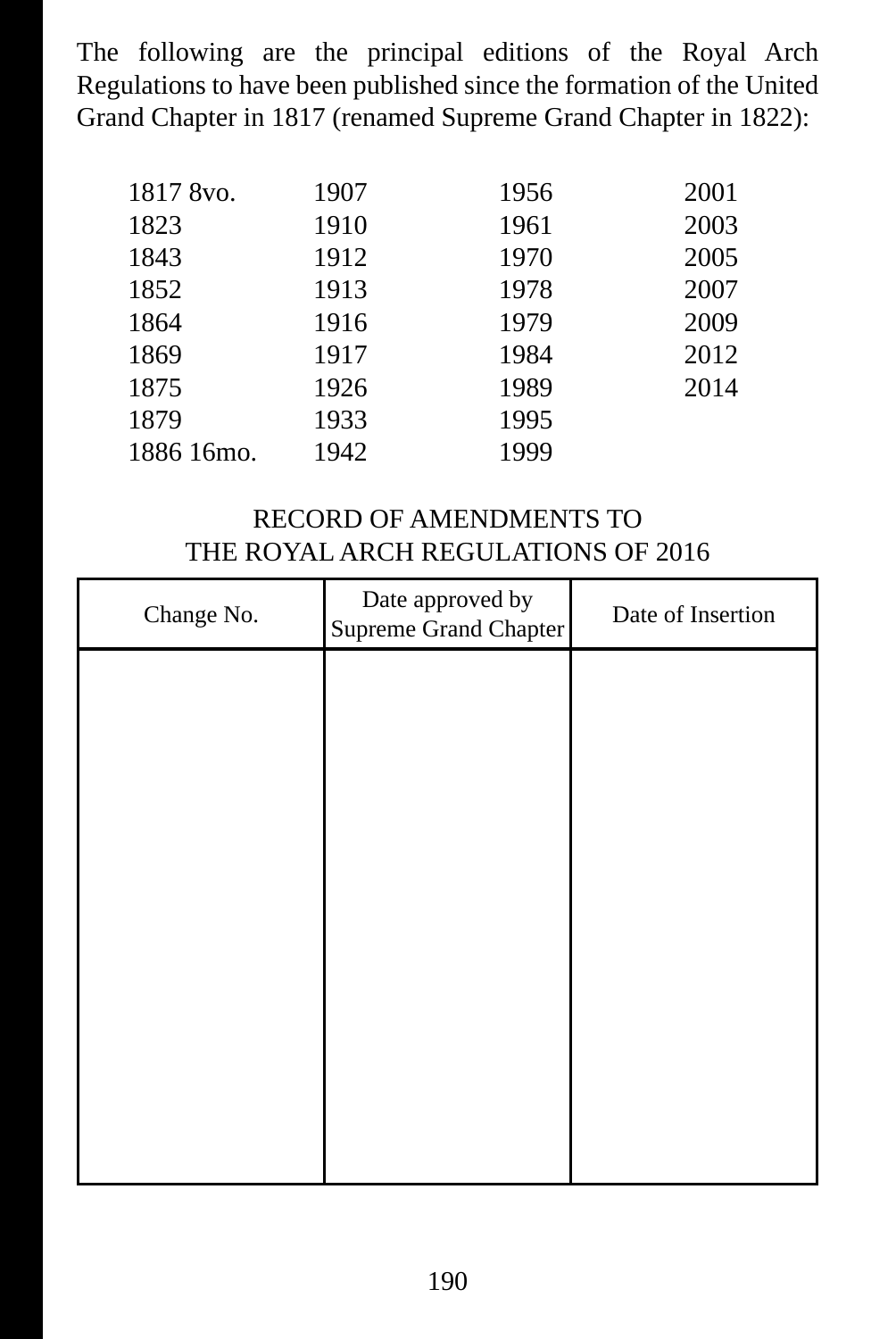# **Supreme Grand Chapter** OF ROYAL ARCH MASONS OF ENGLAND

 THE GRAND CHAPTER having approved of this Revised Edition of the General Regulations, the Committee of General Purposes has accordingly superintended its publication.

Bille Shaked.

*GRAND SCRIBE E*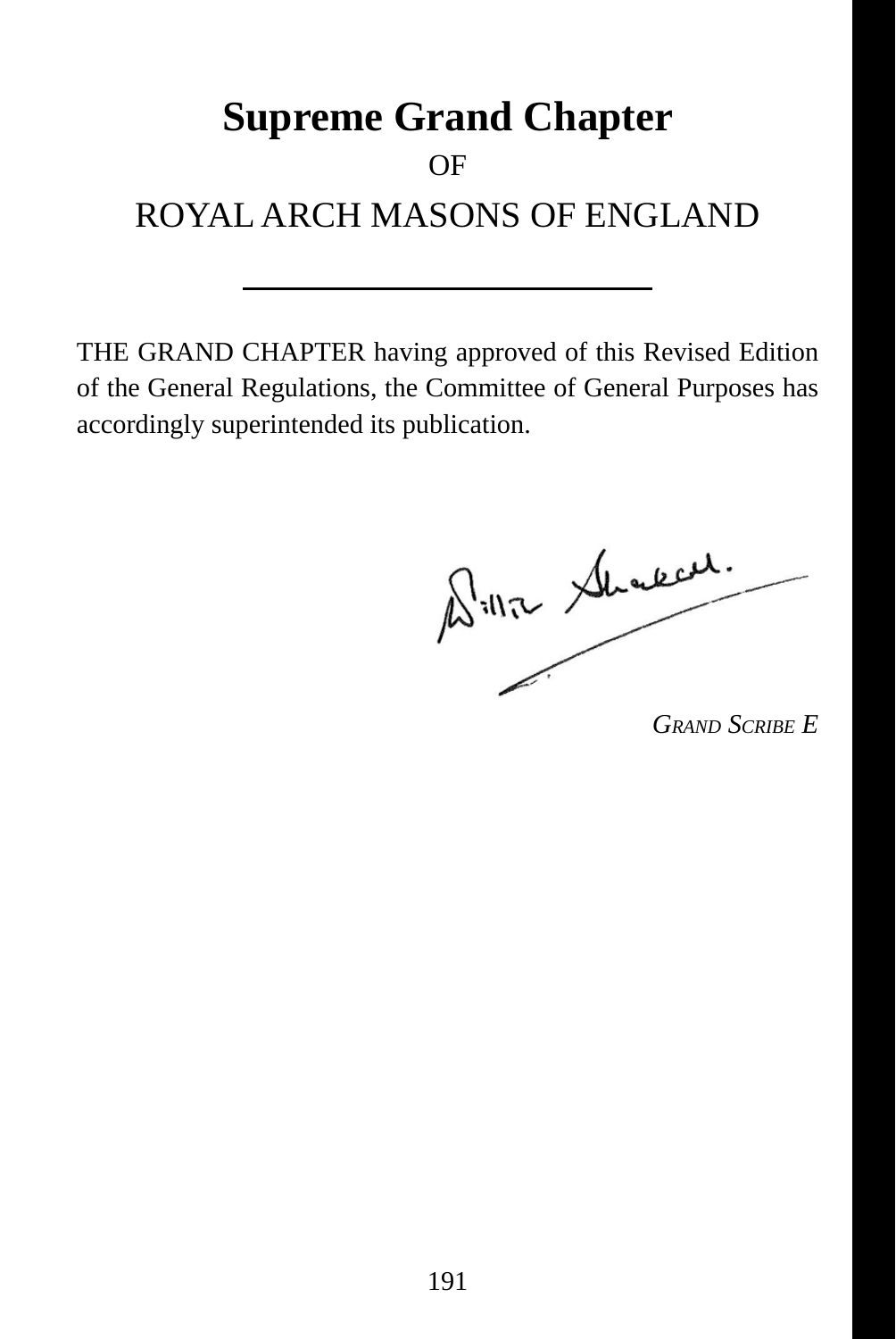# TABLE OF CONTENTS

| <b>General Declaration</b>                              | 193 |
|---------------------------------------------------------|-----|
| The Grand Chapter                                       | 193 |
| Metropolitan, Provincial and District Grand Chapters    | 202 |
| Chapters Abroad not under a District                    | 215 |
| <b>Overseas Grand Chapter Rank</b>                      | 215 |
| <b>Private Chapters</b>                                 | 217 |
| <b>Chapters of Instruction</b>                          | 238 |
| <b>Committee of General Purposes</b>                    | 238 |
| Regalia, Clothing, Insignia and Jewels                  | 240 |
| Fees and Contributions                                  | 250 |
| Illustrations of Regalia, Clothing, Insignia and Jewels | 253 |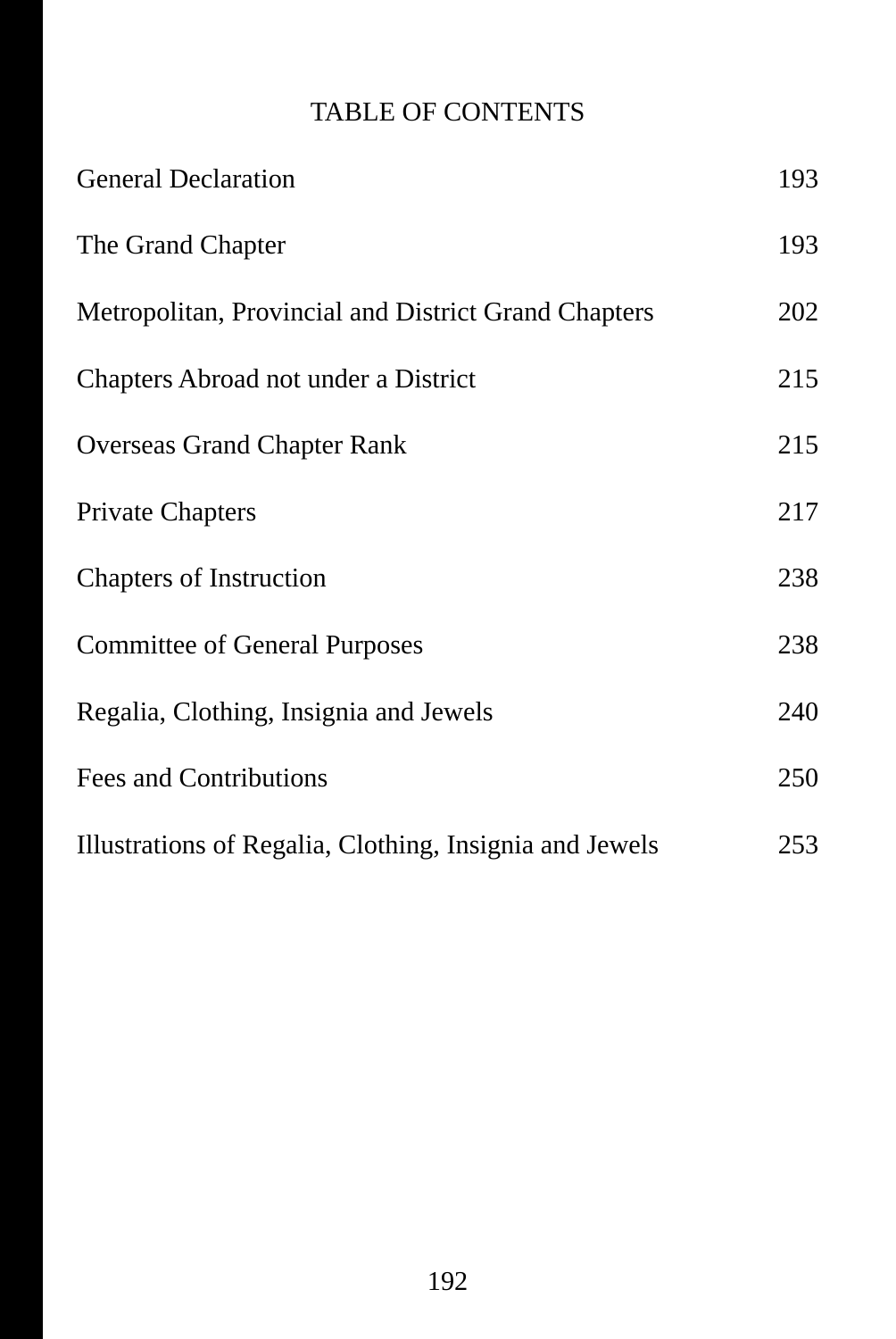# GENERAL REGULATIONS

#### ESTABLISHED BY THE SUPREME GRAND CHAPTER

#### FOR THE

# GOVERNMENT OF THE ORDER

OF

# ROYAL ARCH MASONS OF ENGLAND

#### *When the Rules of Craft Masonry apply*

 IN all cases for which special provision is not made by the following Regulations, the Order of ROYAL ARCH MASONS OF ENGLAND shall be considered as bound by the Constitutions of the Antient Fraternity of Free and Accepted Masons, hereinafter referred to as the Grand Lodge, and its proceedings shall be regulated thereby, as nearly as circumstances will permit.

#### *The Grand Chapter*

**1.** The interests of the Order are governed by a general representation of all private Chapters on the Register, and the Grand Officers, present and past, with the Three Grand Principals at their head. This collective body is styled the SUPREME GRAND CHAPTER OF ROYAL ARCH MASONS OF ENGLAND and is hereinafter referred to as 'the Grand Chapter'.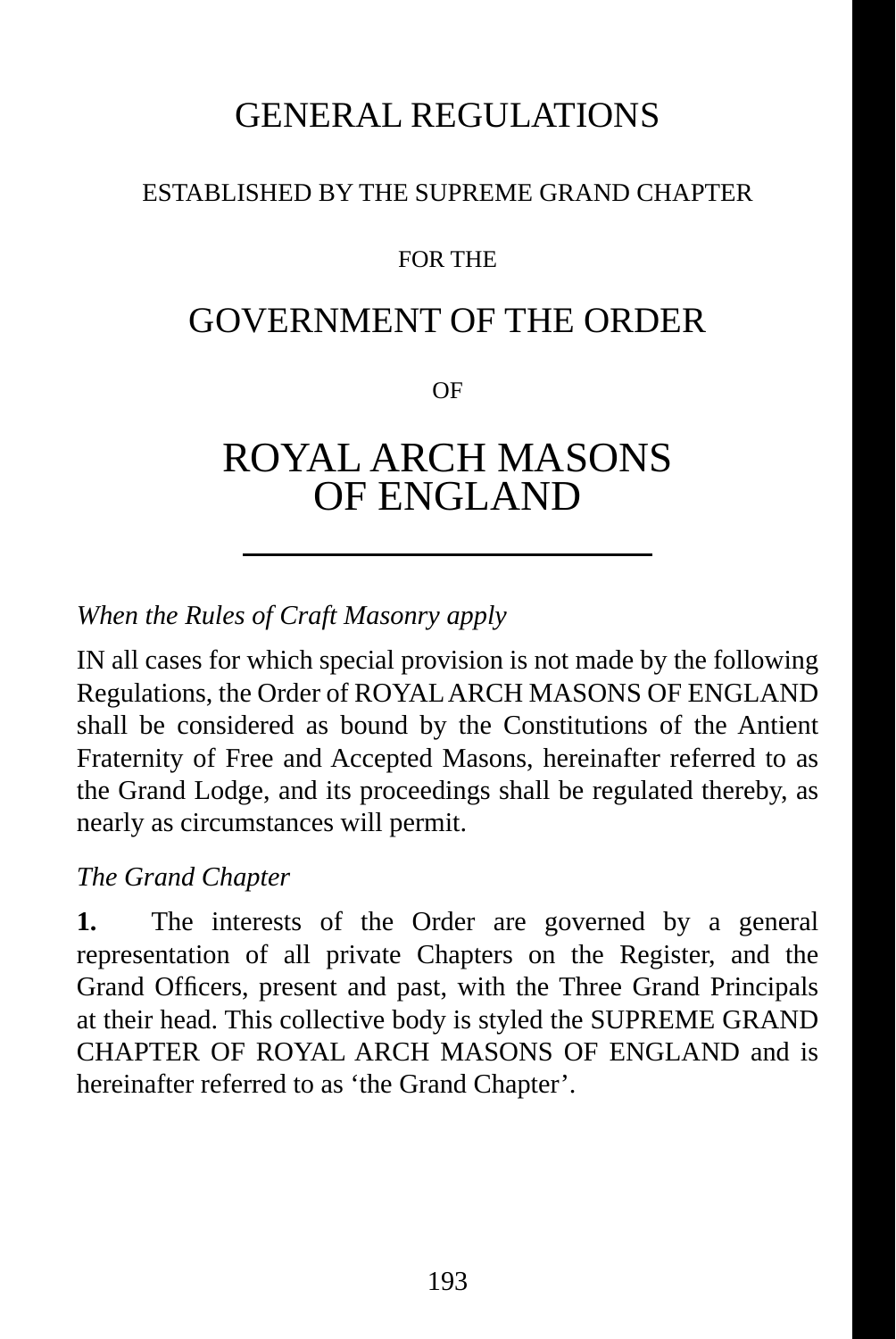# *Rank and Precedence of Members*

- **2.** The Members of the Grand Chapter rank in the following order:
	- 1. The First Grand Principal.
	- 2. The Pro First Grand Principal.
	- 3. Past First Grand Principals.
	- 4. Past Pro First Grand Principals.
	- 5. Second Grand Principal.
	- 6. Past Second Grand Principals.
	- 7. Third Grand Principal.
	- 8. Past Third Grand Principals.
	- 9. Metropolitan Grand Superintendents.
	- 10. Past Metropolitan Grand Superintendents.
	- 11. Grand Superintendents.
	- 12. Past Grand Superintendents.
	- 13. President of the Committee of General Purposes.
	- 14. Past Presidents of the Committee of General Purposes.
	- 15. Grand Registrar.
	- 16. Past Grand Registrars.
	- 17. Grand Scribe E.
	- 18. Grand Scribe N.
	- 19. Past Grand Scribes E.
	- 20. Past Grand Scribes N.
	- 21. Grand Director of Ceremonies.
	- 22. Past Grand Directors of Ceremonies.
	- 23. Grand Sword Bearer.
	- 24. Past Grand Sword Bearers.
	- 25. Grand Inspectors.
	- 26. Past Grand Inspectors.
	- 27. Grand Treasurer.
	- 28. Past Grand Treasurers.
	- 29. Deputy Grand Registrar.
	- 30. Past Deputy Grand Registrars.
	- 31. Deputy Grand Scribe E.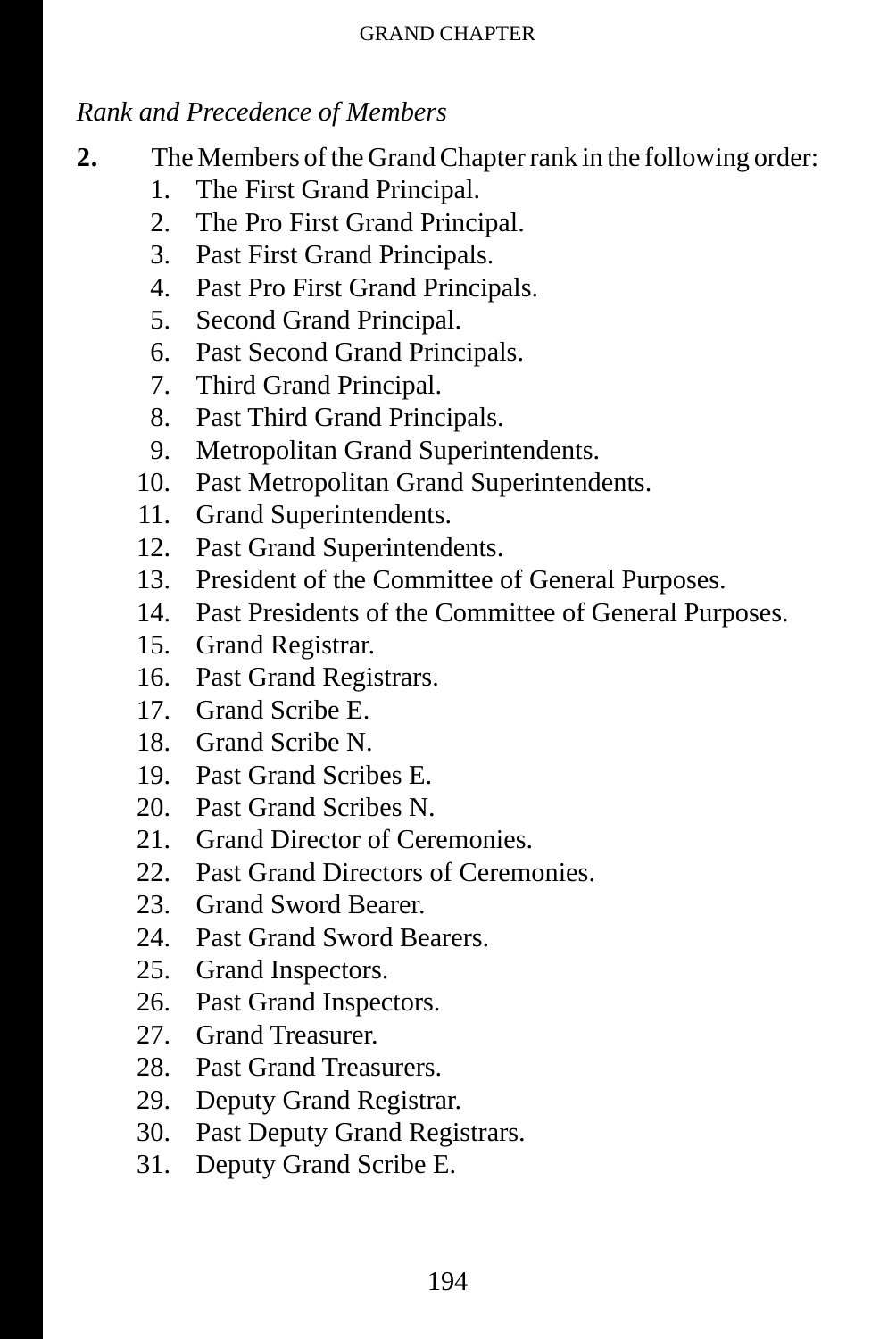- 32. Past Deputy Grand Scribes E.
- 33. Deputy Grand Directors of Ceremonies.
- 34. Past Deputy Grand Directors of Ceremonies.
- 35. Deputy Grand Sword Bearer.
- 36. Past Deputy Grand Sword Bearers.
- 37. Principal Grand Sojourner.
- 38. First Assistant Grand Sojourner.
- 39. Second Assistant Grand Sojourner.
- 40. Past Principal Grand Sojourners.
- 41. Past Assistant Grand Sojourners.
- 42. Assistant Grand Scribes E.
- 43. Past Assistant Grand Scribes E.
- 44. Grand Standard Bearer.
- 45. Past Grand Standard Bearers.
- 46. Grand Organist.
- 47. Past Grand Organists.
- 48. Assistant Grand Directors of Ceremonies.
- 49. Past Assistant Grand Directors of Ceremonies.
- 50. Grand Janitor.
- 51. Past Grand Janitors.
- 52. The Three Principals of every private Chapter.
- 53. Past First Principals of every private Chapter if qualified under Regulation 5.

Members of the Grand Chapter who at 1 May 2000 held the rank of Past Grand Treasurer shall continue to take precedence after Past Assistant Grand Sojourners.

### *Additional members may be appointed*

**3.** Companions of eminence and ability, who have rendered Service to the Order, may, by appointment of the First Grand Principal, be constituted members of the Grand Chapter, with such rank and distinction as may be thought proper.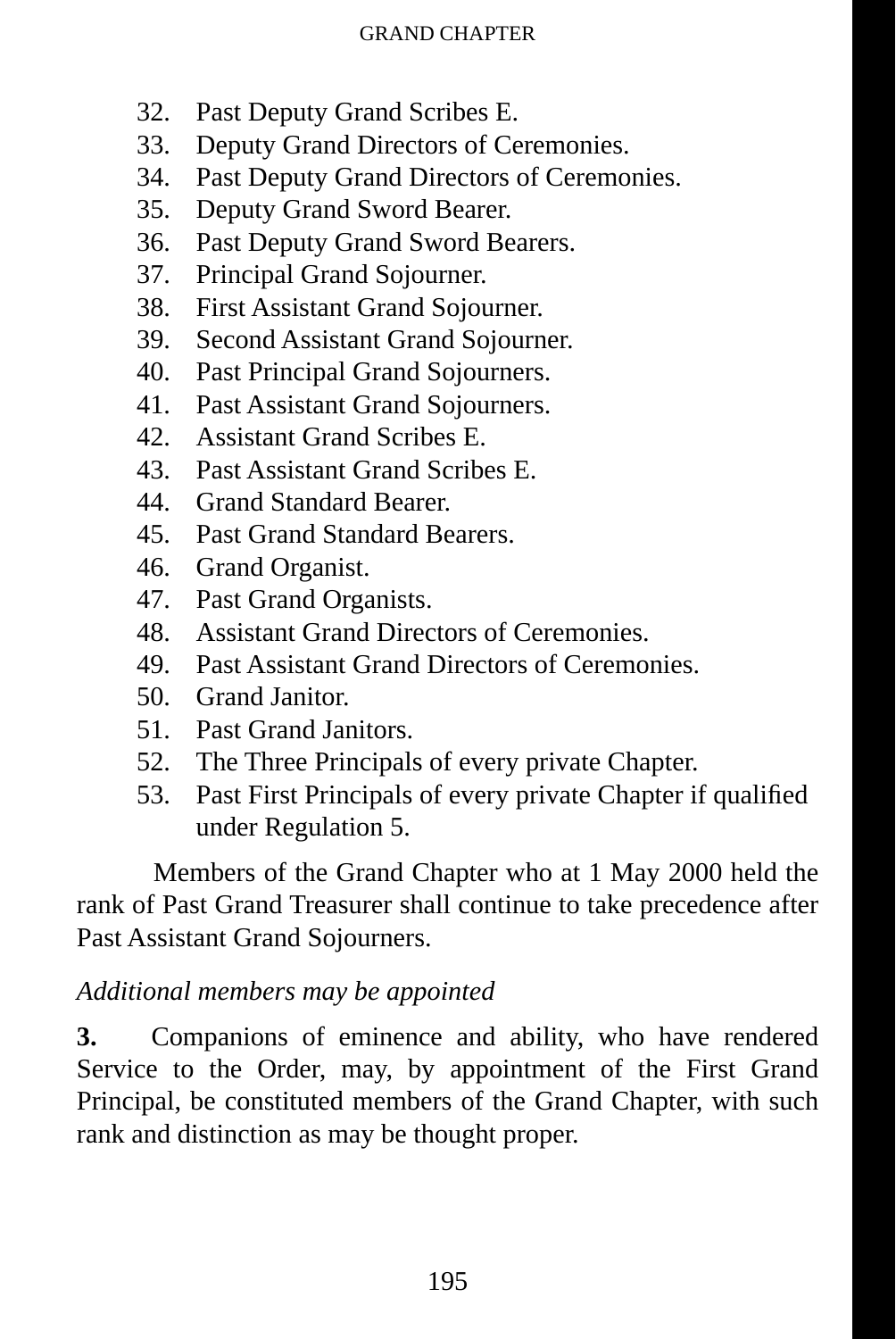# *Titles and Prefi xes*

**4.** The prefixes to be accorded to and used by Companions are as follows:

# Most Excellent (M.E.)

The Three Grand Principals and the Pro First Grand Principal; all Past Grand Principals and Past Pro First Grand Principals. In the case of Metropolitan Grand Superintendents in and over Metropolitan Areas, Grand Superintendents in and over Provinces and Districts and First Principals of private Chapters the prefix 'Most Excellent' is to be attached to the titles but not to the names of the Excellent Companions holding such Offices.

# Excellent (E.)

Grand Officers, present and past, and Principals of Chapters, present and past. All other Companions shall be styled 'Companion' only.

#### *Salutes*

There are no salutes to any Companions in Royal Arch Masonry.

### *Qualifi cations of Past Principals*

**5.** Every Companion who shall have served in the Chair of First Principal of a Chapter for one year shall retain his seat in the Grand Chapter so long as he continues to be a subscribing member of a Chapter; but if such Companion shall not be a subscribing member of any Chapter under the Grand Chapter he shall cease to be a member of the Grand Chapter.

If he has resigned in good standing, he will on becoming a subscribing member of any Chapter under the Grand Chapter again become a member of the Grand Chapter, but if he has been excluded or has resigned from any Chapter without having paid his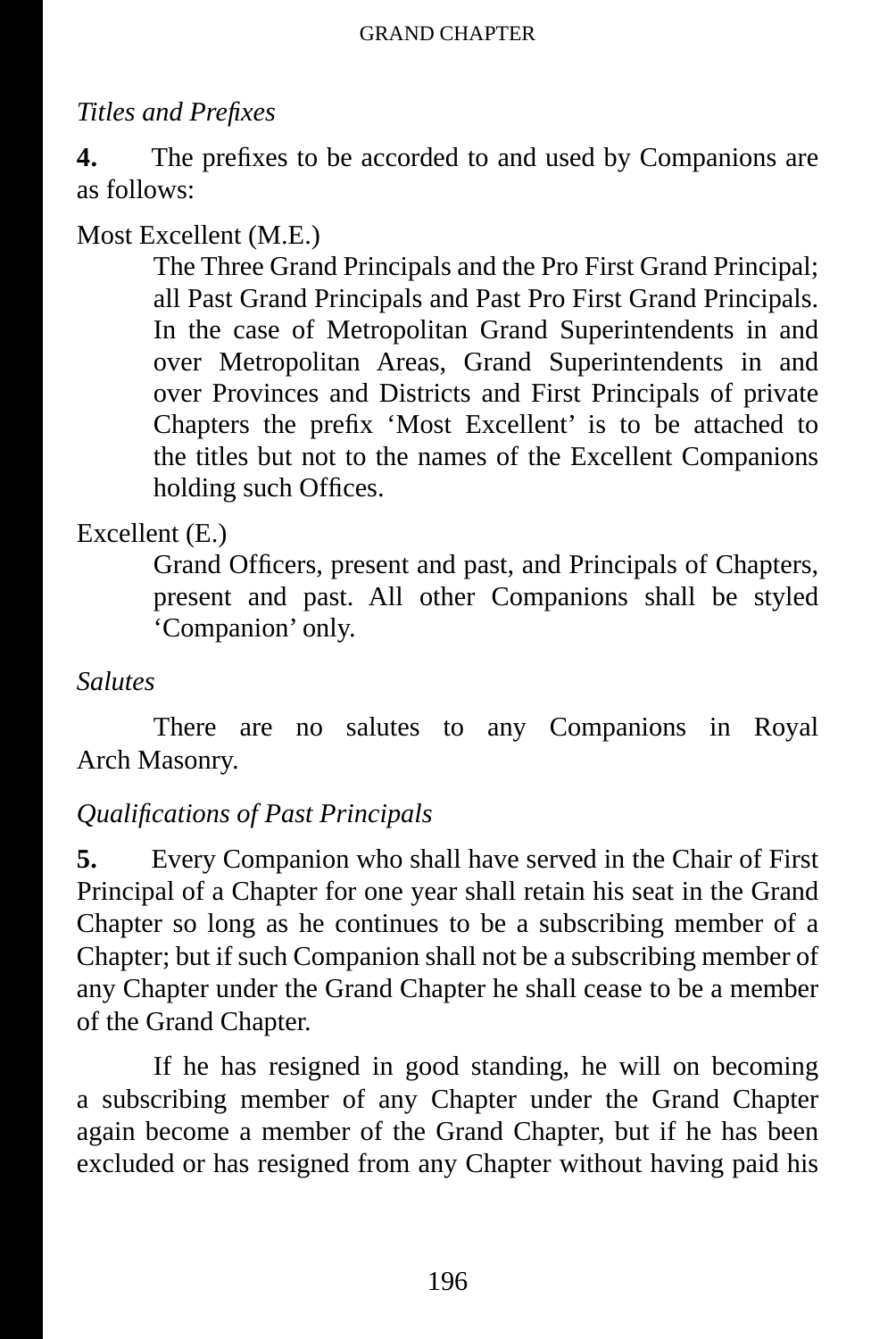subscriptions, he cannot become a member of the Grand Chapter as a Past First Principal until he has again served the office of First Principal of a Chapter under the Grand Chapter.

#### *Regular Convocations*

**6.** Two regular Convocations of the Grand Chapter shall be holden each year, namely on the second Wednesday in the month of November and on the day following the Grand Festival of Grand Lodge at which Convocation shall be held the Annual Investiture of Supreme Grand Chapter.

#### *Especial Convocations*

**7.** The Three Grand Principals, or any one of them in the absence of the others, may summon Especial Convocations of Grand Chapter whenever the good of the Order shall in their or his opinion require it. The particular reason for convening such Especial Convocation shall be expressed in the Summons, and no other business shall be entered upon at that Convocation.

### GRAND OFFICERS

### *First Grand Principal*

**8.** The Grand Master of the Grand Lodge, if an installed First Principal, shall be First Grand Principal. If the Grand Master be not so qualified a First Grand Principal shall be elected at each Annual Investiture and installed forthwith if the appointment be for the first time.

#### *Pro First Grand Principal*

**9.** The Pro Grand Master, if an installed First Principal, shall be Pro First Grand Principal.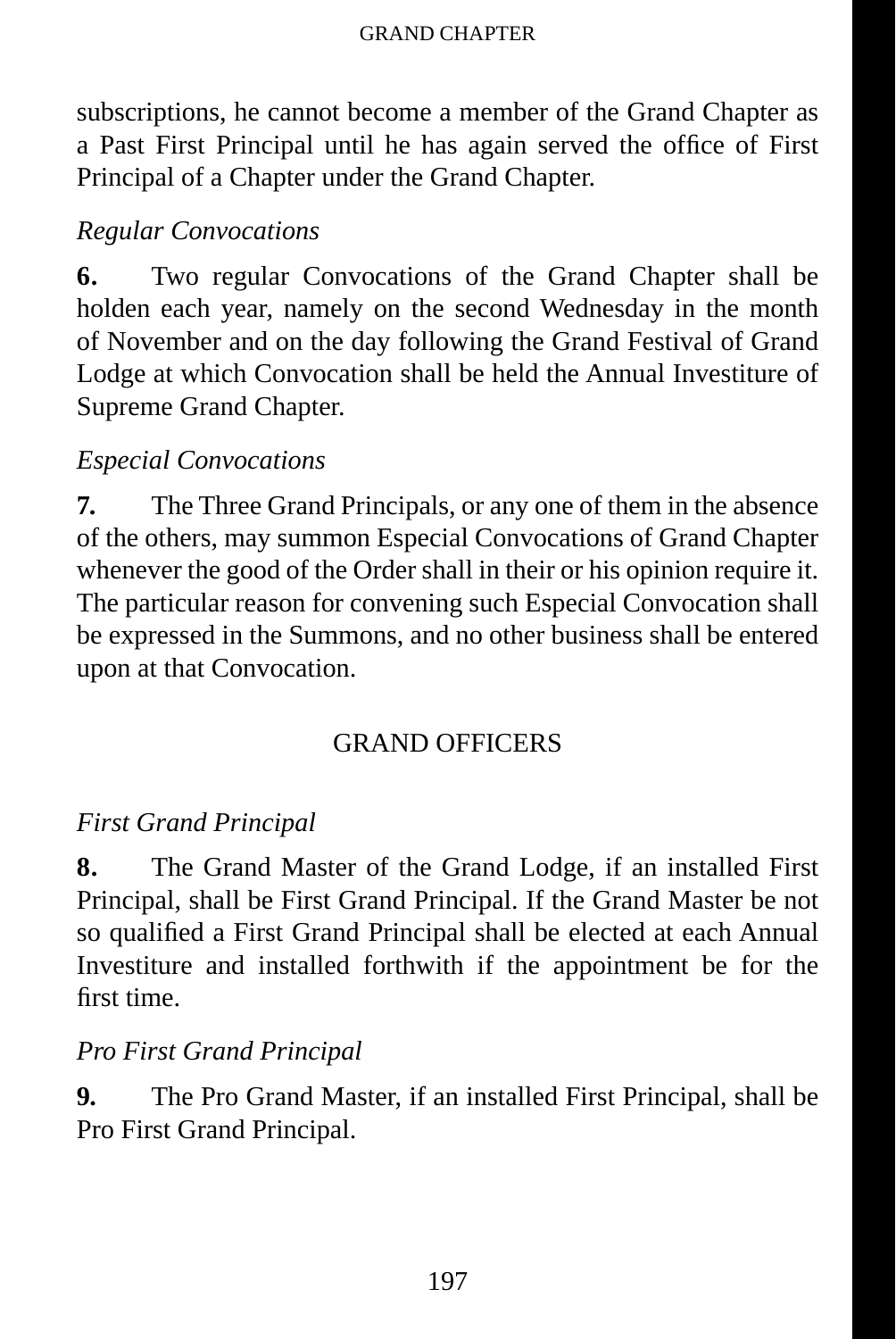### *Second Grand Principal*

**10.** The First Grand Principal shall appoint at each Annual Investiture a Second Grand Principal who shall be installed forthwith if the appointment be for the first time.

### *Third Grand Principal*

**11.** The First Grand Principal shall appoint at each Annual Investiture a Third Grand Principal who shall be installed forthwith if the appointment be for the first time.

#### *Grand Scribe E.*

**12.** The Grand Secretary of the Grand Lodge, if an installed First Principal, shall be Grand Scribe E.

#### *Grand Treasurer*

**13.** The Grand Treasurer of the Grand Lodge, if an installed First Principal, shall be Grand Treasurer.

#### *Grand Registrar*

**14.** The Grand Registrar of the Grand Lodge, if an installed First Principal, shall be Grand Registrar.

#### Appointment of Grand Officers

**15.** The First Grand Principal shall appoint at each Annual Investiture the following Grand Officers who, together with the Grand Registrar, Grand Scribe E and Grand Treasurer, are thereupon to be invested:

> President of the Committee of General Purposes. Grand Scribe N. Grand Director of Ceremonies. Grand Sword Bearer. Deputy Grand Registrar.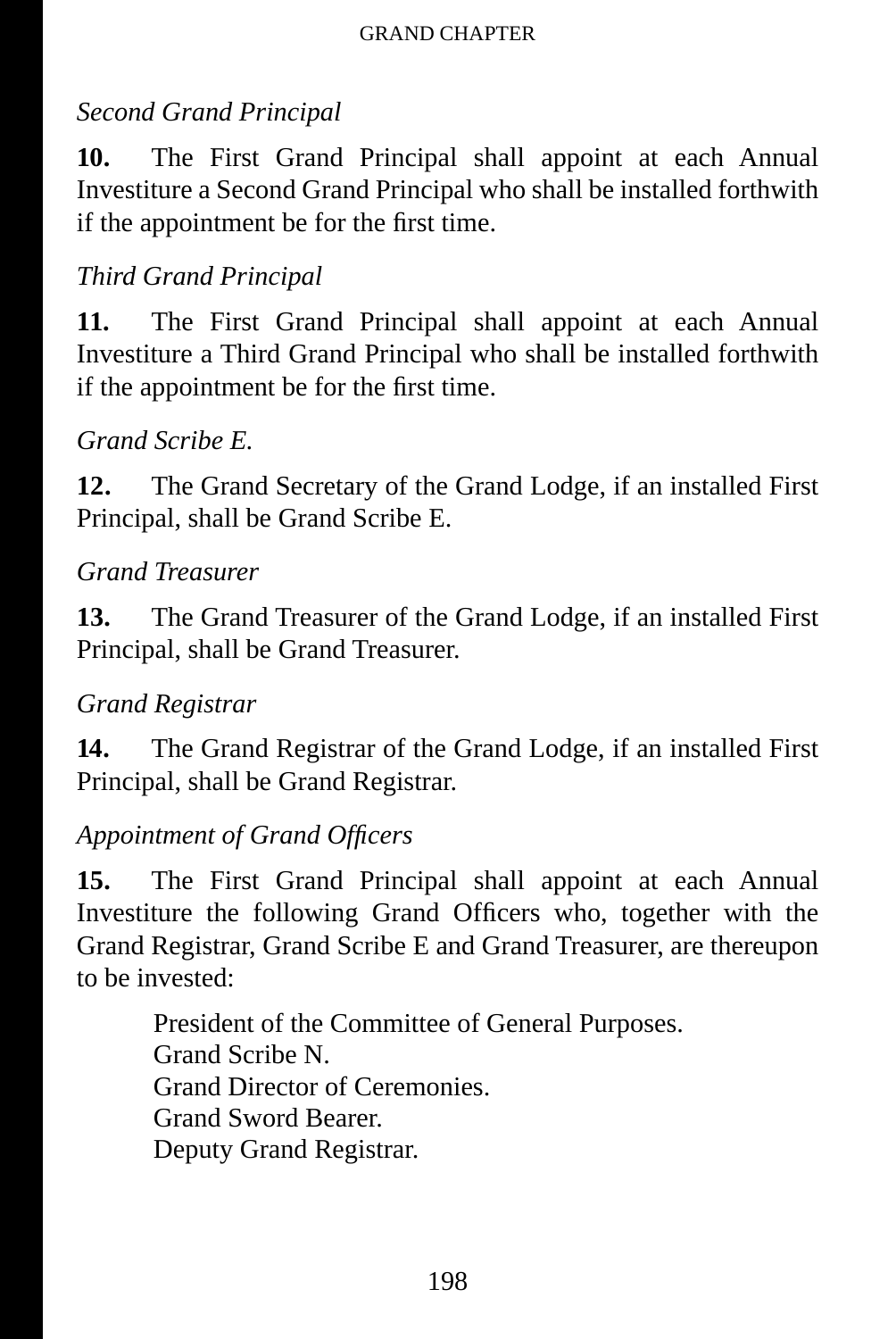Deputy Grand Directors of Ceremonies. Deputy Grand Sword Bearer. Principal Grand Sojourner. First Assistant Grand Sojourner. Second Assistant Grand Sojourner. Six Grand Standard Bearers. Grand Organist. Four Assistant Grand Directors of Ceremonies.

He may also appoint a Deputy Grand Scribe E. and not more than two Assistant Grand Scribes E.

Casual vacancies among Grand Officers may be filled by the First Grand Principal.

*Note:* Metropolitan Grand Superintendents, Grand Superintendents and Grand Inspectors, though not subject to annual re-appointment, are by virtue of their offices Grand Officers. They become Past Grand Officers upon relinquishing their appointments and take precedence in accordance with Regulation 2.

### *Grand Janitor*

**16.** The Grand Janitor shall be appointed by the First Grand Principal as a vacancy occurs and shall continue in office during the pleasure of the First Grand Principal.

### *All Grand Offi cers to be First Principals*

**17.** No Companion shall be appointed to any office unless he be a First Principal or a Past First Principal of a Chapter. If any Officer of the Grand Lodge who would take office in the Grand Chapter by virtue of his office in the Grand Lodge shall not be thus qualified, the First Grand Principal shall appoint and invest some other Companion to hold such office.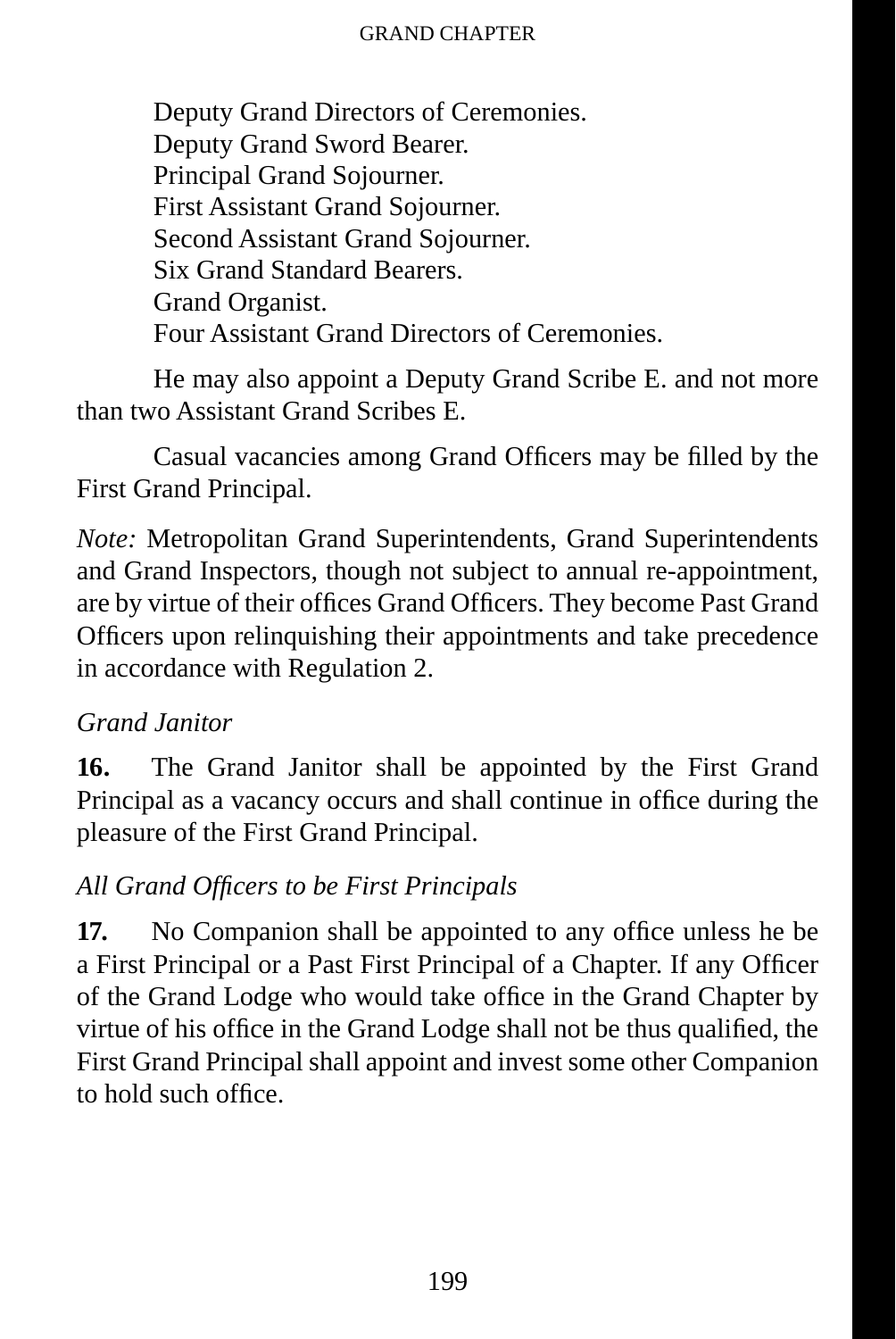### *Appointment to Past Rank*

**18.** The First Grand Principal is empowered to confer the rank of a Past Grand Officer on any Companion of ability who is a member of the Grand Chapter in accordance with Regulation 5.

#### *Business to be communicated to the Grand Scribe E.*

**19.** Business to be brought under consideration of the Grand Chapter at any regular Convocation shall be communicated to the Grand Scribe E. in writing not less than seven days before the regular meeting of the Committee of General Purposes immediately preceding such regular Convocation. This Regulation shall not apply to any business which the Committee of General Purposes shall authorise to be placed on the paper of business.

### *Paper of Business*

**20.** A paper of business to be transacted in the Grand Chapter at each regular Convocation shall be prepared by the Grand Scribe E. and submitted to the Committee of General Purposes for approval at the regular meeting immediately preceding such regular Convocation.

### *To whom papers of business and reports to be transmitted*

**21.** A copy of the paper of business so approved together with a printed report of the proceedings at the immediately preceding regular Convocation and at any intervening Especial Convocation of the Grand Chapter shall be forwarded to all Grand Officers present and past, and to Metropolitan, Provincial and District Grand Scribes E. at least seven days before the Regular Convocation.

At the same time two copies of the paper of business and printed report or reports shall be sent to the Scribe E. of each private Chapter at his address as given on the annual installation return made in accordance with Regulation 60.

On receipt of these copies the Scribe E. shall immediately forward one of them to the First Principal for the information of the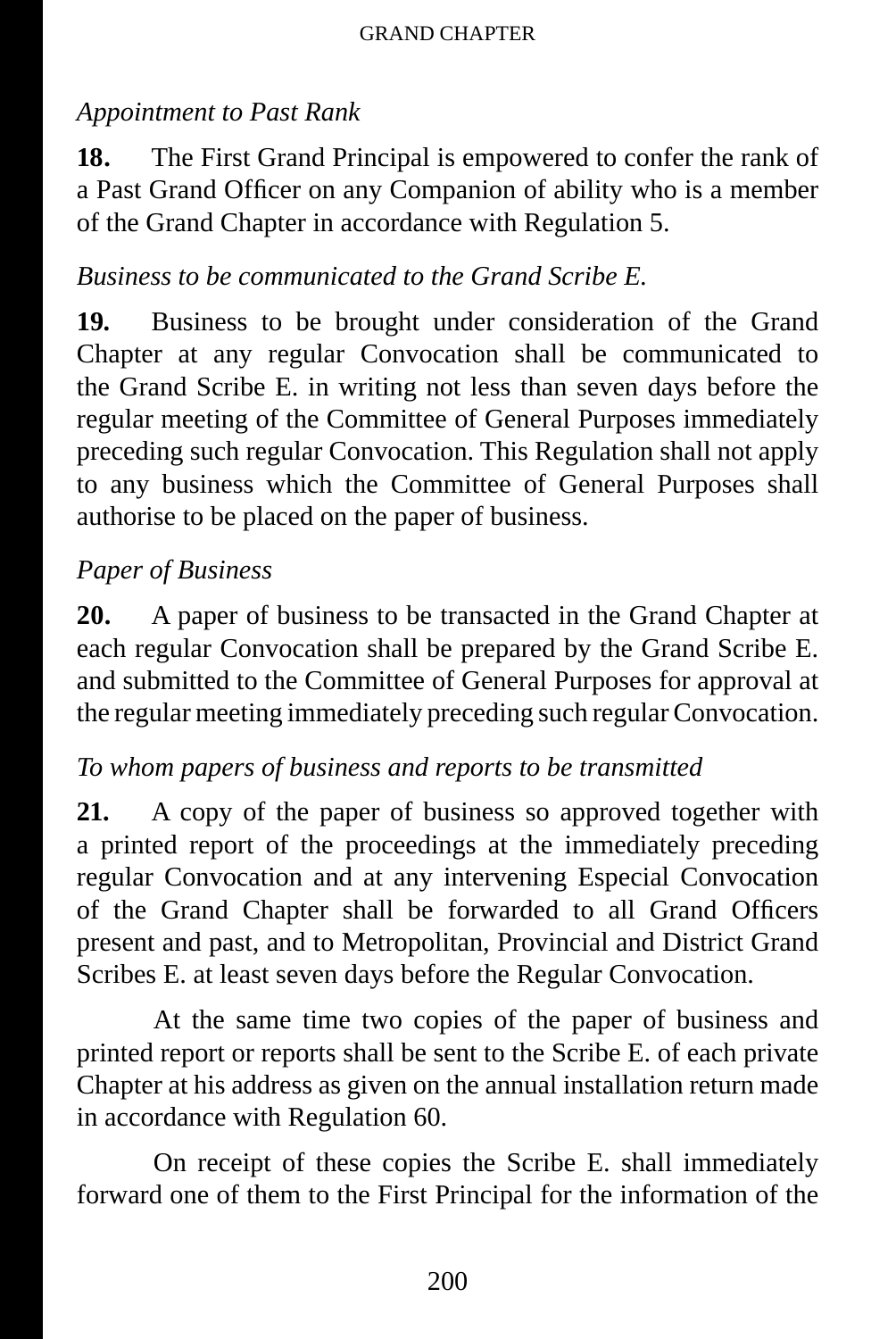members. Copies of the paper of business shall be provided for the members of the Grand Chapter attending the Convocation.

Any Subscribing member of a Chapter under the Grand Chapter may have such papers of business, notices and reports forwarded to him by post on registering his address with the Grand Scribe E., and paying such fee as shall be from time to time fixed by the Committee of General Purposes.

### *Duty of Grand Janitor*

**22.** The Grand Janitor and his assistants shall, at every Convocation of the Grand Chapter, attend without the entrance for the purposes of ascertaining whether Companions seeking admission to the Grand Chapter are qualified to attend.

### *Minutes of Grand Chapter*

23. At each regular Convocation, the Grand Chapter being opened, the minutes of the last regular Convocation and of any intervening Especial Convocation of the Grand Chapter are to be put for confirmation as a correct record of the proceedings, and no part of the said minutes nor any matter appearing on the paper of business shall be read in extenso unless the Grand Chapter shall so direct, or a Companion, supported by not less than five other companions, shall so desire, with a view to founding a motion thereon.

# *Communications from Grand Principals*

**24.** Communications from the Grand Principals, or any of them, shall be received before the business set forth in the paper of business is considered.

# *General Regulation*

**25.** The First Grand Principal, or in his absence the Presiding Officer, shall have in all respects not herein specifically provided the same powers and duties as are conferred upon the Grand Master in the Grand Lodge by the Book of Constitution.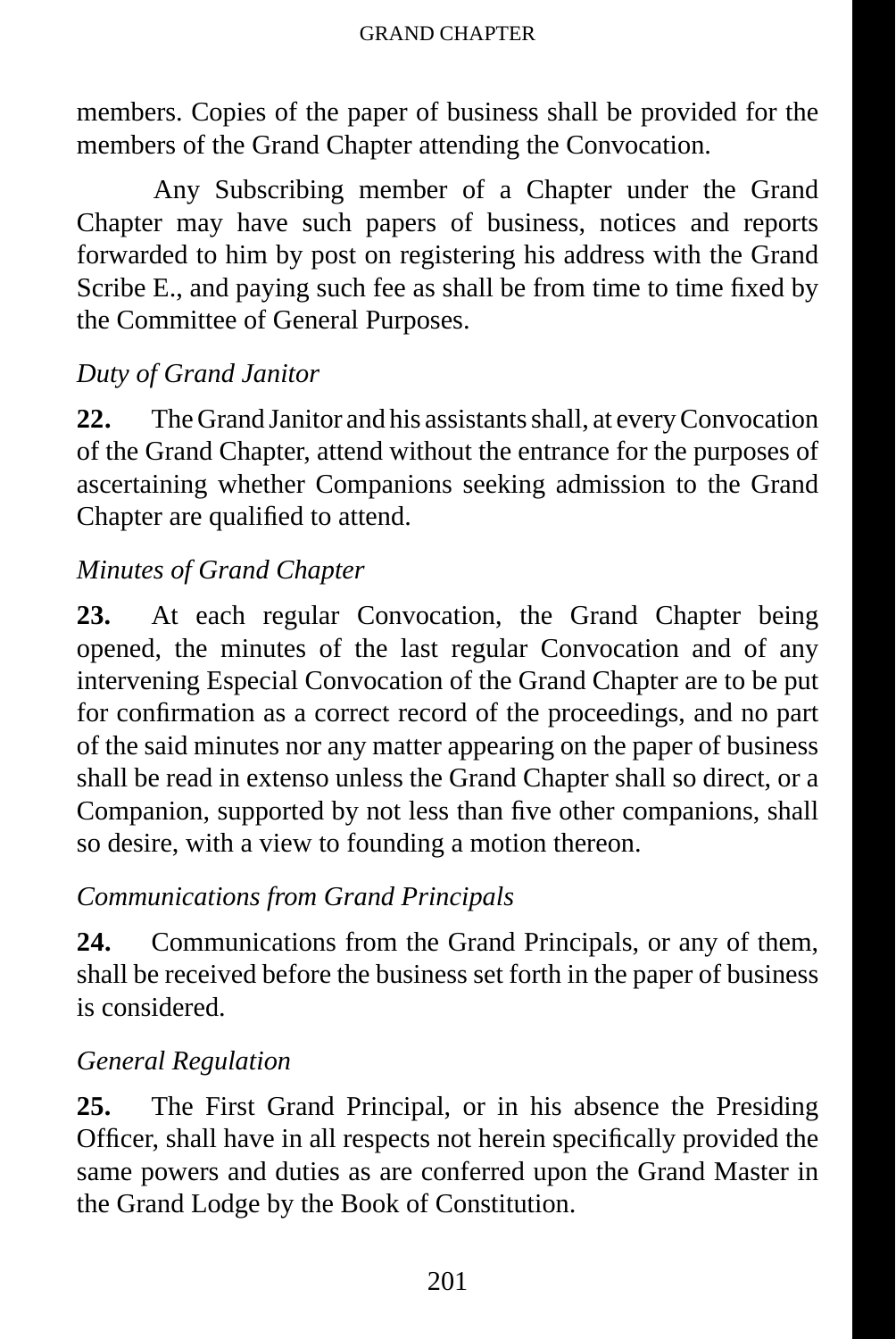# METROPOLITAN, PROVINCIAL AND DISTRICT GRAND CHAPTERS

# *Formation of Metropolitan Grand Chapters*

**26. (a)** The First Grand Principal has power to form London or any other specified area in England and Wales into a Metropolitan Area by the appointment of a Metropolitan Grand Superintendent whereupon a Metropolitan Chapter shall be formed and given jurisdiction within such area.

The First Grand Principal has also power to rearrange boundaries of Metropolitan Areas, and to combine any Metropolitan Area with another Metropolitan Area or with one or more Provinces or sub-divide any Metropolitan Area as he may think fit.

**(b)** Save as expressly provided in paragraph (d) of this Regulation or where a particular Regulation makes express provision for Metropolitan Areas, the provisions of the Royal Arch Regulations, and of any rules made under the authority of any provision of the Book of Constitutions or the Royal Arch Regulations, relating to Provinces, Grand Superintendents in and over Provinces and Provincial Grand Chapters and their Officers shall apply equally, *mutatis mutandis*, to Metropolitan Areas, Metropolitan Grand Superintendents and Metropolitan Grand Chapters and their Officers.

### *Appointment of Deputy Metropolitan Grand Superintendent and Metropolitan Grand Inspector*

**(c)** (i) A Metropolitan Grand Superintendent by patent under his hand and seal or otherwise may appoint a Deputy Metropolitan Grand Superintendent, and such number of Assistant Metropolitan Grand Superintendents (to take rank immediately after the Deputy Metropolitan Grand Superintendent) and Metropolitan Grand Inspectors (to take rank immediately after the Assistant Metropolitan Grand Superintendents) as the First Grand Principal may from time to time authorise, to hold office during his pleasure and to execute forthwith all the powers and duties of such office in his name.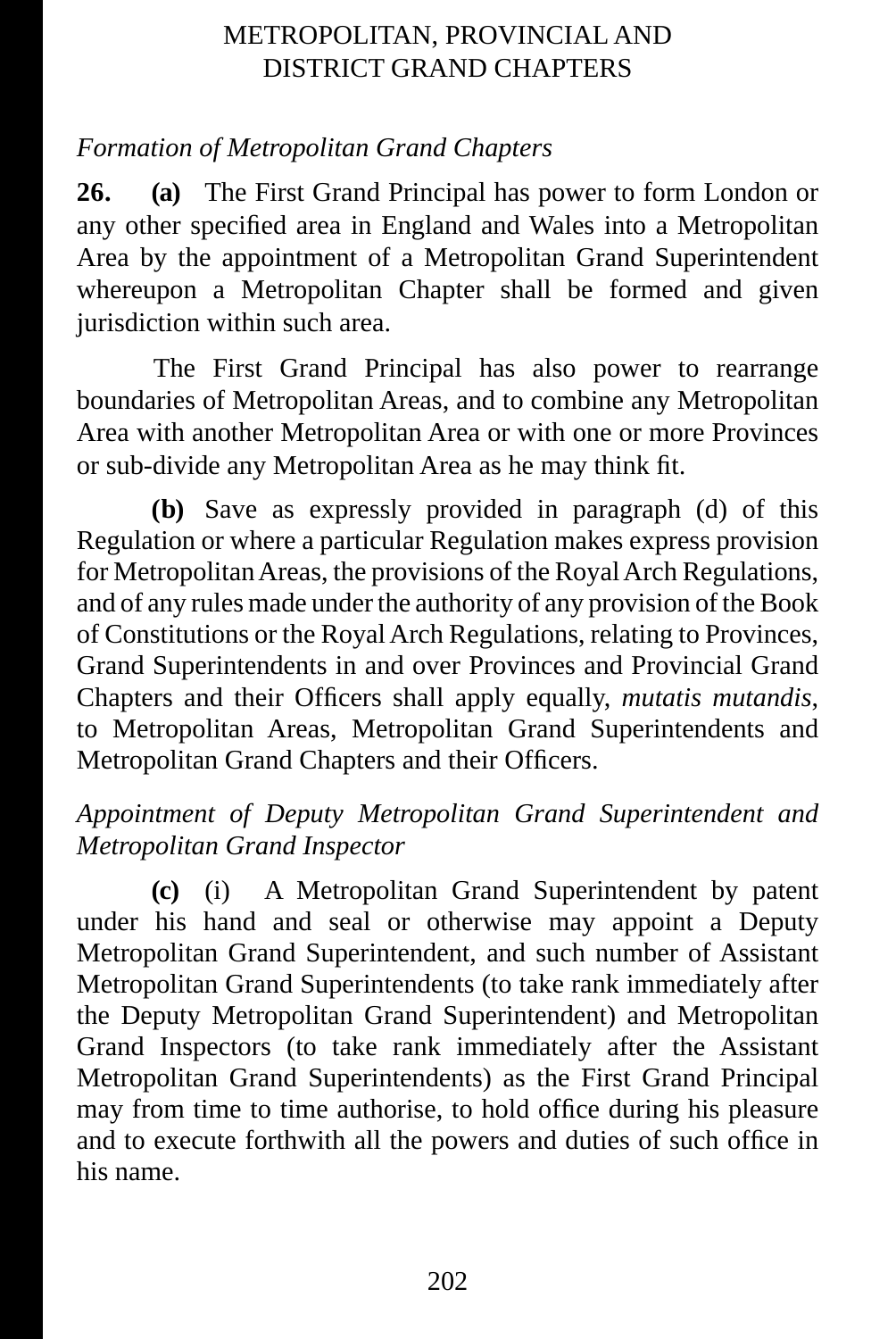# *<u>Qualification for office</u>*

(ii) No Companion may be so appointed unless he shall be a present or past First Principal of a Chapter.

(iii) A Metropolitan Grand Superintendent within one month of the appointment must transmit in writing the name and address of his Deputy, of his Assistants and of any Metropolitan Grand Inspectors to all the Chapters of his Metropolitan Area, and also to the Grand Scribe E. for registration.

(iv) A Deputy or Assistant Metropolitan Grand Superintendent or a Metropolitan Grand Inspector may be invested either in the Metropolitan Grand Chapter or in a private Chapter within the Metropolitan Area.

**(d)** Royal Arch Regulations 27, 28A, 31, 32, 33, 34, 34A and 53 shall not apply to Metropolitan Areas, Metropolitan Grand Superintendents and Metropolitan Grand Chapters and their Officers.

# *Metropolitan Grand Rank*

**(e)** (i) Metropolitan Grand Superintendent may once a year confer Metropolitan Grand Chapter Rank, designated by reference to the name of his Metropolitan Area (e.g. London Grand Chapter Rank), on Past First Principals in Chapters of his Metropolitan Area, who have rendered long and meritorious service to Royal Arch Masonry in the Metropolitan Area and are members of the Grand Chapter in accordance with Regulation 5, to a number not exceeding one for every Chapter in his Metropolitan Area registered in the books of the Grand Chapter on 1 September of the preceding year.

### *Masonic Celebration*

(ii) On such occasions as shall seem to him proper either for Masonic celebration or otherwise, the First Grand Principal may authorise a Metropolitan Grand Superintendent to confer Metropolitan Grand Chapter Rank on an additional number of qualified Companions.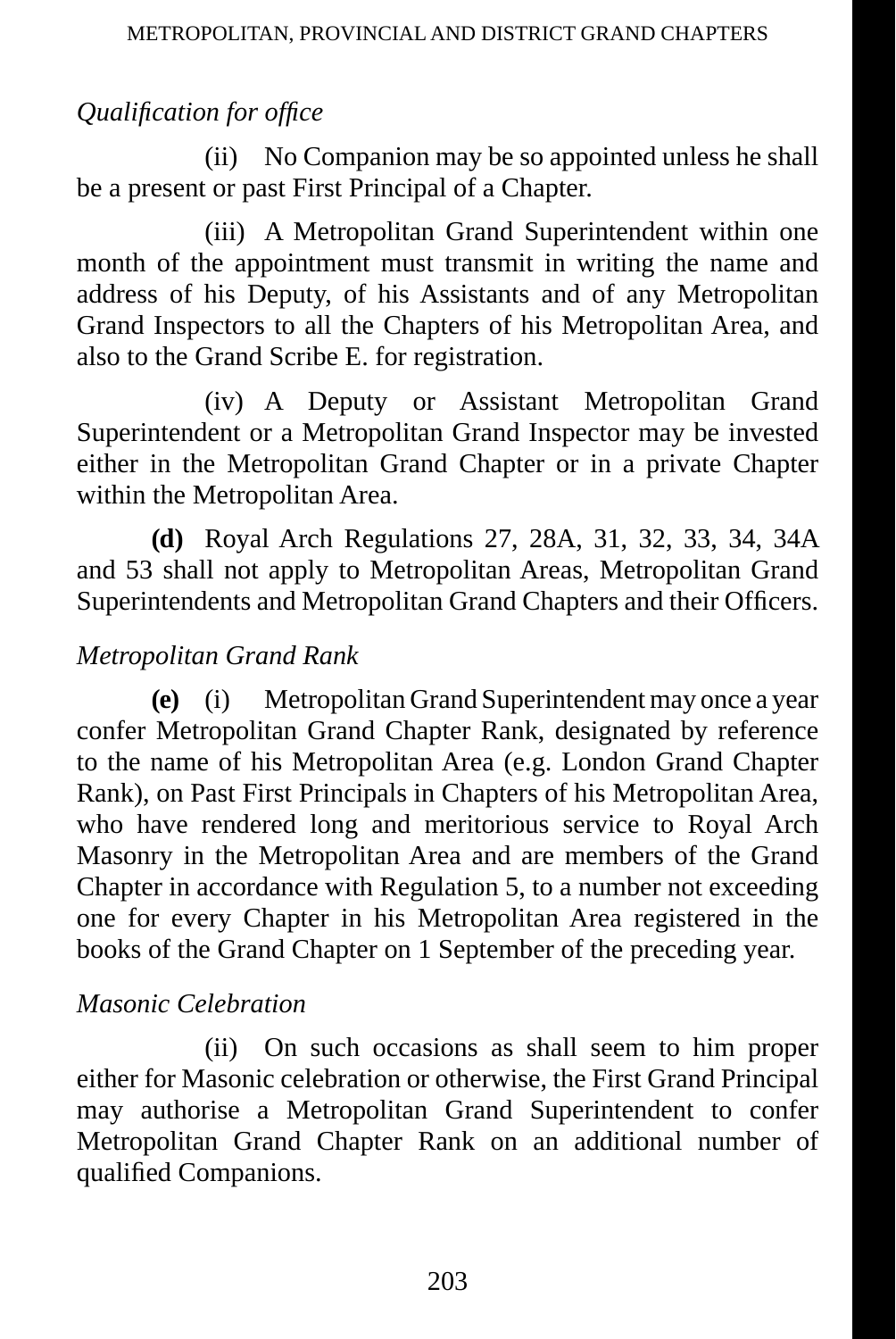# *Metropolitan Chapter Rank*

(iii) A Metropolitan Grand Superintendent, to the extent that the numbers permitted to be appointed to Metropolitan Grand Chapter Rank under this Regulation have not been exceeded, may confer the rank designated Metropolitan Chapter Rank on Companions in Chapters of the Metropolitan Area who are not Installed First Principals but have rendered long and meritorious service to Royal Arch Masonry in the Metropolitan Area, the holders of such rank to take precedence immediately after the Holders of Metropolitan Grand Chapter Rank; and any holder of Metropolitan Chapter Rank shall, in the event that he becomes a Past First Principal and thereby a member of the Grand Chapter in accordance with Regulation 5, thereupon become a Holder of Metropolitan Grand Chapter Rank without the need for further appointment.

# *Additional Metropolitan Grand Ranks*

(iv) A Metropolitan Grand Superintendent may also at his discretion and without regard to the above limitation confer Metropolitan Grand Chapter Rank on Past First Principals in Chapters of his Metropolitan Area who have rendered long and meritorious service to Royal Arch Masonry in his Metropolitan Area and who are Officers (present or past) of Provincial or District Grand Chapters or holders of Metropolitan Grand Chapter Rank (in another Metropolitan Area) or Overseas Grand Chapter Rank.

# *Senior Metropolitan Grand Rank*

(v) A Metropolitan Grand Superintendent may annually at his discretion appoint Past First Principals who already hold Metropolitan or any Overseas Grand Chapter Rank, or Past Provincial or District Grand Officers, to be holders of Senior Metropolitan Grand Chapter Rank.

(vi) The holders of such respective ranks shall be entitled to wear at all Royal Arch meetings the distinctive regalia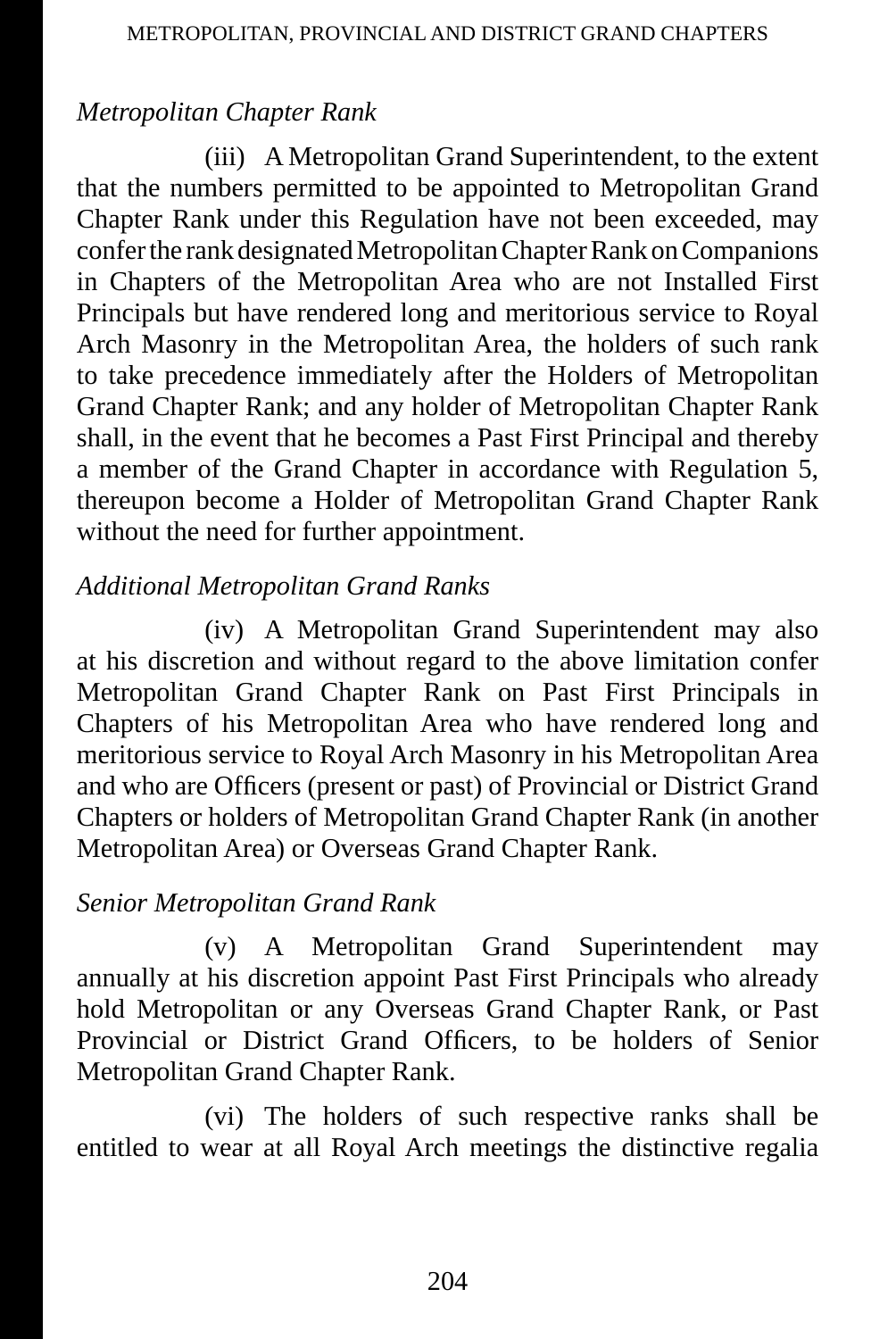prescribed under Regulations 85, 87, 94, 96 and 97, but can claim precedence as such only within their Metropolitan Area.

**(f)** For the avoidance of doubt it is hereby declared that any Brother who before 1 October 2003 was a holder of Senior London Grand Chapter Rank, London Grand Chapter Rank, or London Chapter Rank shall in all respects be treated as a holder of the equivalent Metropolitan rank, notwithstanding that he may no longer be a subscribing member of a Chapter within that Metropolitan Area or of any Chapter under the Grand Chapter.

# *Metropolitan Grand Officers*

**(g)** A Metropolitan Grand Superintendent is also empowered to appoint annually from among the Installed First Principals in Chapters of his Metropolitan Area in addition to a Second and Third Metropolitan Grand Principal such Metropolitan Grand Officers as the First Grand Principal may from time to time permit. The Companions appointed to such Offices shall, if not already holders of Senior Metropolitan Grand Chapter Rank, or Metropolitan Grand Chapter Rank (as the case may be), be appointed to such of those ranks (and shall be counted against the quota, if any, provided in paragraph (e) above), and shall rank amongst themselves for investiture and otherwise in such order, as the First Grand Principal may from time to time direct. With the exception of Metropolitan Grand Superintendents, present and past, Metropolitan Grand Officers can claim precedence as such only within their own Metropolitan Area. They are, however, entitled to wear their regalia as defined in Regulations 88, 90, 94, 96 and 97 at all Royal Arch meetings.

### *Metropolitan Grand Treasurer to be elected annually*

**(h)** The Metropolitan Grand Officers shall be annually appointed in the Metropolitan Grand Chapter, and such Officers whenever practicable shall be then invested together with the Metropolitan Grand Treasurer who shall be elected annually.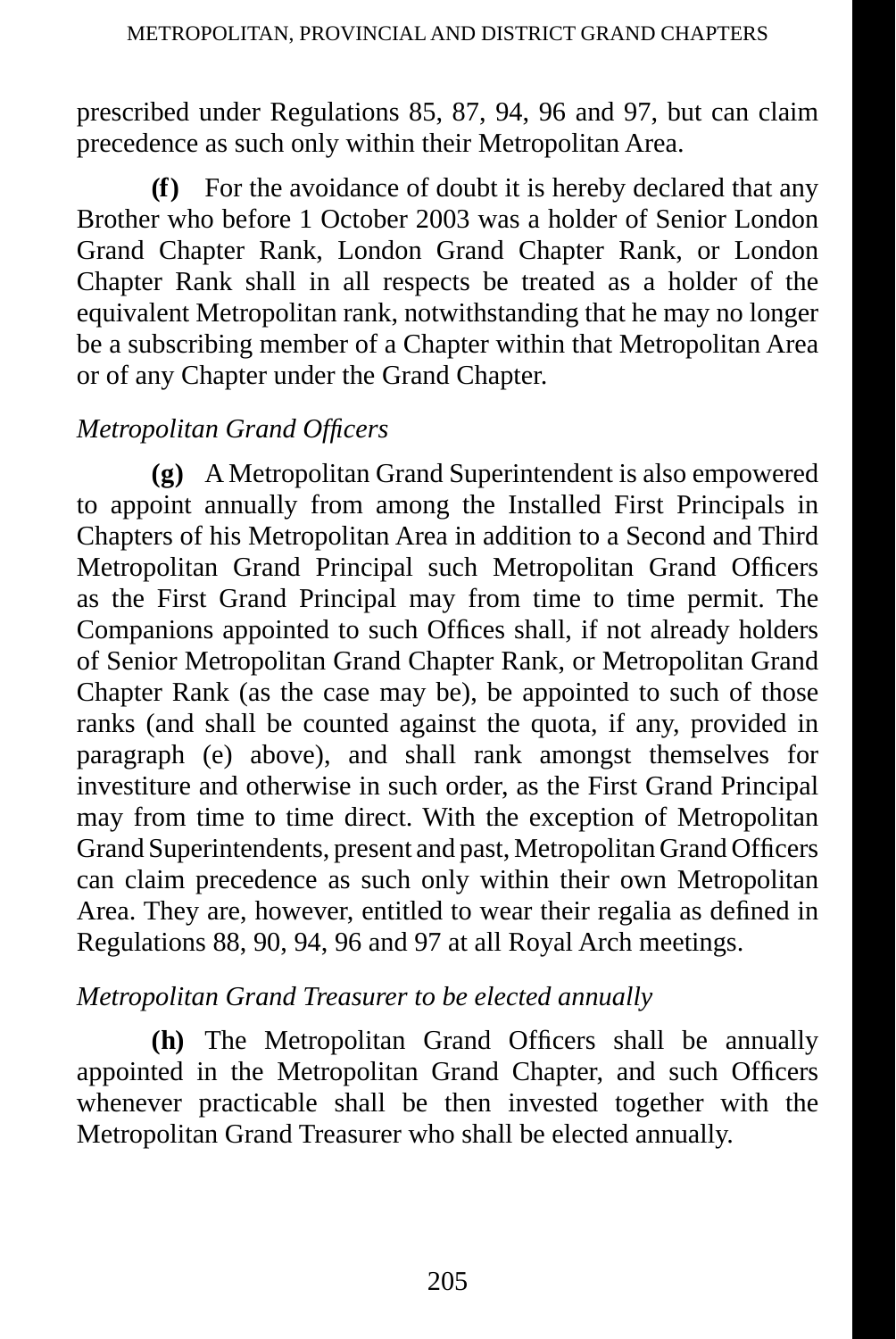# *Casual Vacancies*

**(i)** Casual vacancies among Metropolitan Grand Officers may be filled by the Metropolitan Grand Superintendent, and the rank, if any, required to be conferred in accordance with paragraph (g) above shall not be counted against the quota there referred to.

**(j)** A Metropolitan Grand Superintendent within one month of the appointment must transmit, in writing, the name and address of his Second and Third Grand Principals, to all Chapters of his Metropolitan Area, and also to the Grand Scribe E. for registration.

# *Formation of Provincial and District Grand Chapters*

**27.** The First Grand Principal has power to form any specified area in England into a Province and overseas into a District by the appointment of a Grand Superintendent whereupon a Provincial or District Chapter shall be formed and given jurisdiction within such area.

The First Grand Principal has also power to rearrange boundaries of Provinces or Districts and to combine any Provinces or Districts or subdivide any Province or District as he may think fit.

# *Appointment of Grand Superintendents*

28. The appointment of a Metropolitan Grand Superintendent or Grand Superintendent is a prerogative of the First Grand Principal, by the grant of a Patent to be held during his pleasure. By this patent the Metropolitan Grand Superintendent or Grand Superintendent is invested with appropriate authority in and over his Metropolitan Area, Province or District. He shall be installed at the first Metropolitan, Provincial or District Grand Chapter which he may hold after his appointment, and until such installation he shall not be qualified to perform any of the functions of his office, except that of summoning the Metropolitan, Provincial or District Grand Chapter to meet for the purpose of his installation.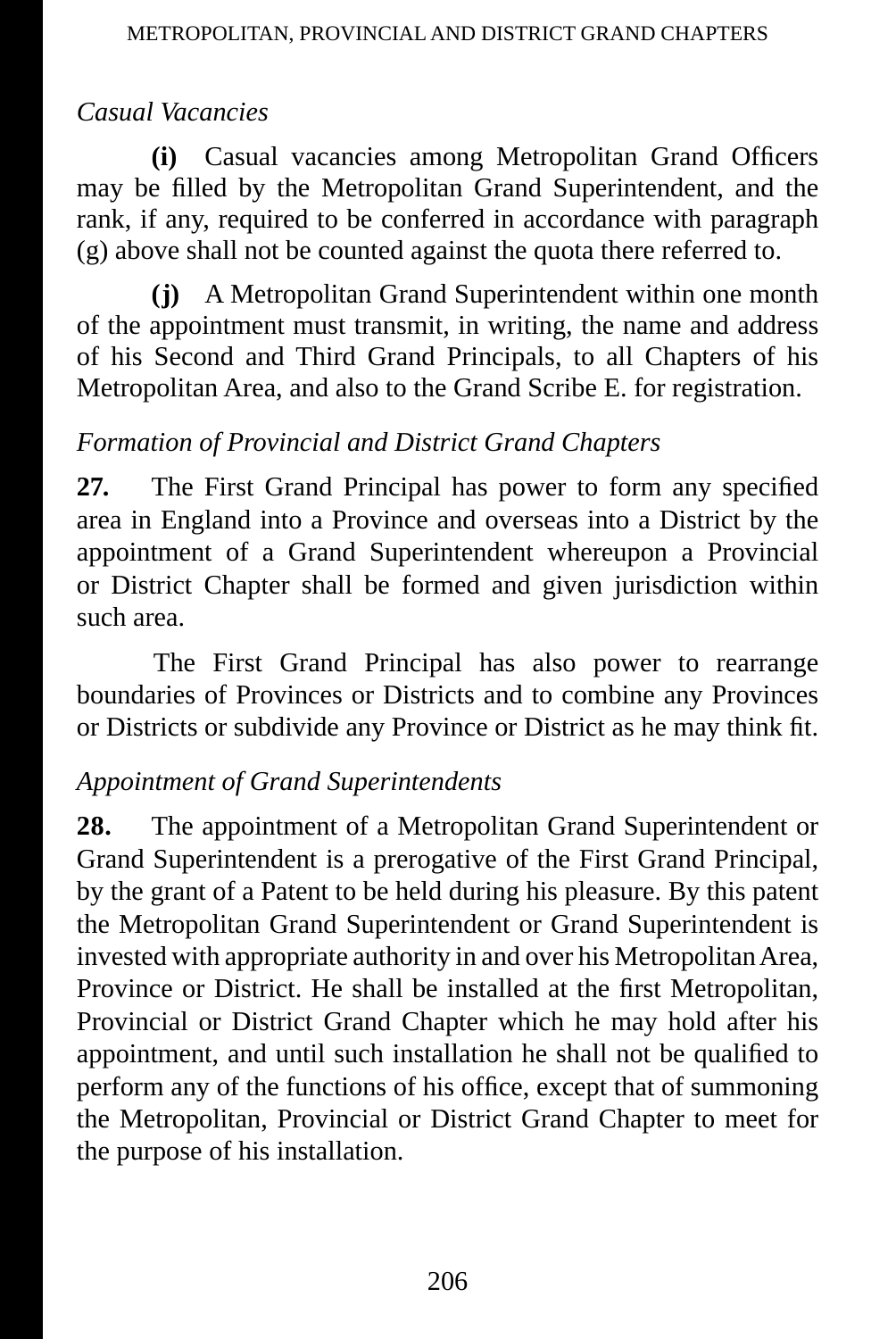# *Deputy Grand Superintendent*

**28A.** (i) A Grand Superintendent by patent under his hand and seal or otherwise may appoint a Deputy Grand Superintendent to hold office during his pleasure and to execute forthwith all the powers and duties of such office in his name.

(ii) No Companion may be so appointed unless he shall be a present or past First Principal of a Chapter.

(iii) A Grand Superintendent within one month of the appointment must transmit in writing the name and address of the Deputy to all the Chapters of his Province or District and also to the Grand Scribe E. for registration.

(iv) A Deputy Grand Superintendent may be invested either in the Provincial or District Grand Chapter or in a private Chapter within the Province or District.

# *Provision in the case of the death of a Grand Superintendent and of other contingencies*

**29.** In the event of the death, resignation, suspension or removal of a Metropolitan Grand Superintendent or Grand Superintendent, the Deputy Metropolitan Grand Superintendent or Deputy Grand Superintendent, if there be one and he be available, or failing him the Second Metropolitan, Provincial or District Grand Principal, if he be available, or failing him the Third Metropolitan, Provincial or District Grand Principal shall (without prejudice to the rights of the Metropolitan Grand Superintendent or Grand Superintendent designate under Regulation 28) exercise all the functions of Metropolitan Grand Superintendent or Grand Superintendent until a Companion is duly appointed and has been installed as Metropolitan Grand Superintendent or Grand Superintendent. No person so exercising those functions shall thereby acquire the right to any additional rank or distinction: while so acting such person shall be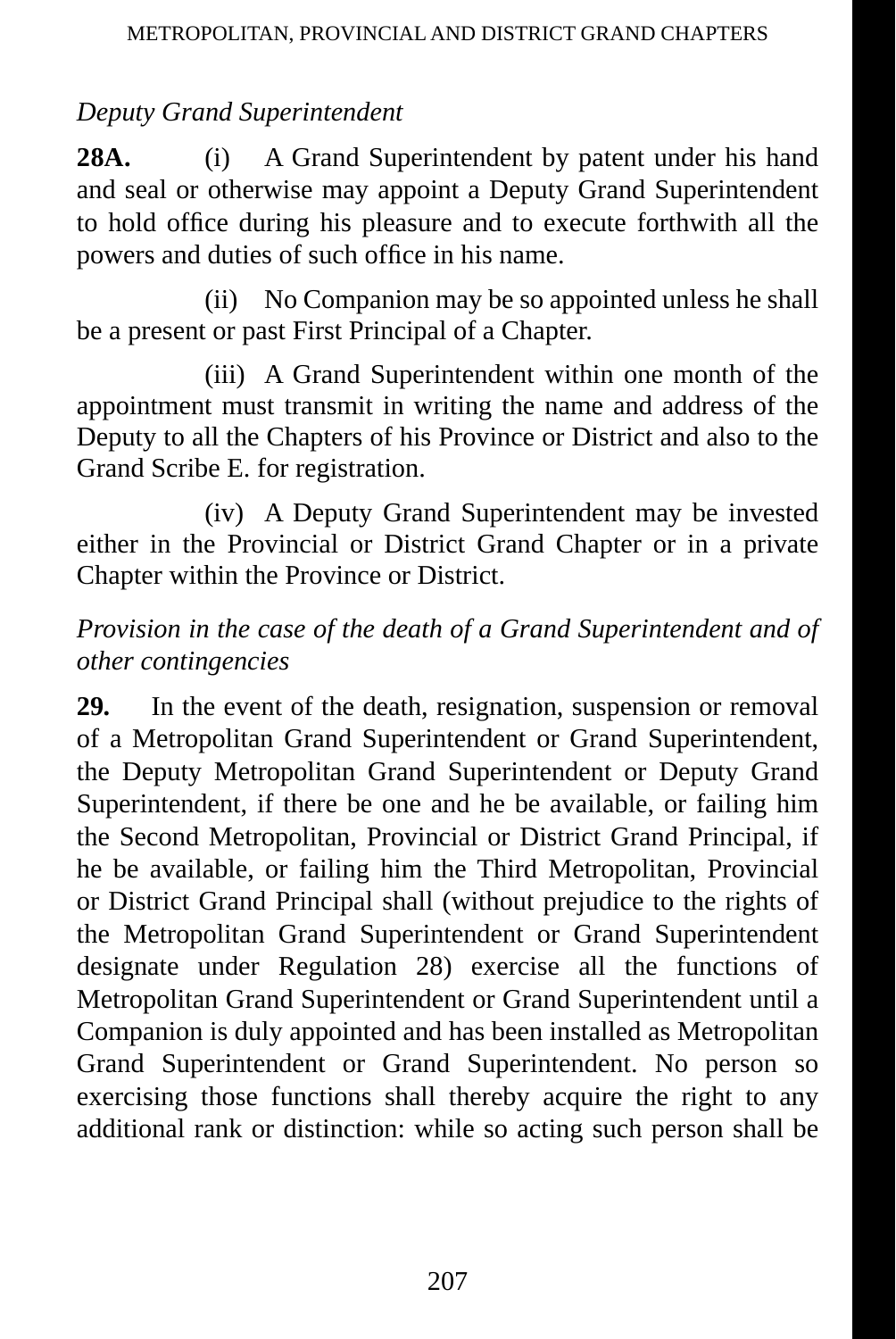designated by the name of the office held by him with the words 'in charge' added thereto.

If for any other reason the Metropolitan Grand Superintendent or Grand Superintendent be not available the Deputy Metropolitan Grand Superintendent or Deputy Grand Superintendent, if there be one and he be available, or failing him the Second Metropolitan, Provincial or District Grand Principal, or if he too be not available the Third Metropolitan, Provincial or District Grand Principal, or if he too be not available the Metropolitan, Provincial or District Grand Officer of such Metropolitan Area, Province or District next senior and then available shall exercise the functions of Metropolitan Grand Superintendent or Grand Superintendent subject to any direction of the Metropolitan Grand Superintendent or Grand Superintendent.

# *Membership of Metropolitan, Provincial or District Grand Chapter*

**30.** In addition to the Metropolitan Grand Superintendent or Grand Superintendent the Metropolitan, Provincial or District Grand Chapter consists of the Deputy Metropolitan Grand Superintendent or Deputy Grand Superintendent if there be one, the other Metropolitan, Provincial or District Grand Officers and of the Principals of all Chapters under such Metropolitan, Provincial or District Grand Chapter and also (so long as they may respectively be both members of the Grand Chapter and subscribing members of a Chapter under such Metropolitan, Provincial or District Grand Chapter) the Past Metropolitan, Provincial or District Grand Officers and the Past First Principals of any Chapter under the Grand Chapter.

# *Provincial or District Grand Officers, acting and past*

**31. (a)** A Grand Superintendent is empowered to appoint annually in addition to a Second and Third Provincial or District Grand Principal no more than such acting Provincial or District Grand Officers as are specified in that column of the schedule to this Regulation which is appropriate to the number of Royal Arch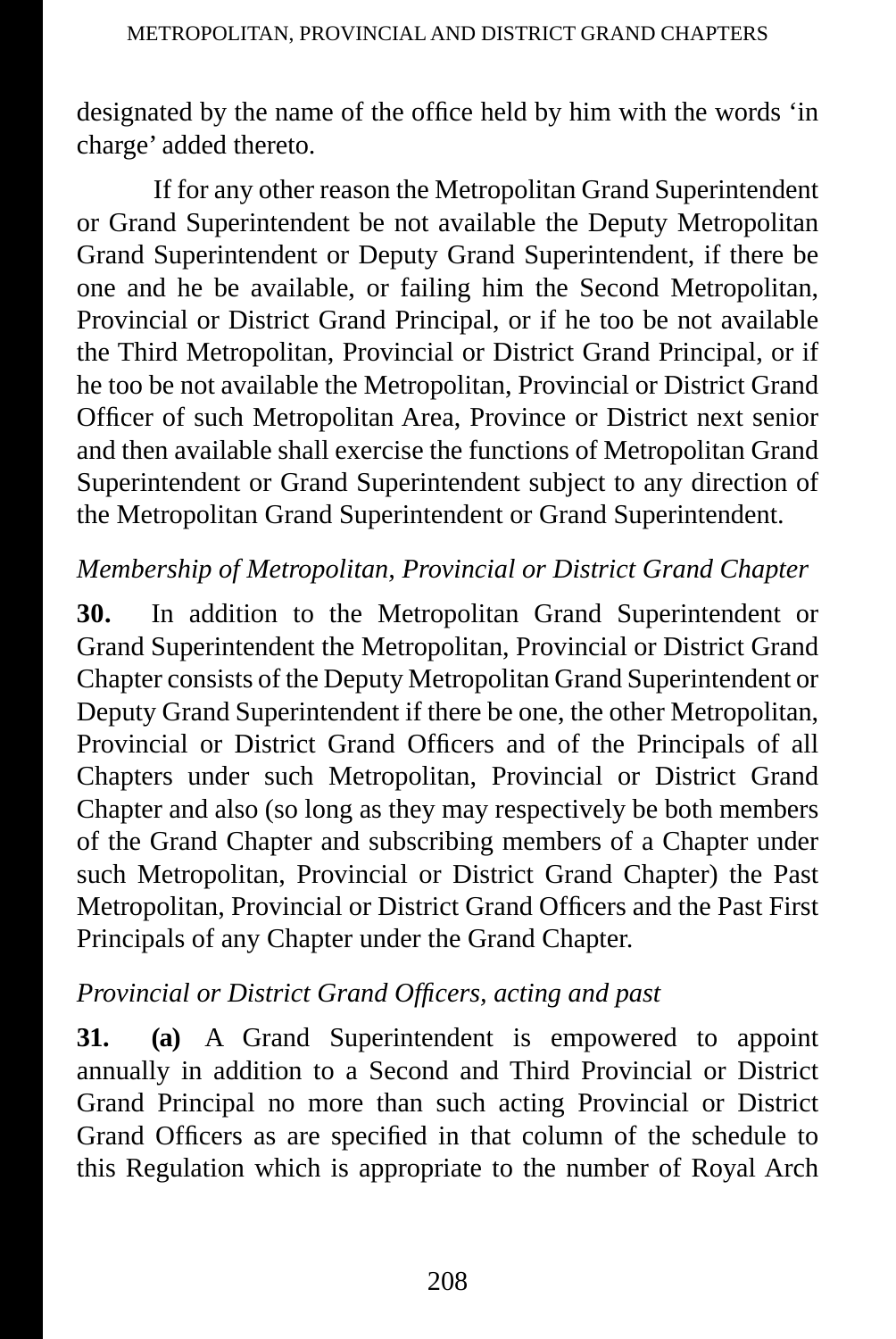Masons in his Province or District registered in the books of the Grand Chapter on 1 September of the preceding year, and in addition to make appointments to any past Provincial or District Grand Rank which he is empowered to confer as an acting office, except that of Past Deputy Grand Superintendent, Past Second or Third Provincial or District Grand Principal or Past Assistant to the Provincial or District Grand Principals; but so that the aggregate number of first appointments to acting offices and past ranks shall not in any one year exceed the number of Chapters in his Province or District so registered, subject only to the proviso that no Grand Superintendent shall be prevented thereby from appointing the number of acting ranks indicated in the appropriate column of the schedule.

**(b)** On such occasions as shall seem to him proper either for Masonic celebration or otherwise, the First Grand Principal may authorise Grand Superintendents to confer past ranks.

**(c)** (i) In addition to the foregoing, a Grand Superintendent may appoint such number of Assistants to the Provincial or District Grand Principals as the First Grand Principal may from time to time authorise.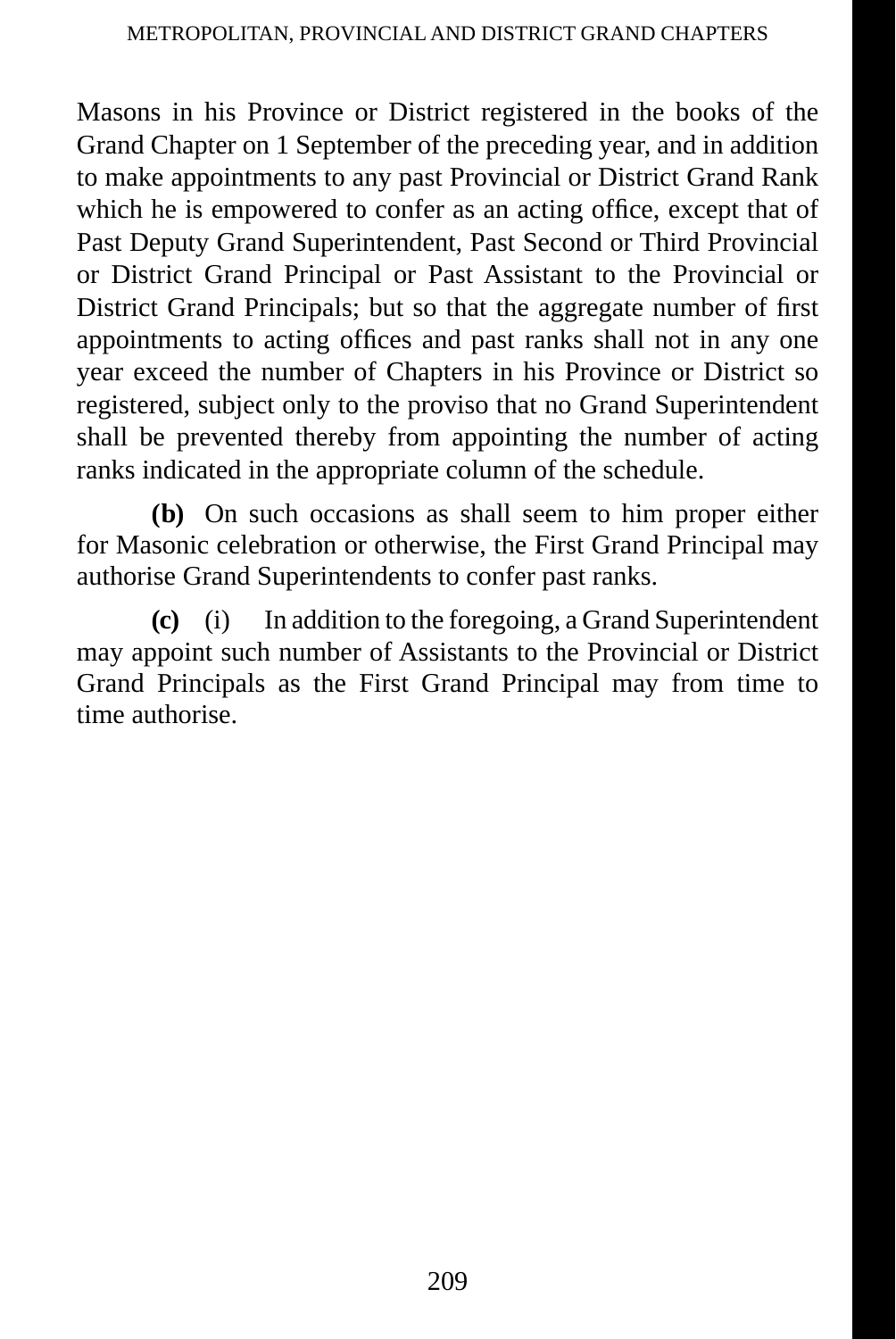#### METROPOLITAN, PROVINCIAL AND DISTRICT GRAND CHAPTERS

#### SCHEDULE TO REGULATION 31

#### NUMBER OF APPOINTMENTS TO ACTING RANK

| No. of RA Masons in Province/District         | $1-$<br>499                  | 500-<br>999              | 1000-<br>1499            | 1500-<br>1999            | 2000-<br>2499 | 2500-<br>2999 | 3499         | $3000 - 3500 +$ |
|-----------------------------------------------|------------------------------|--------------------------|--------------------------|--------------------------|---------------|---------------|--------------|-----------------|
| Provincial or District                        |                              |                          |                          |                          |               |               |              |                 |
| Grand Scribe E                                | 1                            | $\mathbf{1}$             | $\mathbf{1}$             | $\mathbf{1}$             | $\mathbf{1}$  | $\mathbf{1}$  | $\mathbf{1}$ | $\mathbf{1}$    |
| Grand Scribe N                                | $\mathbf{1}$                 | $\mathbf{1}$             | $\mathbf{1}$             | $\mathbf{1}$             | $\mathbf{1}$  | $\mathbf{1}$  | $\mathbf{1}$ | 1               |
| Grand Treasurer (elected - Reg. 31(d))        | 1                            | 1                        | $\mathbf{1}$             | 1                        | $\mathbf{1}$  | $\mathbf{1}$  | 1            | 1               |
| <b>Grand Registrar</b>                        | $\mathbf{1}$                 | 1                        | $\mathbf{1}$             | 1                        | 1             | $\mathbf{1}$  | $\mathbf{1}$ | 1               |
| <b>Grand Director of Ceremonies</b>           | 1                            | 1                        | $\mathbf{1}$             | 1                        | 1             | 1             | 1            | 1               |
| <b>Grand Sword Bearer</b>                     | 1                            | $\mathbf{1}$             | 1                        | 1                        | 1             | 1             | $\mathbf{1}$ | 1               |
| Deputy Grand Registrar                        |                              |                          |                          |                          |               | 1             | $\mathbf{1}$ | 1               |
| Deputy Grand Scribe E                         |                              |                          | L,                       | L,                       | $\bar{a}$     | $1*$          | $1*$         | $1*$            |
| Deputy Grand Director of Ceremonies           | 1                            | 1                        | 2                        | $\overline{2}$           | 3             | 3             | 3            | 3               |
| Deputy Grand Sword Bearer                     | $\qquad \qquad \blacksquare$ | $\overline{\phantom{a}}$ | $\overline{\phantom{a}}$ | $\overline{\phantom{a}}$ | $\mathbf{1}$  | 1             | $\mathbf{1}$ | $\mathbf{1}$    |
| <b>Grand Almoner</b>                          | 1                            | 1                        | $\mathbf{1}$             | 1                        | $\mathbf{1}$  | 1             | 1            | 1               |
| Grand Charity Steward                         | $\mathbf{1}$                 | $\mathbf{1}$             | $\mathbf{1}$             | $\mathbf{1}$             | $\mathbf{1}$  | $\mathbf{1}$  | $\mathbf{1}$ | 1               |
| Grand Sojourner                               | $\mathbf{1}$                 | $\mathbf{1}$             | $\mathbf{1}$             | 1                        | 1             | 1             | $\mathbf{1}$ | 1               |
| 1st Assistant Grand Sojourner                 | $\mathbf{1}$                 | $\mathbf{1}$             | $\mathbf{1}$             | $\mathbf{1}$             | $\mathbf{1}$  | 1             | $\mathbf{1}$ | $\mathbf{1}$    |
| 2nd Assistant Grand Sojourner                 | $\mathbf{1}$                 | 1                        | $\mathbf{1}$             | $\mathbf{1}$             | $\mathbf{1}$  | 1             | $\mathbf{1}$ | $\mathbf{1}$    |
| <b>Assistant Grand Scribe E</b>               | $\mathbf{1}$                 | $\mathbf{1}$             | $\mathbf{1}$             | $\mathbf{1}$             | $\mathbf{1}$  | $1*$          | $1*$         | $1*$            |
| <b>Grand Standard Bearer</b>                  | $\mathbf{1}$                 | $\overline{c}$           | 3                        | $\overline{4}$           | 5             | 5             | 6            | 6               |
| <b>Grand Organist</b>                         | 1                            | 1                        | $\mathbf{1}$             | $\mathbf{1}$             | $\mathbf{1}$  | 1             | 1            | 1               |
| <b>Assistant Grand Director of Ceremonies</b> | L.                           | 1                        | $\overline{c}$           | 3                        | 3             | 3             | 3            | $\overline{4}$  |
| <b>Grand Steward</b>                          | $\overline{c}$               | $\overline{4}$           | 6                        | 8                        | 10            | 12            | 14           | 16              |
| <b>Grand Janitor</b>                          | $\mathbf{1}$                 | $\mathbf{1}$             | $\mathbf{1}$             | $\mathbf{1}$             | $\mathbf{1}$  | $\mathbf{1}$  | $\mathbf{1}$ | 1               |
|                                               | 18                           | 22                       | 27                       | 31                       | 36            | 39            | 43           | 46              |

<sup>\*</sup> Over 2500 Royal Arch Masons either a Deputy Grand Scribe E or an Assistant Grand Scribe E may be appointed, but not both; over 3000 Royal Arch Masons both may be appointed.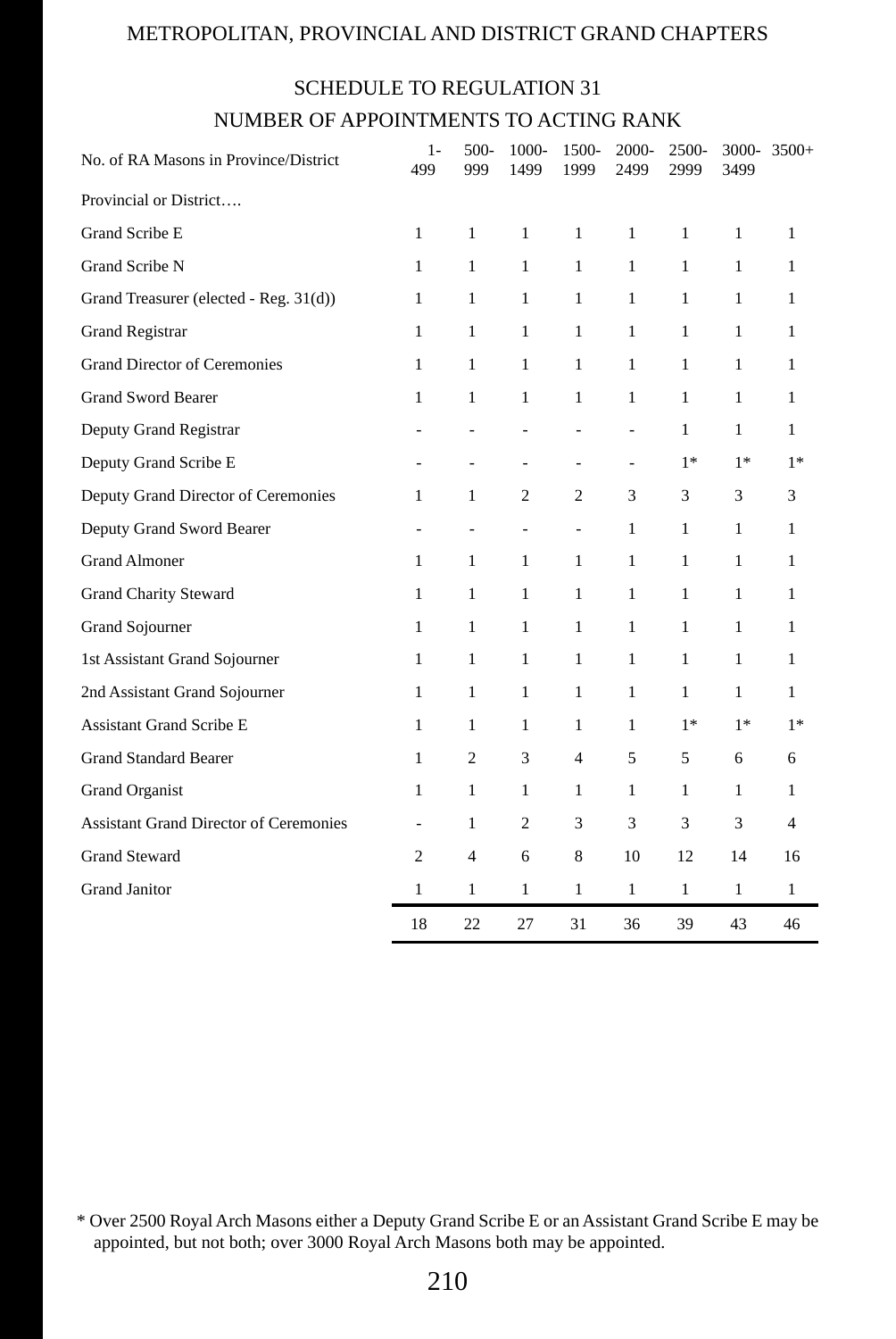# *President of a District Committee of General Purposes*

(ii) In addition to the foregoing, the Grand Superintendent of a District may, if he has appointed a District Committee of General Purposes in accordance with Regulation 36, appoint a President of that Committee.

(iii) Provided that in any District, if it shall appear to the First Grand Principal that the area of that District, the means of communication or other sufficient reason renders such a provision desirable, he may authorise the Grand Superintendent to appoint such additional District Grand Officer or Officers as he may indicate without regard to the limitation herein before stated.

### *Provincial or District Grand Treasurer*

**(d)** The Provincial or District Grand Officers shall be annually appointed in the Provincial or District Grand Chapter, and shall whenever practicable be then invested together with the Provincial or District Grand Treasurer, who shall be elected annually.

**(e)** A Companion who has held Provincial or District Grand Rank is not hereby rendered ineligible for election as Provincial or District Grand Treasurer.

### *Casual vacancies*

**(f)** Casual vacancies among acting Provincial or District Grand Officers may be filled by the Grand Superintendent.

**(g)** No Companion shall be appointed a Second or Third Provincial or District Grand Principal or an Assistant to the Provincial or District Grand Principals unless he be a present or past First Principal of a Chapter.

**(h)** A Grand Superintendent within one month of the appointment must transmit, in writing, the name and address of his Second and Third Grand Principals, to all Chapters of his Province or District, and also to the Grand Scribe E., for registration.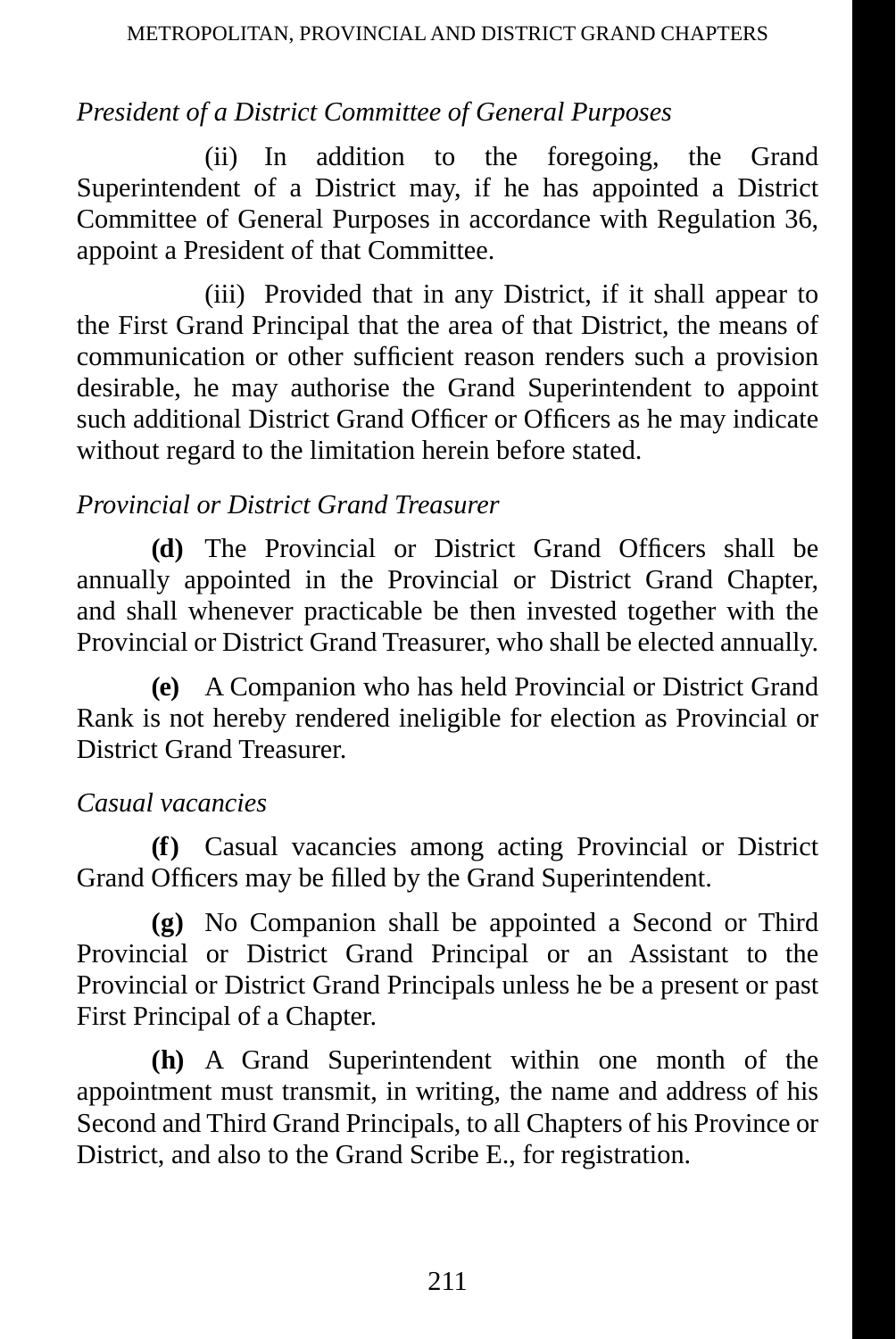# *Appointment to past Provincial or District Grand Rank of Companions who become Members of a Provincial or District Grand Chapter*

**32. (a)** In addition to the entitlement under Regulation 31(a), a Grand Superintendent may at his discretion appoint to past Provincial or District Grand Rank, Officers (present or past) of other Provincial or District Grand Chapters or holders of Senior London, London or Overseas Grand Chapter Rank who have become members of his Provincial or District Grand Chapter.

**(b)** A Grand Superintendent may also, by dispensation from the First Grand Principal, appoint to past Provincial or District Grand Rank any Companion not already qualified under sub-regulation (a) above who has rendered meritorious service to Royal Arch Masonry and has become a subscribing member of a Chapter in his Province or District, from elsewhere.

# *Promotions*

**33.** A Grand Superintendent may annually at his discretion promote Provincial or District Grand Officers to any acting office or past rank that he is entitled to confer under Regulation 31(a).

# *Precedence of Provincial and District Grand Officers*

**34.** Provincial or District Grand Officers present and past take precedence among themselves in the order specified in the schedule to Regulation 31(a), save that a Deputy Grand Superintendent, if appointed, ranks next after a Past Grand Superintendent, and a Past Deputy Grand Superintendent next thereafter; an Assistant to the Provincial or District Grand Principals ranks next after a Past Third Provincial or District Grand Principal, and a President of a District Committee of General Purposes present or past, ranks next before a District Grand Scribe E.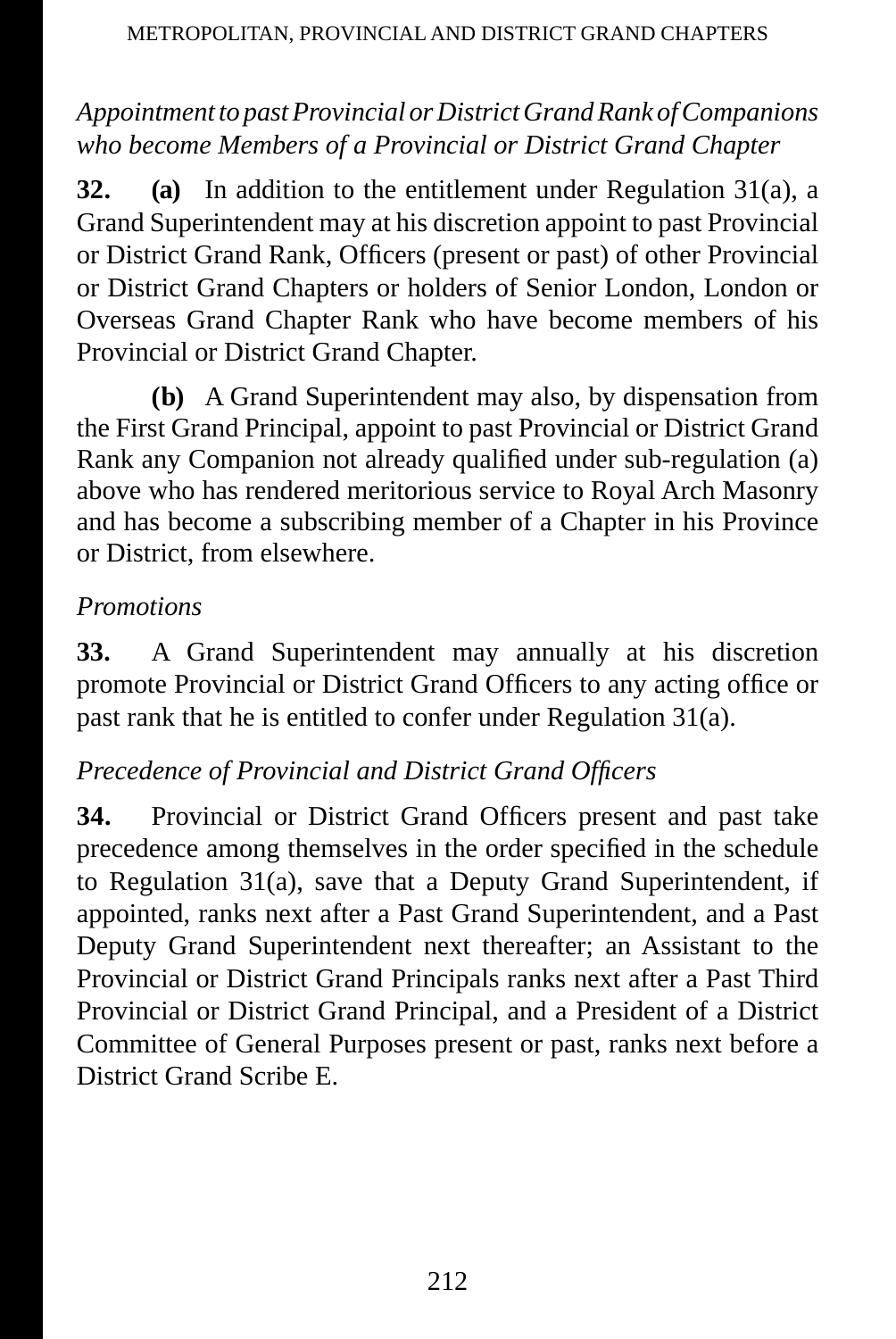**34A.** With the exception of Grand Superintendents present and past, Provincial and District Grand Officers present and past can claim precedence as such only within their Province or District. They are, however, entitled to wear their regalia as defined in Regulations 88, 90, 94, 96 and 97 at all Royal Arch meetings.

# *By-Laws and Regulations of Provincial and District Grand Chapters*

**35.** The Metropolitan, Provincial or District Grand Chapter has the power of framing and revising suitable By-Laws for its own government, which may provide for the appointment or constitution of committees and the definition of their powers, and of making and altering regulations to be observed by the private Chapters and Companions in the Metropolitan Area, Province or District, but no such By-Law or regulation nor any revision or alteration thereof shall be in conflict with or contrary to anything contained in these Regulations nor be valid until submitted to, and approved by, the Metropolitan Grand Superintendent or Grand Superintendent and the First Grand Principal.

# *District Committee of General Purposes*

**36.** A Grand Superintendent in and over a District is empowered to appoint a District Committee of General Purposes to exercise and perform all such powers and duties as may be referred to it by him or as may be specified in the By-Laws of the District Grand Chapter. The By-Laws of the District Grand Chapter shall specify the composition of such committee in the event of its being appointed.

### *Convocations of Metropolitan, Provincial or District Grand Chapters*

**37.** A Metropolitan Grand Superintendent or Grand Superintendent shall hold an Annual Convocation of Metropolitan, Provincial or District Grand Chapter at which the appointment of the Metropolitan, Provincial or District Grand Officers shall be made and shall also hold such other Convocations of the Metropolitan, Provincial or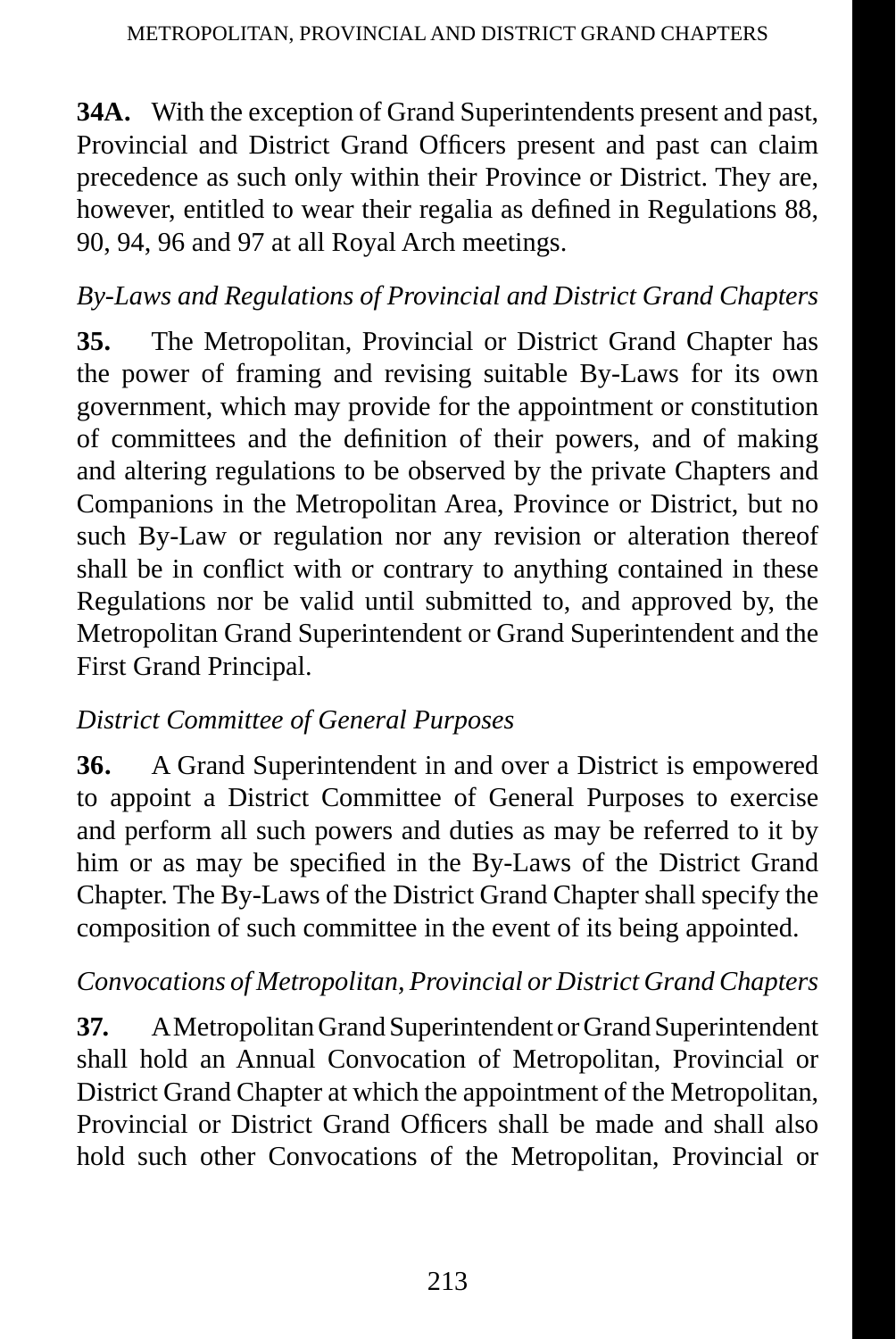District Grand Chapter as he shall consider necessary. All such Convocations shall be held within the Metropolitan Area, Province or District unless a dispensation is granted by the First Grand Principal.

# *Metropolitan, Provincial and District Grand Chapter Funds*

**38.** Every Metropolitan, Provincial or District Grand Chapter shall have power to raise such funds from its members and Chapters as may be requisite for its purposes. A complete schedule of all such charges upon members and Chapters shall appear in the By-Laws of the Metropolitan, Provincial or District Grand Chapter. Metropolitan, Provincial and District Grand Chapter Accounts and Audit

**39.** Regular accounts of the receipts and disbursements of the Metropolitan, Provincial or District Grand Chapter funds shall be kept in accordance with the rules laid down in the Metropolitan, Provincial or District Grand Chapter By-Laws. These accounts must be audited once in each year by an auditor or auditors, elected annually in Metropolitan, Provincial or District Grand Chapter, who must, unless a firm of auditors recognised under the Companies Acts, be a member or members of the Order. Such accounts must be produced annually at the Convocation of the Metropolitan, Provincial or District Grand Chapter specified in the By-Laws for that purpose, and a copy thereof transmitted to the Chapters under the Metropolitan Area, Province or District.

# *General Regulation*

**40.** The Metropolitan Grand Superintendent or Grand Superintendent in and over a Metropolitan Area, Province or District shall have in all respects not herein specifically provided the same powers and duties as are conferred upon a Metropolitan, Provincial or District Grand Master by the Book of Constitutions.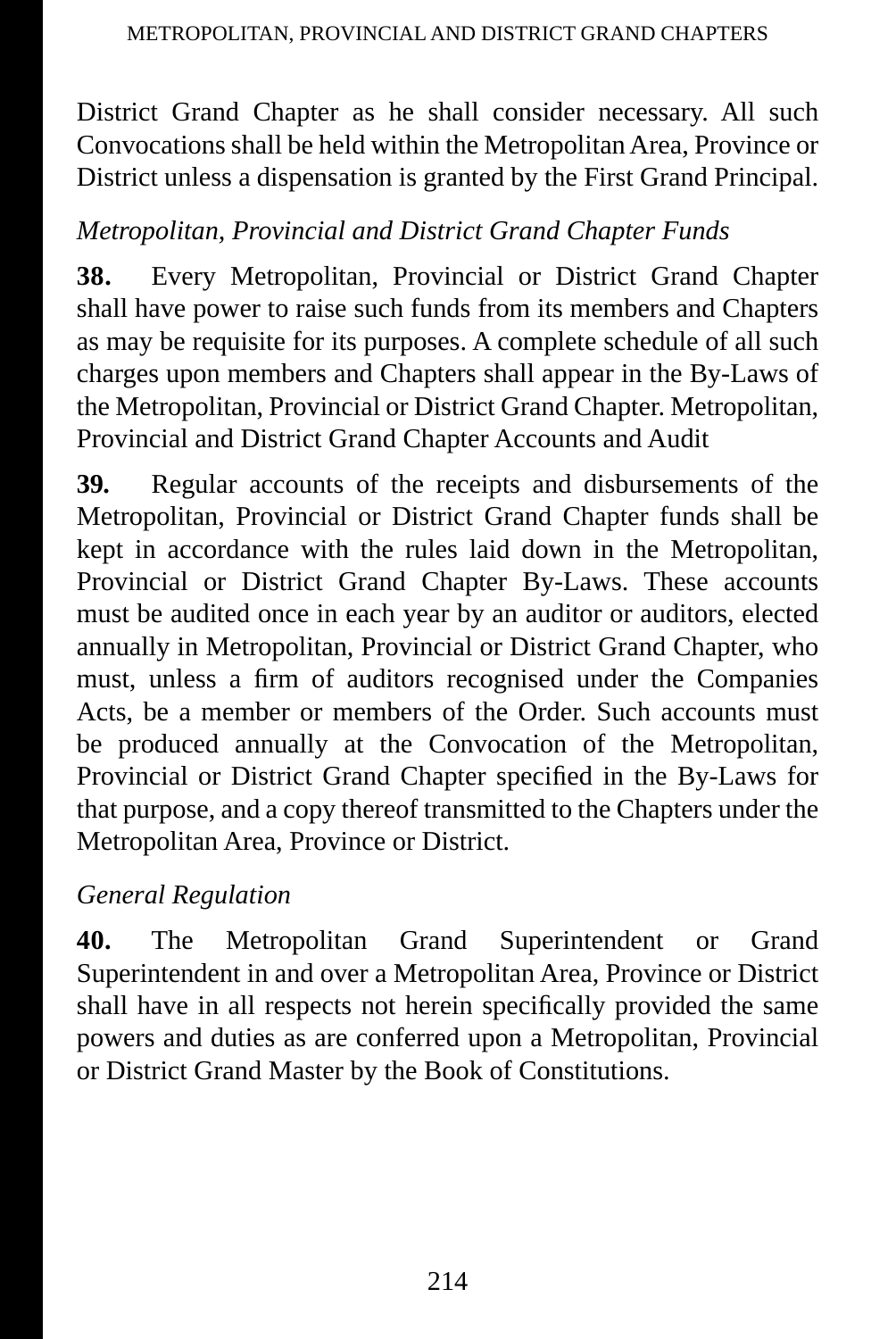#### CHAPTERS ABROAD NOT UNDER A DISTRICT

#### *Groups of Overseas Chapters and Grand Inspectors*

**41.** In the case of Overseas Chapters not included in any District, the First Grand Principal shall have power to divide them, or any of them, into groups and to confer upon Companions appointed by him such jurisdiction as he may think fit in respect of any such group or of any such Overseas Chapters. The First Grand Principal shall have power to alter such groups, to extend or limit such jurisdiction, and to remove any Companion so appointed, and to appoint any other Companion in his place. A Companion while holding such appointment shall be styled Grand Inspector.

#### OVERSEAS GRAND CHAPTER RANK

#### *Overseas Grand Chapter Rank*

**42.** The First Grand Principal may once a year confer the rank designated Overseas Grand Chapter Rank on Past First Principals in Chapters abroad not included in any District who are members of the Grand Chapter in accordance with Regulation 5 to a number not exceeding one for every such Chapter registered in the books of the Grand Chapter on 1 September of the preceding year. On such occasions as shall seem to him proper for Masonic celebration or otherwise, the First Grand Principal is empowered to confer Overseas Grand Chapter Rank on an additional number of qualified Companions. The First Grand Principal, to the extent that the numbers permitted to be appointed to Overseas Grand Chapter Rank under this Rule have not been exceeded, may confer the rank designated Overseas Chapter Rank on Companions in Chapters abroad not under a District who are not Installed First Principals, the holders of such rank to take precedence immediately after the Holders of Overseas Grand Chapter Rank; and any such Companion shall, in the event that he becomes a Past First Principal and thereby a member of the Grand Chapter in accordance with Regulation 5, thereupon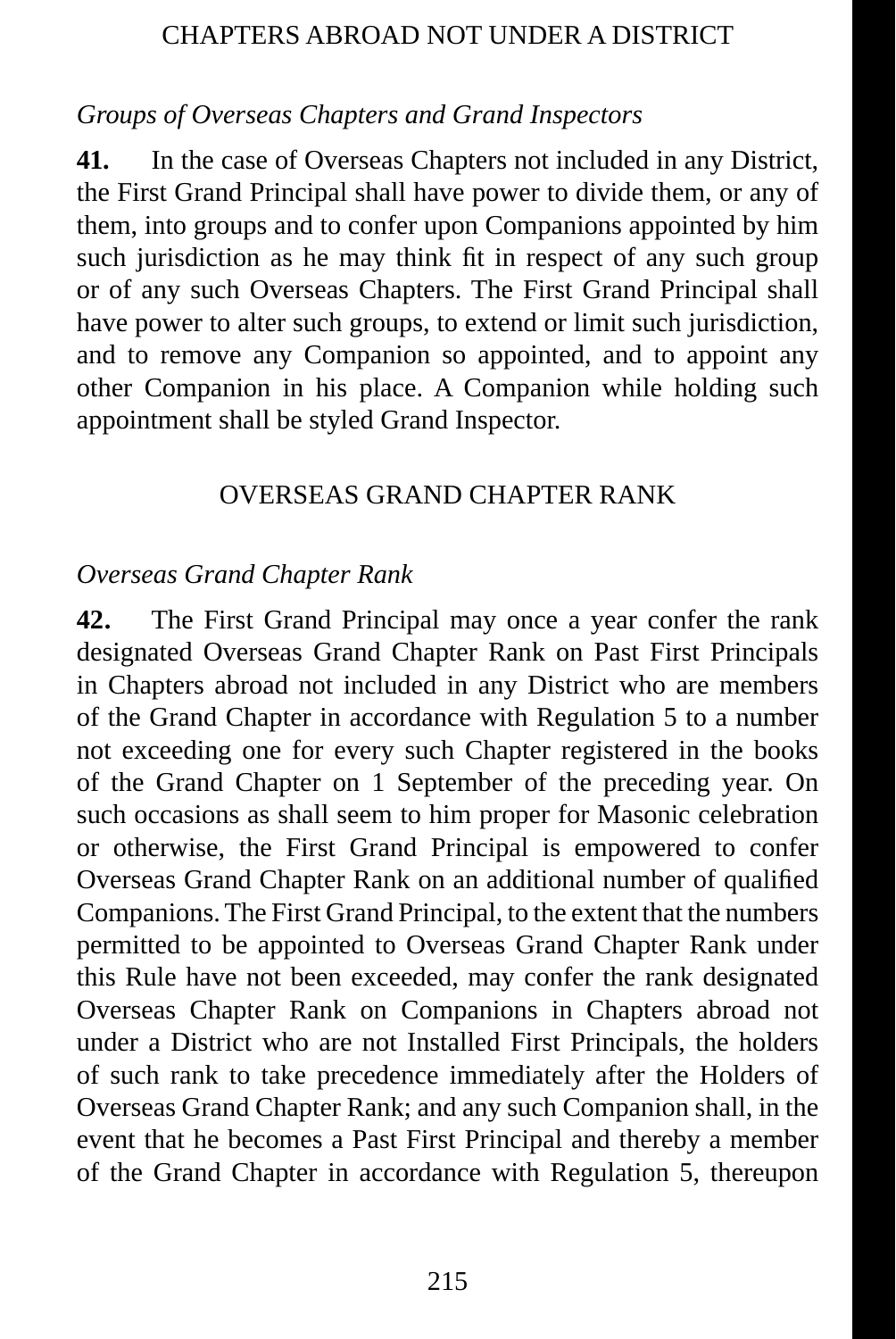become a Holder of Overseas Grand Chapter Rank without the need for further appointment. The First Grand Principal may also at his discretion and without regard to the above limitation confer Overseas Grand Chapter Rank on Past First Principals in Chapters abroad not included in any District who are Officers (present or past) of Provincial or District Grand Chapters or holders of London Grand Chapter Rank. He may also annually at his discretion appoint Past First Principals who already hold Overseas or London Grand Chapter Rank, or are Past Provincial or District Grand Officers, to be holders of Senior Overseas Grand Chapter Rank; such Companions will thereafter be designated "Holders of Senior Overseas Grand Chapter Rank". The holders of such respective ranks shall be entitled, during the pleasure of the First Grand Principal, to wear at all Royal Arch meetings the distinctive regalia prescribed under Regulations 85, 87, 94, 96 and 97, but can claim precedence as such only within the Chapters in which Senior Overseas Grand Chapter Rank, Overseas Grand Chapter Rank and Overseas Chapter Rank are conferred. A registration fee, as laid down in Regulation 98, shall be payable by each Companion upon whom Overseas Grand Chapter Rank or Overseas Chapter Rank is conferred.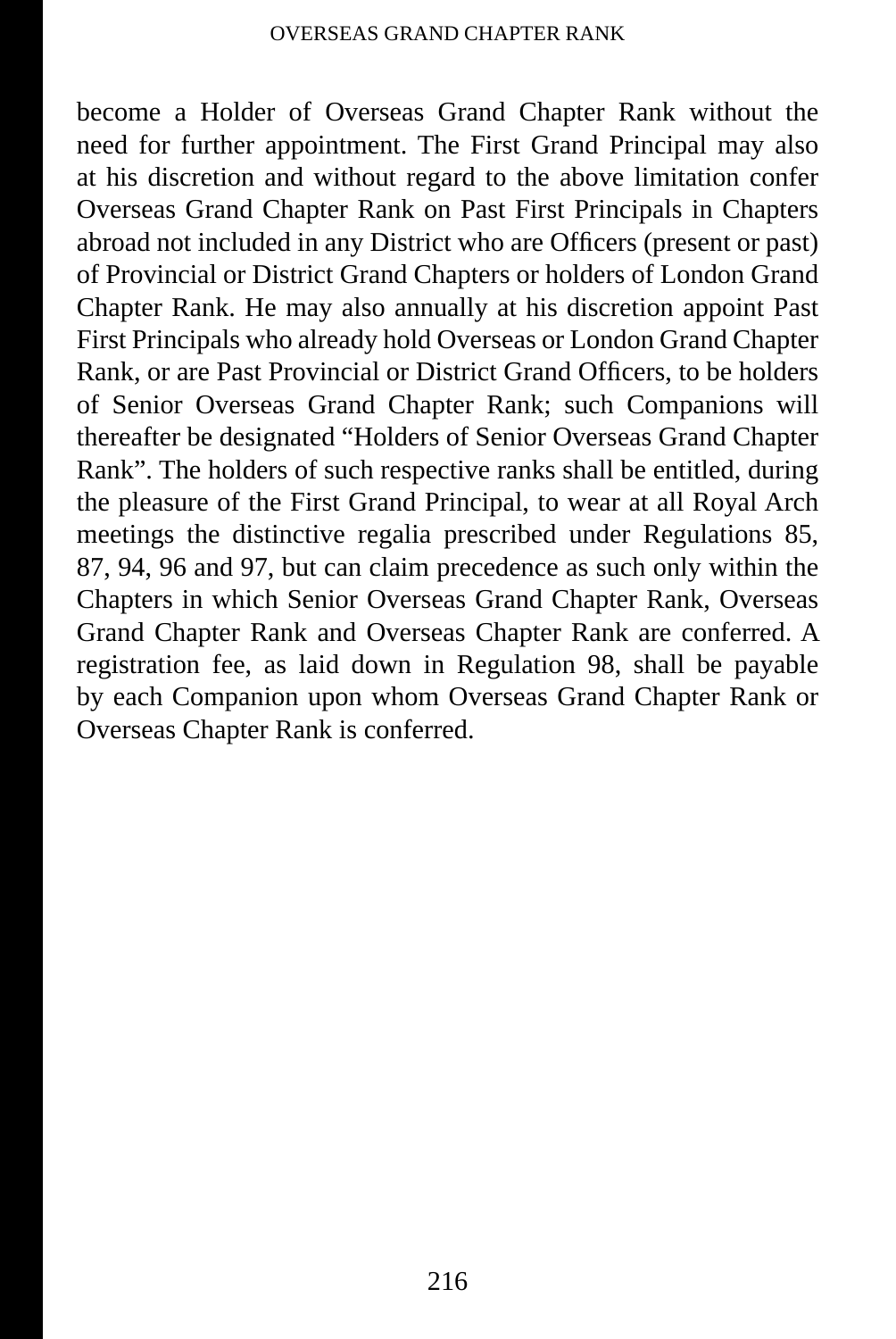#### *Petition for Charter for New Chapter*

**43.** Every application for a Charter to hold a new Chapter must be by petition to the Grand Chapter, signed by not less than nine Royal Arch Masons regularly registered under the Constitution of the Supreme Grand Chapter. Provided that in the case of petitions for Chapters to meet in Districts or abroad not within the territory of any District Grand Chapter, it shall suffice if at least five-ninths in number of the signatories are Companions so registered, but no Companion not so registered shall sign the petition unless he shall have been exalted in a recognised Chapter, and shall at the same time promise in writing strict obedience to the First Grand Principal and to the regulations of the Grand Chapter. The petition must specify every Chapter to which each signatory belongs and every Chapter to which he has at any time belonged, and in respect of each of the signatories must be accompanied by a certificate from every such Chapter giving the information required by Regulation 70.

#### *To such petition must be added a recommendation either*

(a) signed in open Lodge by the Master and Wardens of the regular Lodge under the Grand Lodge to which the proposed Chapter is to be attached with the approval of a majority of the members then present; or

(b) signed in open Chapter by the Principals of a regular Chapter under the Grand Chapter with the approval of a majority of the members then present;

and in either case notice that the petition is to be submitted for approval must have been given on the summons convening the meeting at which it is to be considered. The petition must then be transmitted to the Grand Scribe E. for submission to the Grand Chapter, provided that if the Chapter is proposed to be holden in a Metropolitan Area, Province or District the petition with the certificates and recommendation is in the first instance to be forwarded to the Metropolitan Grand Superintendent or Grand Superintendent who is to transmit the same with his observations thereon to the Grand Scribe E.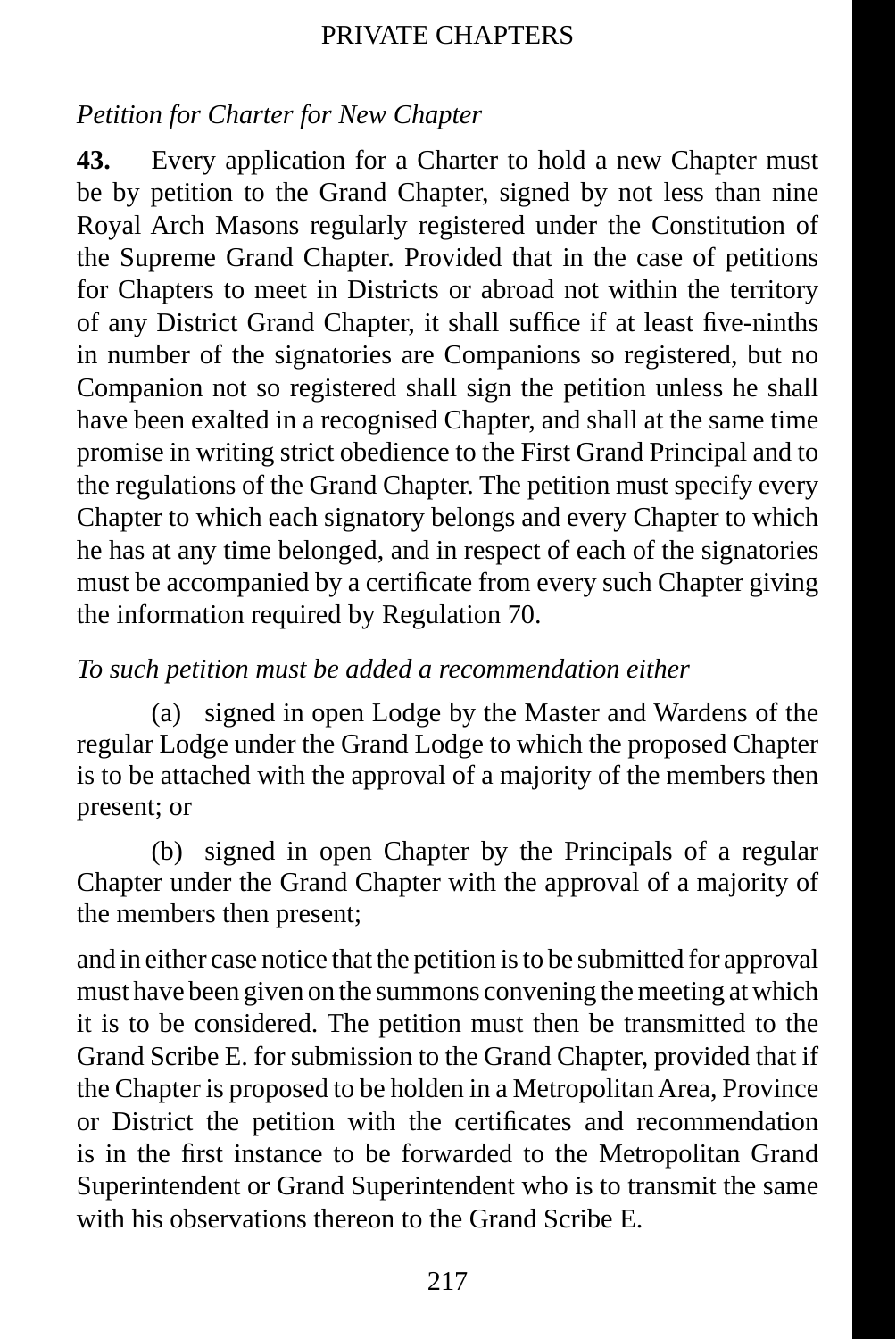#### *Form of Petition for Charter*

**44.** The following is the form of petition for a Charter to hold a new Chapter:

#### **'TO THE SUPREME GRAND CHAPTER OF ROYAL ARCH MASONS OF ENGLAND**

WE, the undersigned, being regularly registered Royal Arch Masons of the Chapters mentioned against our respective names, having the prosperity of Royal Arch Masonry at heart, are anxious to exert our best endeavours to promote and diffuse the genuine principles of the art; and are desirous of forming a new Chapter [to be attached to the

Lodge No. meeting at  $\uparrow^*$ 

In consequence of this desire, we pray for a Charter of Constitution empowering us to form and hold a regular Royal Arch Chapter, to be named the "

> Chapter" to meet at on the in the months of

and there to discharge the duties of Royal Arch Masonry in a constitutional manner, according to the forms of the Order and the laws of the Supreme Grand Chapter; and we have nominated and do recommend:

| $Comp.(AB)$ (                     | $\dagger$ of Chapter No. $\qquad$ to           |  | be | the |
|-----------------------------------|------------------------------------------------|--|----|-----|
| <b>First Principal</b> ;          |                                                |  |    |     |
| $Comp.(CD)$ (<br>Principal; and   | <sup>†</sup> of Chapter No. ) to be the Second |  |    |     |
| $Comp.EF$ ) (<br>Third Principal. | † of Chapter No. ) to be                       |  |    | the |

<sup>\*</sup> These words to be omitted if the proposed Chapter is recommended by another Chapter.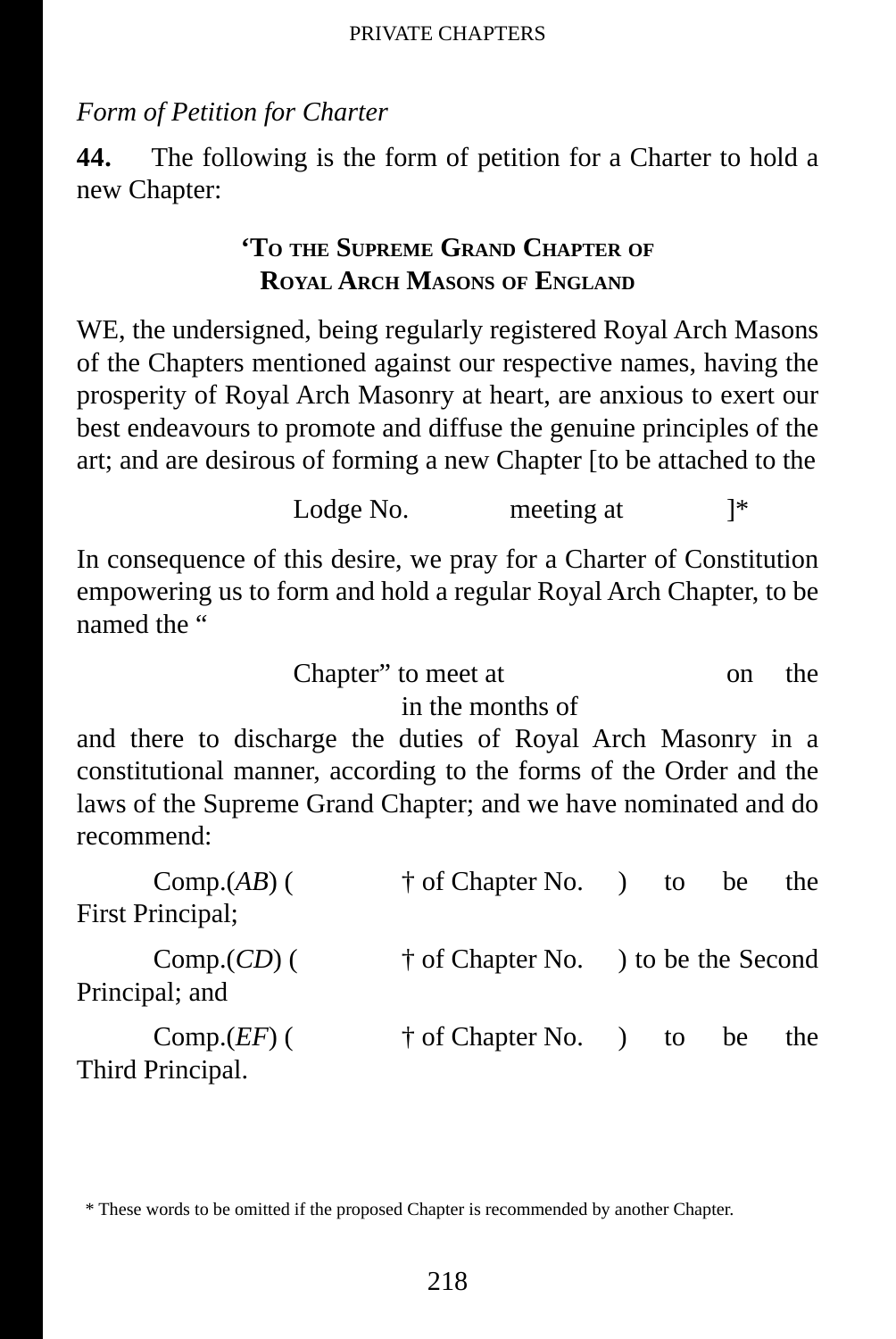Should the prayer of this petition be granted, we promise strict obedience to the commands of the First Grand Principal and the regulations of the Supreme Grand Chapter.'

To this petition must be added the names of the petitioners and such particulars as are required by the form currently approved by the Committee of General Purposes which may be obtained on application to the Grand Scribe E. or to the Metropolitan, Provincial or District Grand Scribe E.

#### *Precedence of Chapters*

**45.** Save when the petition for its Charter shall have been recommended by a Chapter, every Chapter shall, except as provided elsewhere in this Regulation, be attached to a regular Lodge, and the rank or precedence of the several Chapters shall be determined according to the number they respectively bear on the register of the Grand Chapter.

#### *Transfer of Chapters*

If the Lodge to which a Chapter is attached is erased the Chapter may be transferred to another Lodge at the request of the members of the Chapter and with the approval of such other Lodge, but shall otherwise retain its existing name and number. A Chapter may at the request of its own members and with the approval of the Lodges concerned be transferred from one Lodge to another. In the case of a Chapter not included in a Metropolitan Area, Province or District such request for transfer must be sent to the Grand Scribe E. for submission to Grand Chapter. In the case of a Chapter in a Metropolitan Area, Province or District the request must be sent through the Metropolitan Grand Superintendent or Grand Superintendent. The approval of Grand Chapter must be

<sup>†</sup> Insert as appropriate "First Principal", "Past First Principal", "Second Principal", "Past Second Principal", "Third Principal", "Past Third Principal" or "has served for a full year in the office of" [whichever is appropriate] "Scribe/Principal Sojourner/Assistant Sojourner"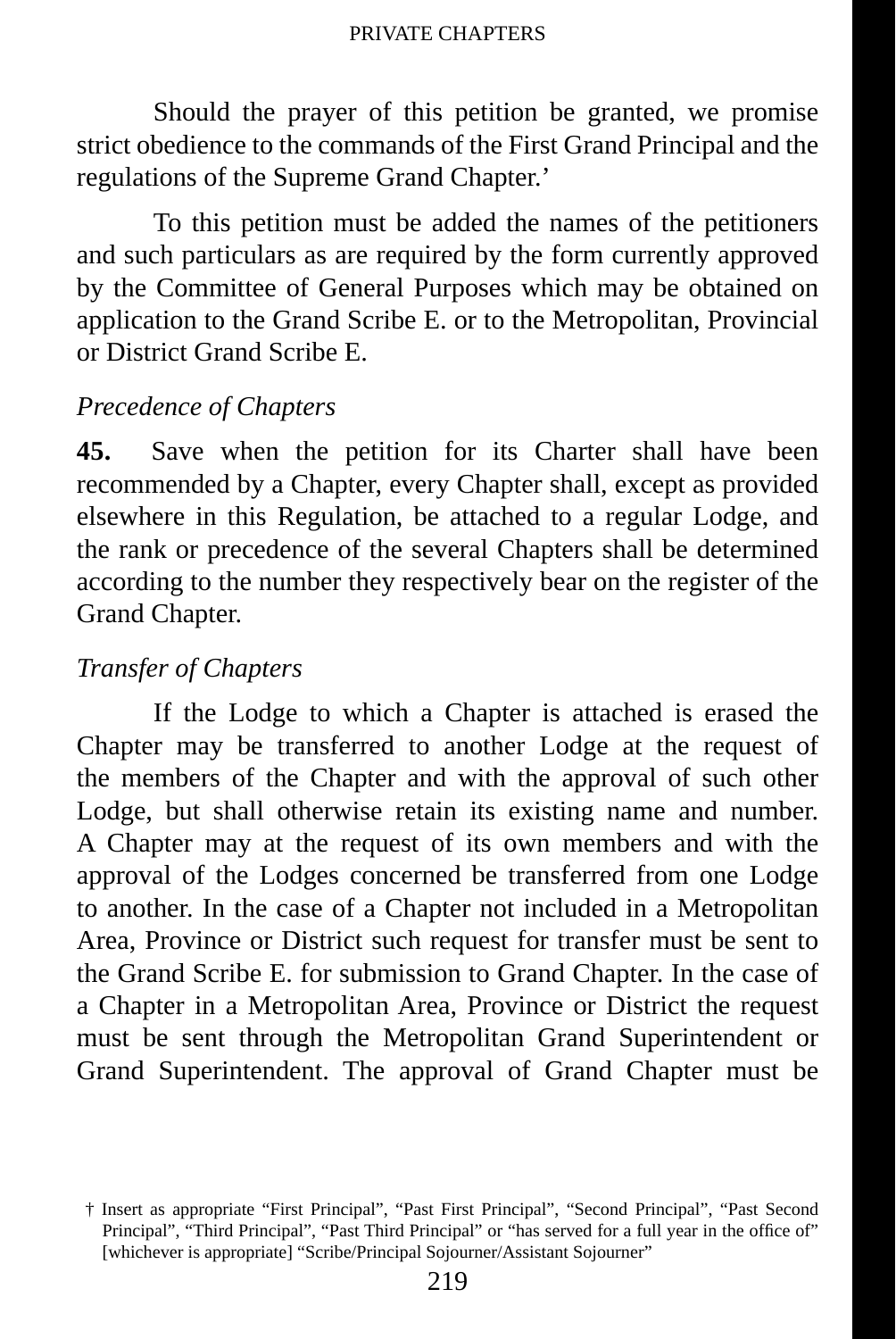received before the transfer becomes effective and any Chapter thus transferred shall take the number and, unless the First Grand Principal shall decide otherwise, the name of the Lodge to which it is transferred. Not more than one Chapter may be attached to any one Lodge at the same time.

# *Certifi cate of Amalgamation*

**45A.** If two or more Chapters desire to amalgamate into a single Chapter, the First Grand Principal may at his discretion and upon such conditions as he shall see fit grant a Certificate of Amalgamation.

# *New Chapter must be regularly Constituted*

**46.** No new Chapter shall be entitled to meet until it has been solemnly constituted according to ancient usage by one of the Grand Principals, by the Metropolitan Grand Superintendent or Grand Superintendent of the Metropolitan Area, Province or District, or by some other Grand Officer or Installed First Principal of a Chapter appointed to perform that duty. No Companion shall be installed as Principal except the Companion named in the Charter for such office unless by sanction of the Grand Chapter. No Chapter shall be acknowledged, nor its Principals admitted as such into the Grand Chapter, or a Metropolitan, Provincial or District Grand Chapter, unless such Chapter has been regularly constituted and registered.

# *Chapter not to act without Charter*

**47.** Except as provided in this regulation, no Chapter shall act without the Charter of Constitution from the Grand Chapter which is to be specially entrusted to each First Principal at his installation, to be held by him in safe custody on behalf of the Grand Chapter. The First Principal shall produce it at every Convocation of the Chapter.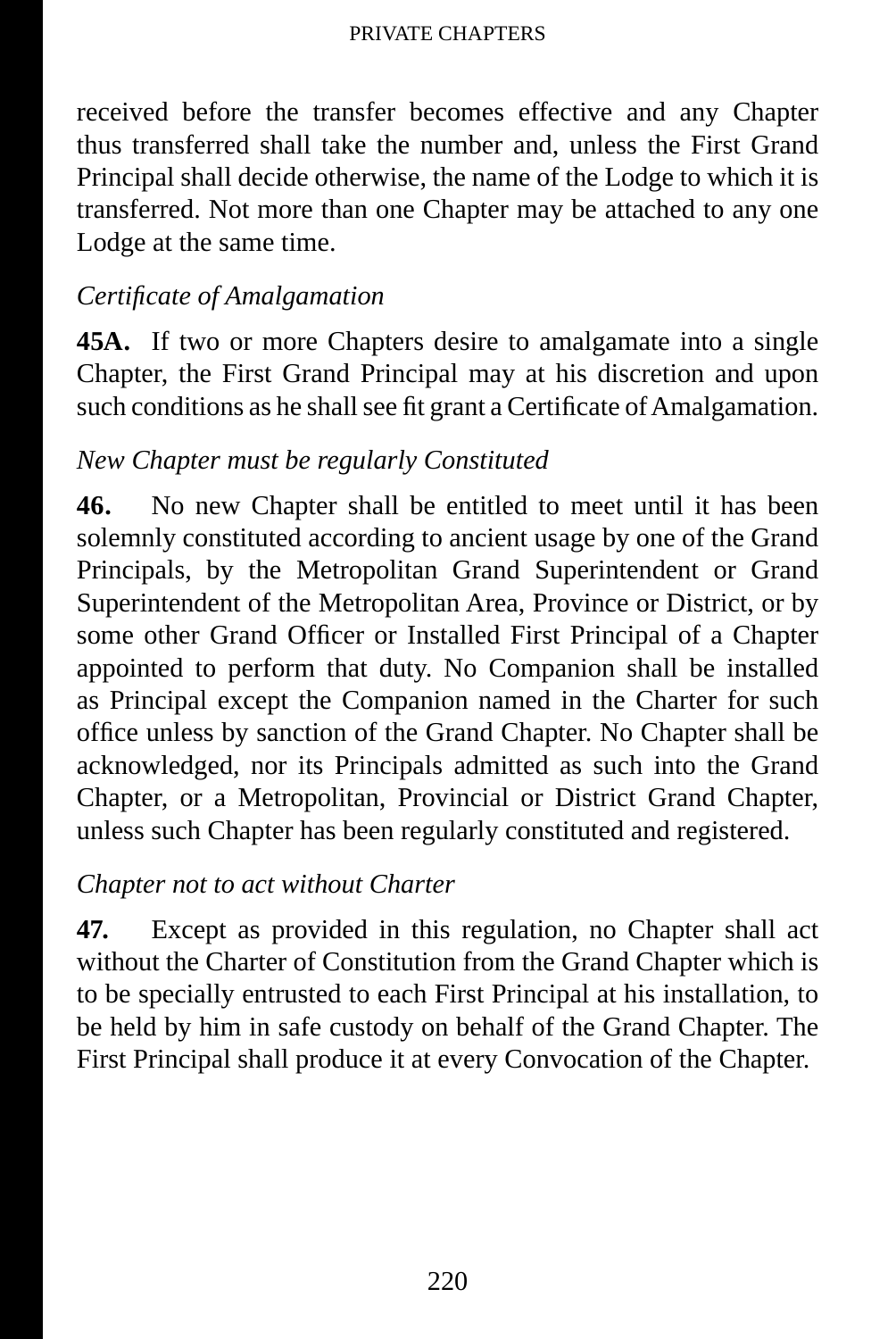#### *Charter withheld*

If the Charter be withheld by competent Masonic Authority the Chapter shall suspend its Convocations until the Charter has been restored.

#### *Loss, etc. of Charter*

If the Charter be lost, be improperly withheld from those lawfully entitled to hold or use the same, or be not available for production by the First Principal, a full account of the circumstances shall forthwith be forwarded to the Grand Scribe E. who shall report the same to the Committee of General Purposes. No Convocation of the Chapter shall be held until the circumstances have been so reported but the Committee may, on behalf of Grand Chapter, authorise a Chapter to resume its convocations pending the issue of a Charter of Confirmation.

#### *Charter of Confi rmation*

On the production of adequate evidence by a Chapter as to the loss of its Charter the Committee of General Purposes may recommend to the Grand Chapter that a Charter of Confirmation shall be issued.

If the original Charter be found or be restored to the Chapter the Charter of Confirmation shall be returned forthwith to the Grand Scribe E. for cancellation by Grand Chapter.

#### *Offi cers and Members of a Chapter*

**48.** According to ancient custom a complete Chapter of this Order of Freemasonry consists of the Three Principals who, when in Chapter assembled are to be considered conjointly as the Master, and each severally as a Master, two Scribes, a Treasurer, a Principal Sojourner, two Assistant Sojourners, and other companions, making up the number of 72 as a Council: and no regular Chapter can consist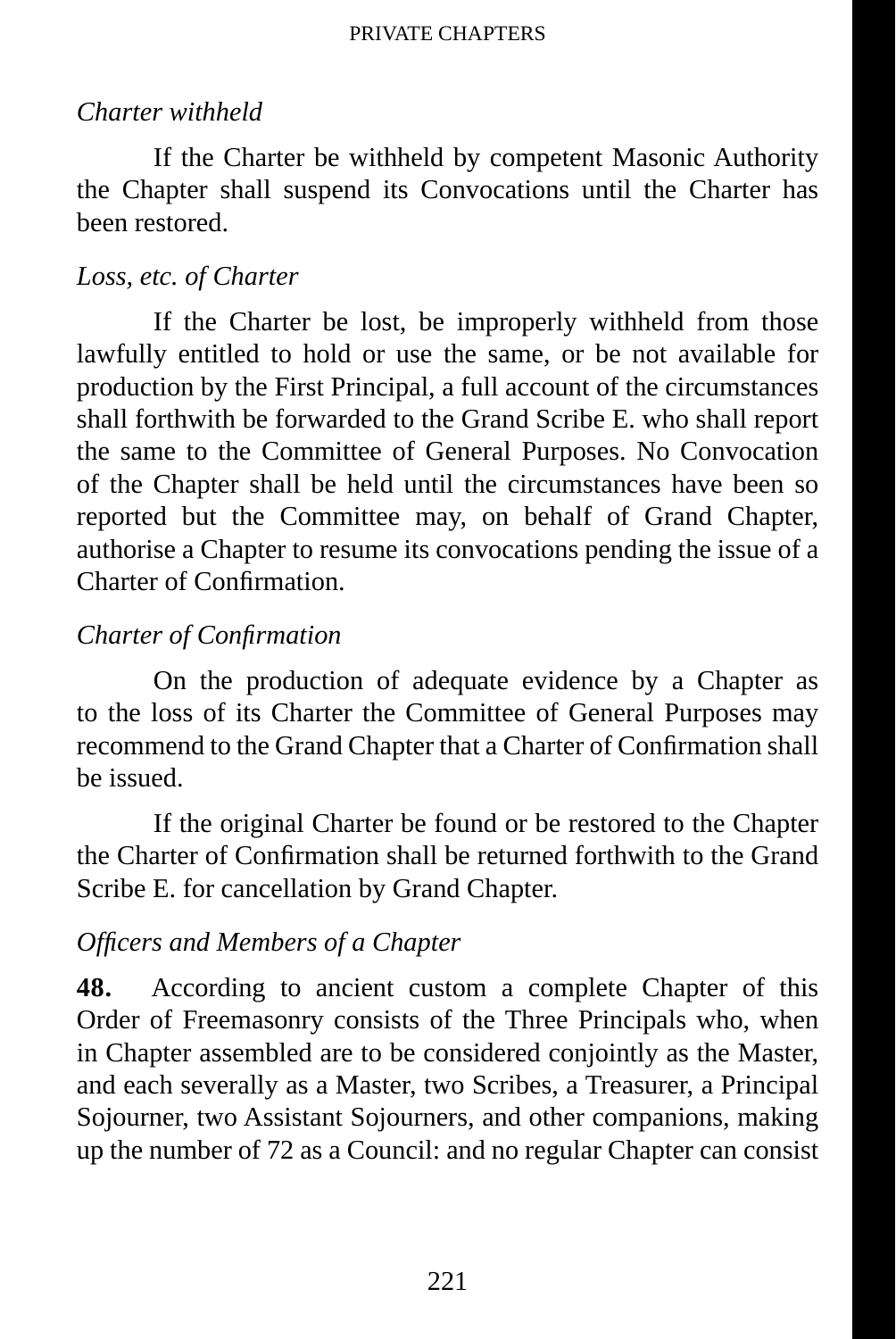of more; but any number may be elected, exalted and received as Companions with all the privileges of membership save that they are not to hold the staff of office or to be considered as Councillors when more than 72 are present.

In addition to the above Officers, a Director of Ceremonies, an Almoner, a Charity Steward, an Assistant Director of Ceremonies, an Organist, an Assistant Scribe E. and Stewards may be elected or appointed as the case may be.

#### *Mode of election or appointment*

The Officers shall be elected by ballot on the regular day of election prescribed by the By-Laws of the Chapter, provided that, except for the Principals and Treasurer who must be elected, it shall be in order for the Chapter on the day of election to resolve that they may be appointed by the Principals so elected. Notwithstanding the foregoing, if the Principals shall be of the opinion that in the case of any Officer who falls to be elected by ballot in accordance with this Regulation there is only one Companion who is likely to be a candidate for election to the Office, they may direct that the summons for the Convocation at which the election is to take place shall state that such is their opinion (together with the name of the Companion concerned), and that unless any member of the Chapter demands that a ballot be taken for the Office, the named candidate will be declared elected; when the election of Officers takes place any candidate so named on the summons shall be declared elected unless a ballot be demanded for that Officer. The installation of the Principals, if present, shall take place in accordance with the By-Laws of the Chapter and shall be followed by the investiture of the Officers. Any Principal not so installed shall be installed at the next Convocation of the Chapter at which he may be present or as provided by Regulation 53.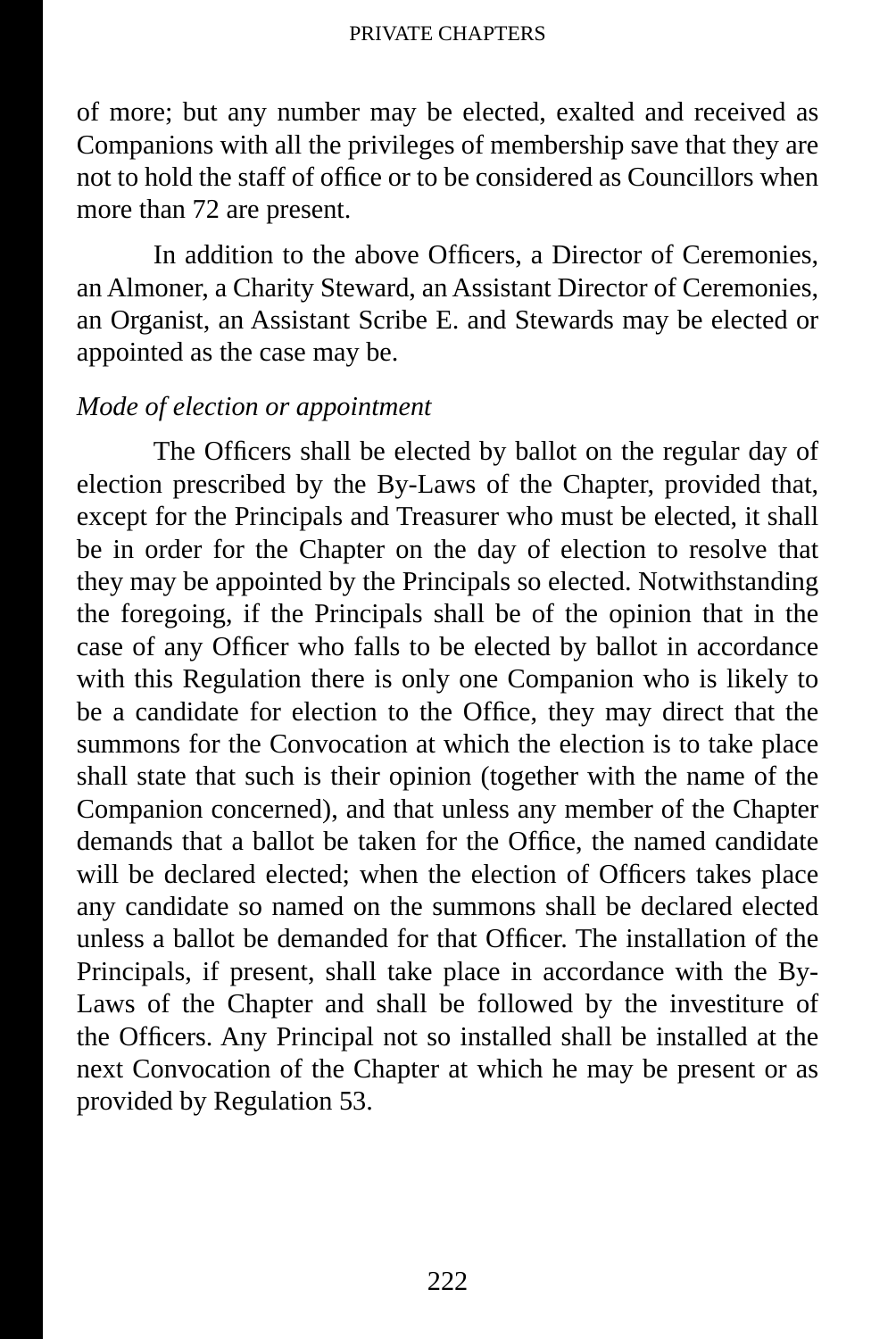# *Precedence of Offi cers*

The Officers shall take precedence for investiture and otherwise in the following order: the Three Principals, the Scribe E., the Scribe N., the Treasurer, the Director of Ceremonies (if any), the Almoner (if any), the Charity Steward (if any), the Principal Sojourner, the Assistant Sojourners, the Assistant Director of Ceremonies (if any), the Organist (if any), the Assistant Scribe E. (if any), Stewards (if any) and Janitor.

### *Janitor*

The Janitor, who must be a Royal Arch Mason registered as such in the books of the Grand Chapter, shall be elected by show of hands on the regular day of election. A Chapter may, however, resolve that a subscribing member of the Chapter shall be Janitor without emolument, in which case he may be either elected or appointed as in the case of the other Officers.

No Companion who is not a subscribing member of the Chapter may hold any office therein except that of Janitor. A Chapter in its By-Laws may provide that the service of its Scribe E. be equivalent to the appropriate subscription to the Chapter but shall remit to the Grand Chapter and to the Metropolitan, Provincial or District Grand Chapter the requisite payments due in respect of his membership of the Chapter.

### *Qualifi cation for election as Third Principal*

**49.** No Companion shall be eligible for election to the Third Principal's Chair unless he has served the office of Scribe, Principal Sojourner or Assistant Sojourner of a private Chapter either for a full year or from the regular period of election or appointment to such office to the period of election as Principal, provided that the First Grand Principal may grant dispensation from compliance with this Regulation on receipt of a petition setting forth the circumstances of the case and the special reasons for seeking his intervention.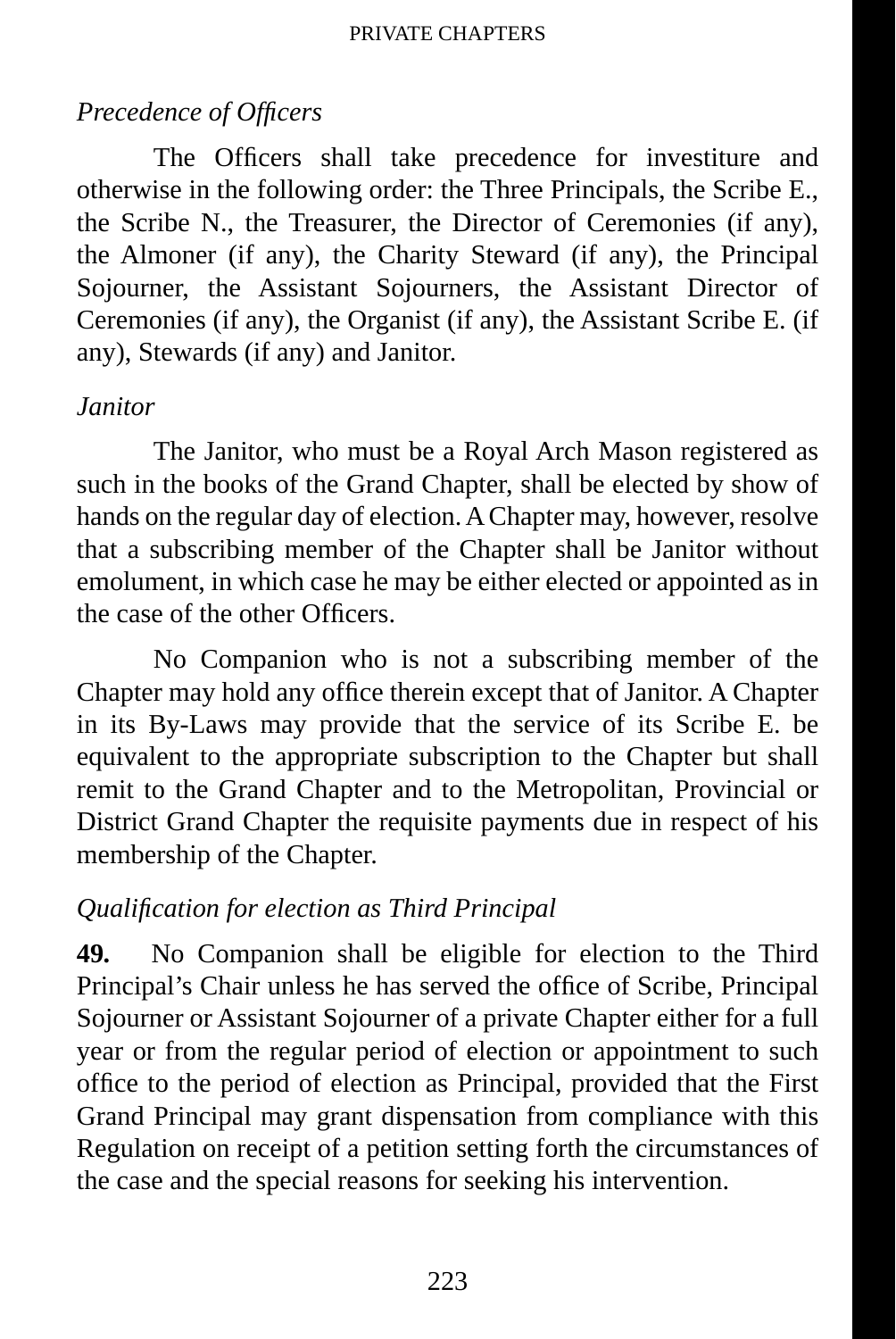# *Qualifi cation for election as Second Principal*

**50.** No Companion shall be eligible for election to the Second Principal's Chair who has not at the time of such election been installed in the Third Principal's Chair, nor until a full period of one year has elapsed since his election as Third Principal.

# *Qualifi cation for election as First Principal*

No Companion shall be eligible for election to the First Principal's Chair who has not at the time of such election been installed in the Second Principal's Chair, nor until a full period of one year has elapsed since his election as Second Principal.

The First Grand Principal, Metropolitan Grand Superintendent or Grand Superintendent may, however, grant dispensation from the observance of this Regulation on receipt of a petition setting forth the circumstances and the special reasons. But in such case a Companion shall not be installed in the First Principal's Chair without having been previously installed in the Second and Third Principal's Chairs, nor in the Second Principal's Chair without having been previously installed in the Third Principal's Chair.

# *Principals' periods of office*

**51.** No Companion shall continue as First, Second or Third Principal of the same Chapter for more than two years in succession unless by a dispensation which may be granted by the First Grand Principal, or in a Metropolitan Area, Province or District by the Metropolitan Grand Superintendent or Grand Superintendent, but he may again be elected after he has been out of office one year.

### *First Principal of more than one Chapter at same time*

**52.** No Companion shall be First Principal of two or more Chapters at the same time without dispensation from the First Grand Principal, or, if the Chapters are in the same Metropolitan Area,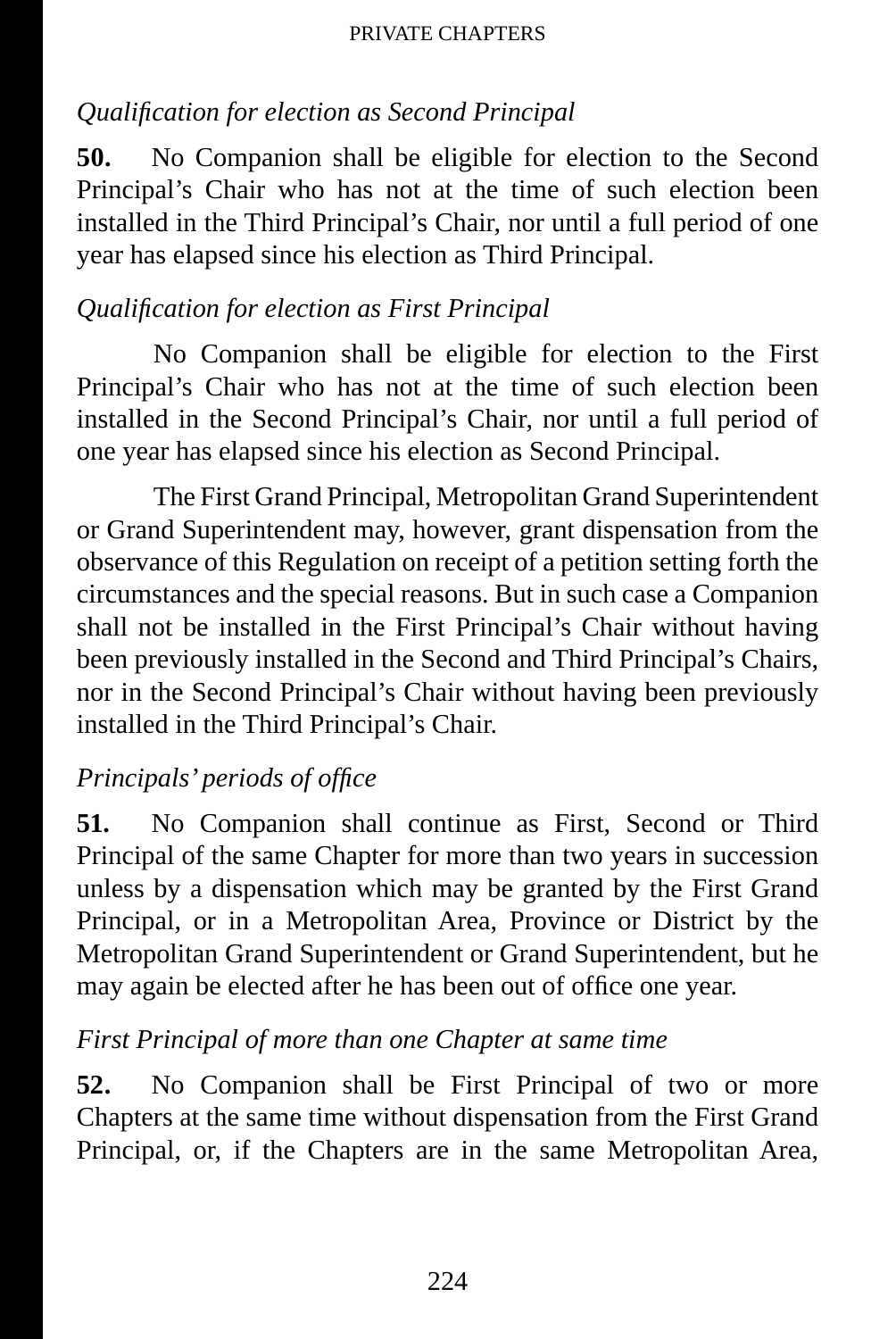Province or District, from the Metropolitan Grand Superintendent or Grand Superintendent.

# *Installation of Principal*

**53.** A Principal of a Chapter in the Provinces or Overseas may be installed out of his Chapter upon production of sufficient proof of his having been duly elected and at the written request of his Chapter.

# *Death of Principals and other contingencies*

**54.** If any Principal elect shall die, be removed or become permanently incapable of discharging the duties of the office, the Chapter shall at the next regular convocation elect by ballot a Principal to take his place from among the qualified Companions, if any, not already serving in or elected to a regular office which expression shall include that of Principal. If there is no such Companion a dispensation may be granted by the First Grand Principal, Metropolitan Grand Superintendent or Grand Superintendent to render eligible a Companion already holding or elected to a regular office.

Due notice of such intended election shall appear on the summons and the Principal so elected may be installed forthwith and any Second or Third Principal so elected and installed, shall, provided he serves the office until the next regular period of election, be deemed duly qualified for election as First or Second Principal as the case may be, notwithstanding less than one year may have elapsed since his election under this Rule.

Regulation 5 shall apply to every First Principal elected under this Regulation as if the period of one year therein mentioned were the period from the date of his being so elected to the date of the next regular period of installation in the Chapter.

If any Principal shall after installation die, be removed or become permanently incapable of discharging the duties of his office then at each convocation until the next regular period of election and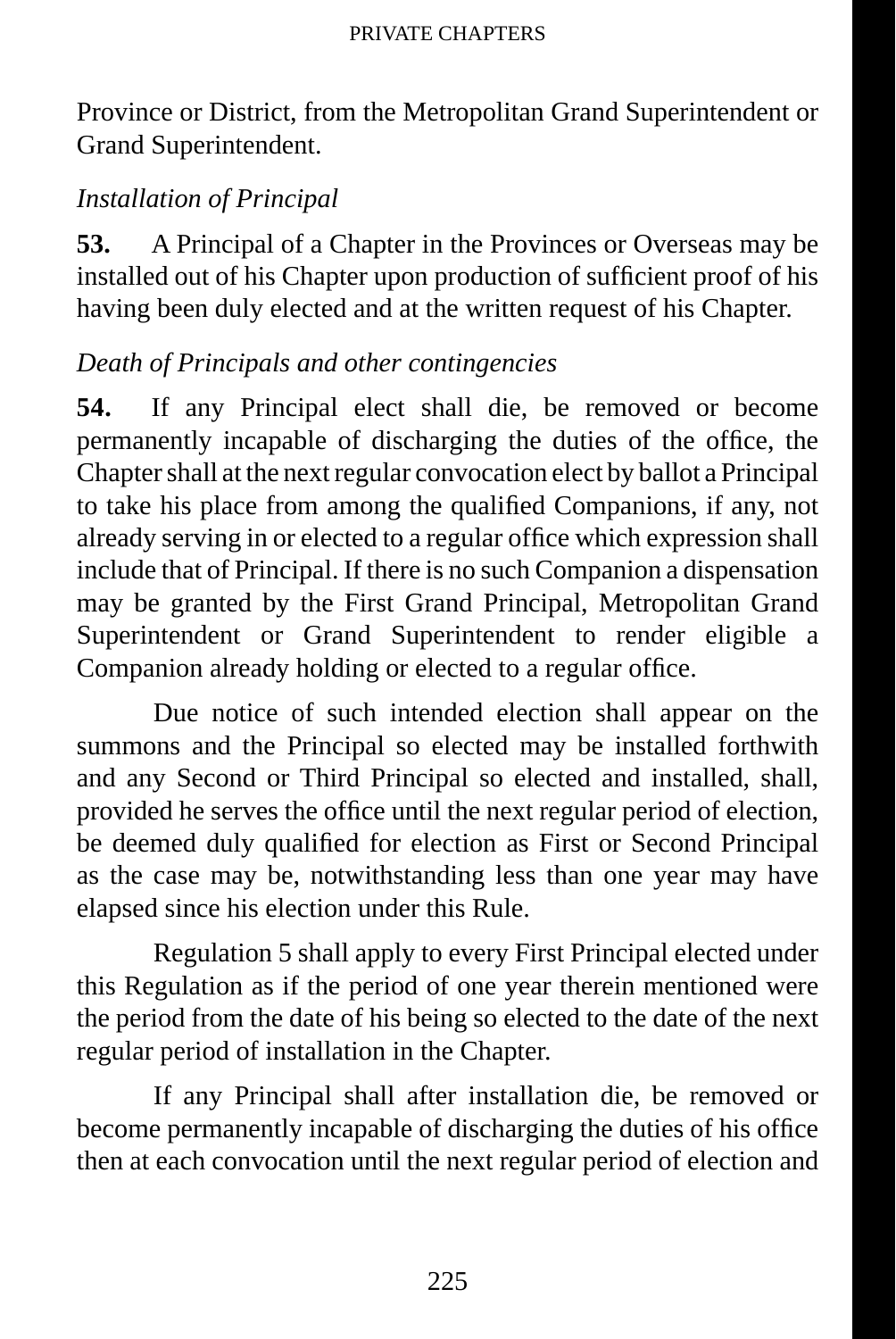until a successor shall have been duly elected and installed his place shall be filled pursuant to Regulation 55 as if he were still alive and in office but absent.

# *Absence of First Principal*

**55.** If the First Principal be not present, the Immediate Past First Principal, or if he be not present, the Senior Past First Principal of the Chapter, or if no Past First Principal of the Chapter be present, the Senior Past First Principal who is a subscribing member of the Chapter shall occupy the First Principal's Chair.

# *Absence of Second and Third Principals*

If the Second or Third Principal be not present, the First Principal, or the Past First Principal occupying the Chair for him, shall invite a qualified Companion to occupy such Principal's Chair.

# *Vacancies in regular offices*

At each convocation held during a vacancy in any other office except that of Treasurer or at which any other officer except as aforesaid is not present the Principals shall nominate a Companion to act in that office.

# *Devolution of authority by Principals*

**56.** If the Principals' absence be only temporary and circumstances so permit they may exercise such authority over the affairs of the Chapter as devolves upon them by virtue of their office and in pursuance of such authority may request duly qualified Companions to occupy the Chairs and exalt Companions as if they were themselves present.

# *Vacancy in offi ce of Treasurer*

**57.** If a vacancy shall occur in the office of Treasurer the same shall be filled for the remainder of the year by the election of a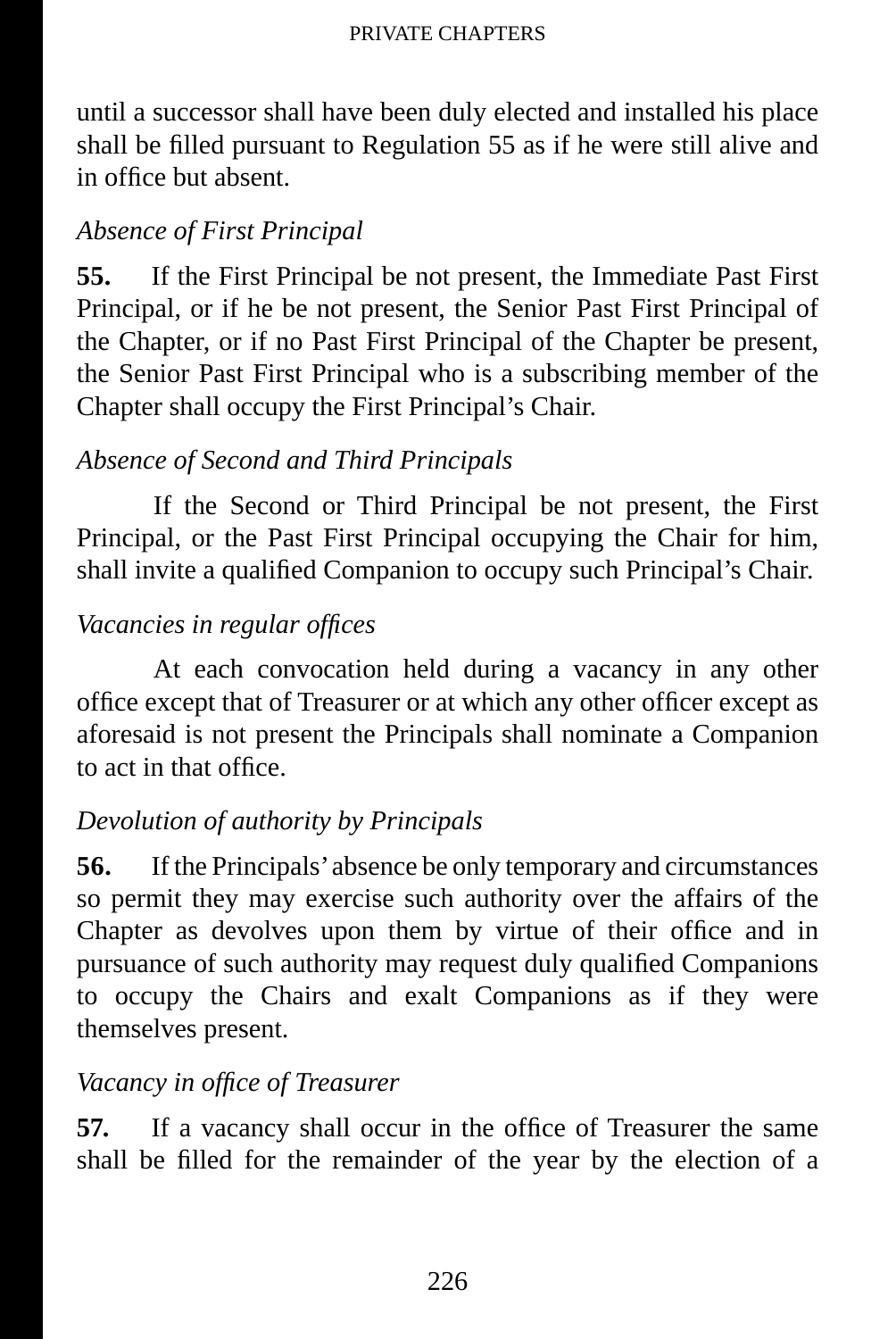member not serving in or elected to a regular office in the Chapter, which expression shall include that of Principal, and notice that such election is to be made shall appear on the summons.

### *Protracted absence of Treasurer*

The First Grand Principal, Metropolitan Grand Superintendent or Grand Superintendent may upon the representation of the Principals that the Treasurer by reason of ill health, absence likely to be protracted, or other special circumstances, is unable to discharge his duties to the reasonable convenience of the Chapter, grant a dispensation to the Chapter to elect a member not serving in or elected to a regular office in the Chapter including as aforesaid to discharge the duties of the Treasurer until the Treasurer is able to resume the normal discharge of his duties or until the next regular period of election, whichever shall first occur.

Ten days' notice of intention to propose such an election together with a statement that the requisite dispensation has been obtained must appear on the summons for the convocation at which the election is to take place and such convocation may be either an ordinary convocation or an emergency convocation called by the authority of the Principals pursuant to Regulation 59.

### *Days and place of meeting*

**58.** The By-Laws of every Chapter shall specify the regular days and place of meeting of the Chapter, also the regular convocation for the election of the Principals and the officers and for their installation and investiture where such installation and investiture do not take place on the same date as their election.

No regular convocation may be cancelled nor may any convocation be held otherwise than at the specified place and on the specified day. But the First Grand Principal, or in a Metropolitan Area, Province or District the Metropolitan Grand Superintendent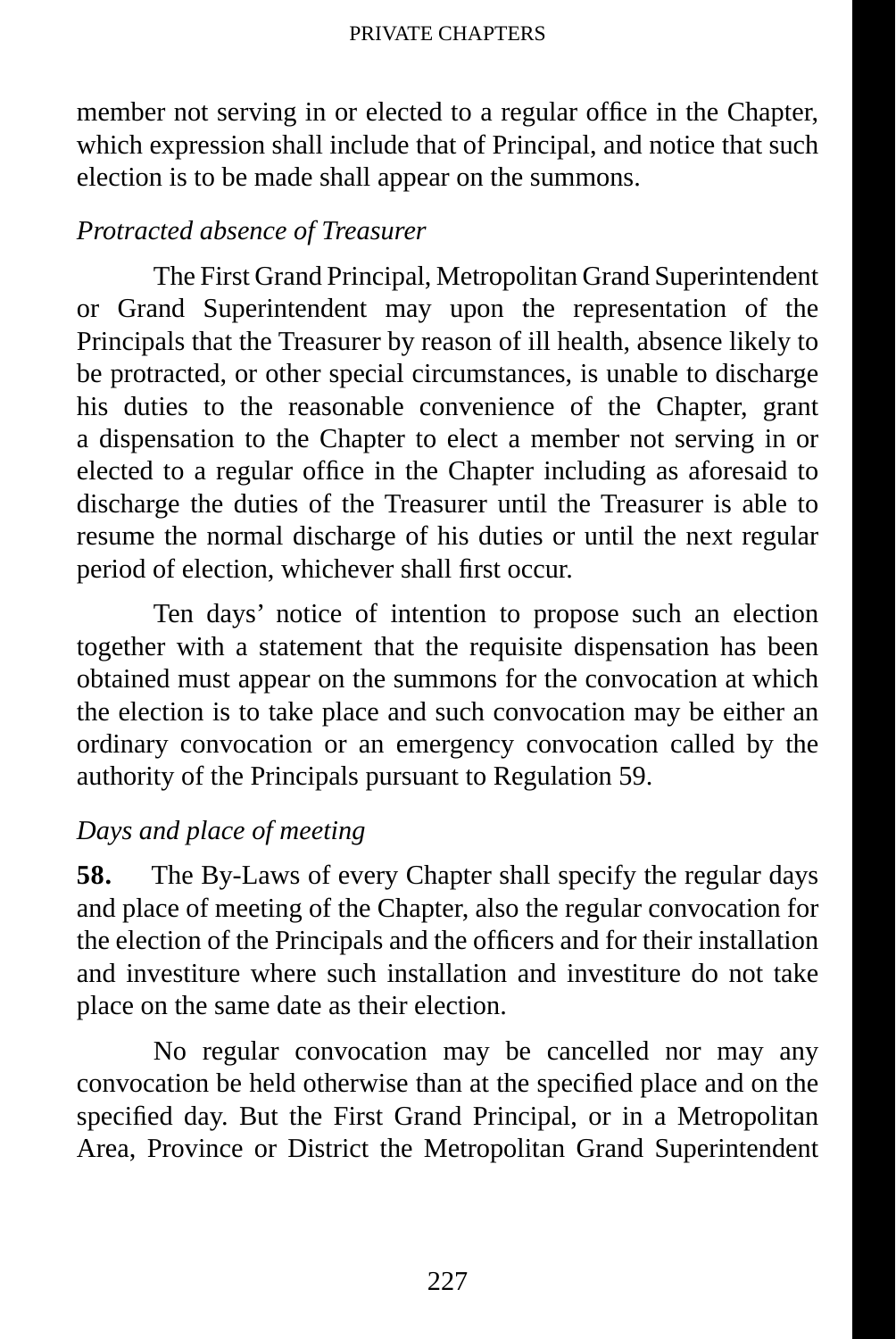or Grand Superintendent, may on good cause being shown grant a dispensation for the holding of such convocation on an alternative day being not more than twenty-eight days before nor more than twenty-eight days after the specified day. If any convocation of a Chapter at its regular place should be impracticable or undesirable the First Grand Principal, or in a Metropolitan Area, Province or District the Metropolitan Grand Superintendent or Grand Superintendent, may grant a dispensation to meet at a specified place to carry on the general business of the Chapter, and if the specified place be outside the area of jurisdiction in which the Chapter regularly meets a dispensation from each of the authorities concerned is necessary.

# *Emergency Convocations*

**59.** Not more than one convocation of a Chapter may be held on the same day, but, subject to this restriction, an emergency convocation of a Chapter may at any time be called by the authority of the Principals, but on no pretence without such authority. No business (other than the installation of a Principal) which these Regulations require to be transacted at a regular convocation shall be transacted at an emergency convocation, and the business to be transacted thereat shall not include any business whatsoever except such as is mentioned on the summons convening the convocation nor shall the minutes of any previous convocation be read or confirmed at an emergency convocation except in so far as any such minutes relate to or affect the validity of the business so mentioned.

### *Annual Installation Returns*

**60.** Every Chapter, by its Scribe E., shall annually, immediately after the Installation of the Principals, make a return to the Grand Scribe E. (upon a printed form which he will provide) of the Principals and Past First Principals of the Chapter, and all other members who claim to be entitled to attend the Grand Chapter, specifying the Chapter in which each has served the office of First Principal and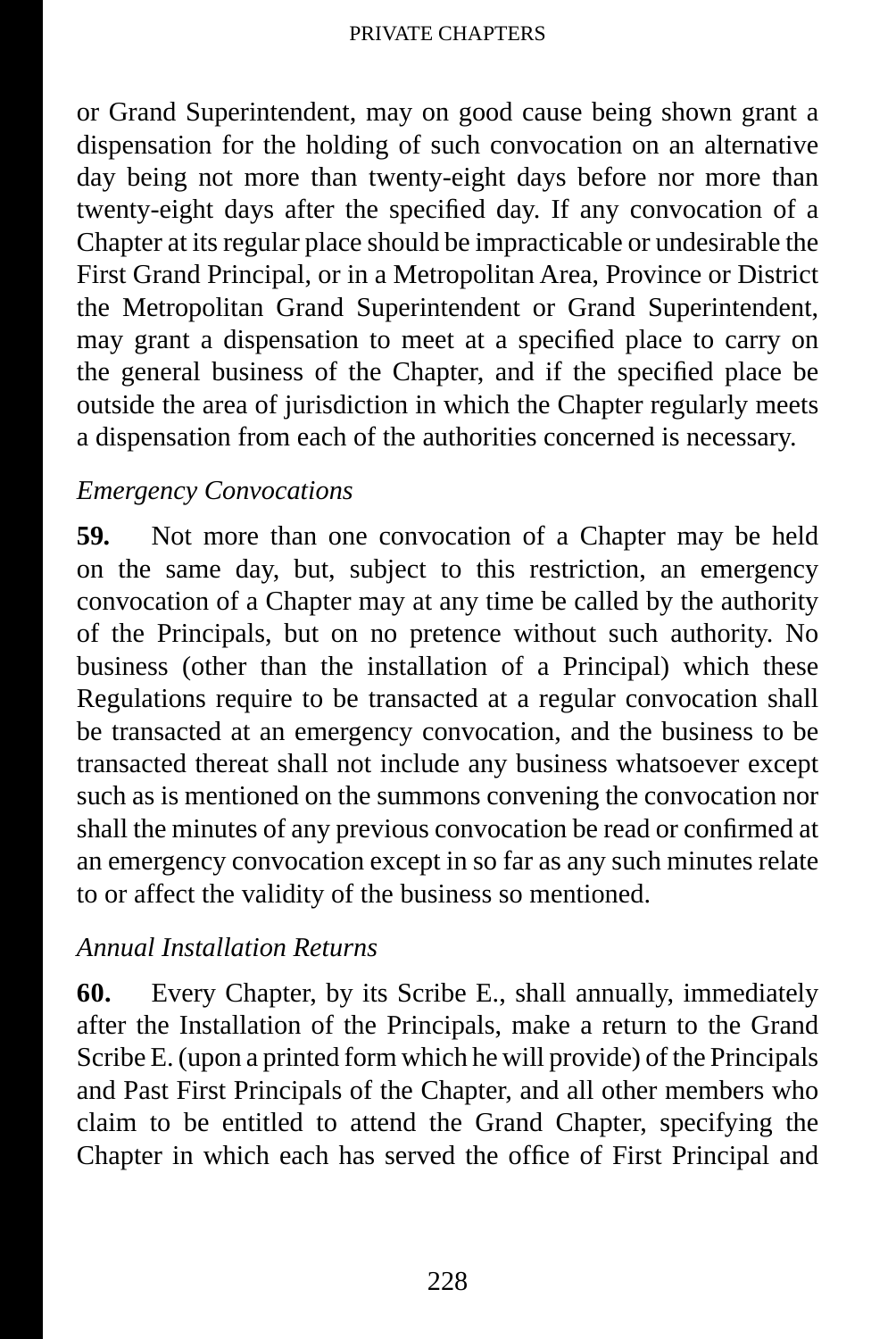no Companion shall be permitted to attend the Grand Chapter unless his name shall appear on such return. This return shall contain the full name and address of the Scribe E. and shall be signed by the First Principal.

## *Annual Return of Members*

**61.** Every Chapter, by its Scribe E., shall within one month after the end of its subscription year, if the Chapter meets in a Metropolitan Area or in a Province, or three months after the end of its subscription year, if the Chapter meets elsewhere, transmit to the Grand Scribe E, upon a printed form which he will provide, an annual return of the Companions who were during such year its subscribing members.

The date of exaltation, joining or rejoining of every new member shall be given together with the date of election to Honorary Membership, death, resignation or exclusion of any subscribing members whose membership has ceased during the year.

### *Registration of new members*

Subject to Regulation 69 every Chapter, by its Scribe E., shall register with the Grand Scribe E. (upon a printed form which he will provide) details of all Companions who have been exalted into, joined or rejoined the Chapter. All such registrations shall be made as soon as may be convenient, but in no case later than the time when the aforementioned annual return is rendered. Such returns and forms shall be signed by the First Principal and the Scribe E. It shall be the duty of every Chapter to keep a register of its subscribing members and to enter therein all the particulars required to be specified in these returns and forms.

### *Remittance of fees*

**62.** Every Chapter when it makes the returns required by the preceding Regulation shall remit the proper fees and annual contribution in respect of its members, as laid down in the schedule of Regulation 98.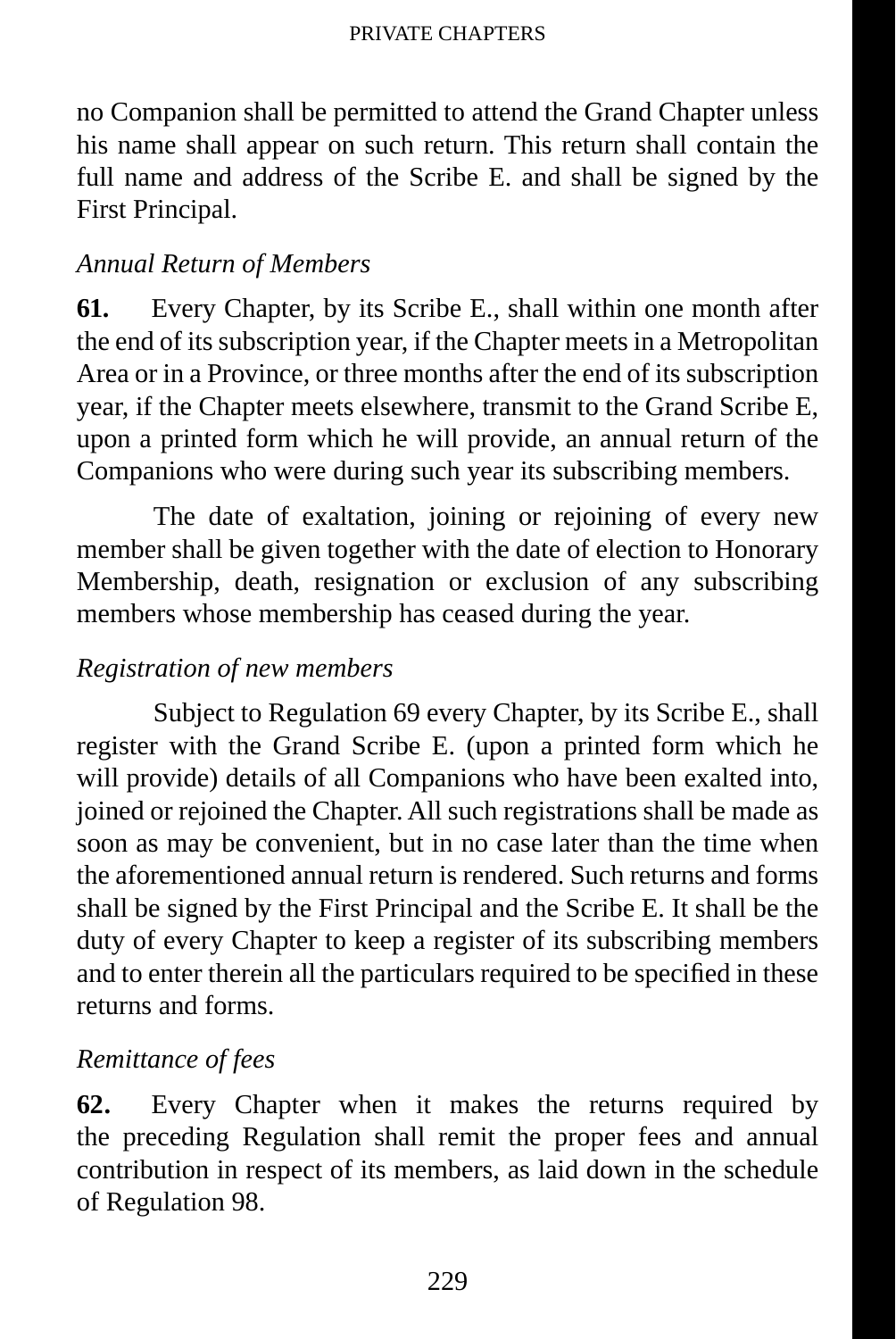## *Returns by Chapters in a Metropolitan Area, Province or District*

**63.** If a Chapter be in a Metropolitan Area, Province or District it shall make such returns as are required by the By-Laws of the Metropolitan Area, Province or District and shall forward the prescribed fees and contributions to the Metropolitan, Provincial or District Grand Scribe E.

# *Penalty for neglect to make returns*

**64.** If any Chapter shall neglect to make its returns and payments to the Grand Chapter for a period of six months after the same are due according to these Regulations it shall be liable to erasure or such lesser penalty as the Committee of General Purposes may consider fit to impose upon the Chapter or any members thereof who have been responsible for the neglect. The Principals and Past First Principals shall not be permitted to attend Grand Chapter by virtue of a qualification derived from the Chapter until the proper returns and payments have been made to the Grand Chapter.

# *Qualifi cations for exaltation*

**65.** No candidate shall be exalted until he has been a Master Mason for four weeks at least.

# *Number of candidates on same day limited*

No Chapter shall exalt more than two candidates on the same day unless by dispensation from the First Grand Principal, or in a Metropolitan Area, Province or District from the Metropolitan Grand Superintendent or Grand Superintendent. The application for such dispensation shall specify the names and Lodges of the candidates and the special circumstances on which the application is made.

### *Candidates*

**66.** Candidates for admission into a Chapter must be duly proposed and seconded by subscribing members of the Chapter or by Honorary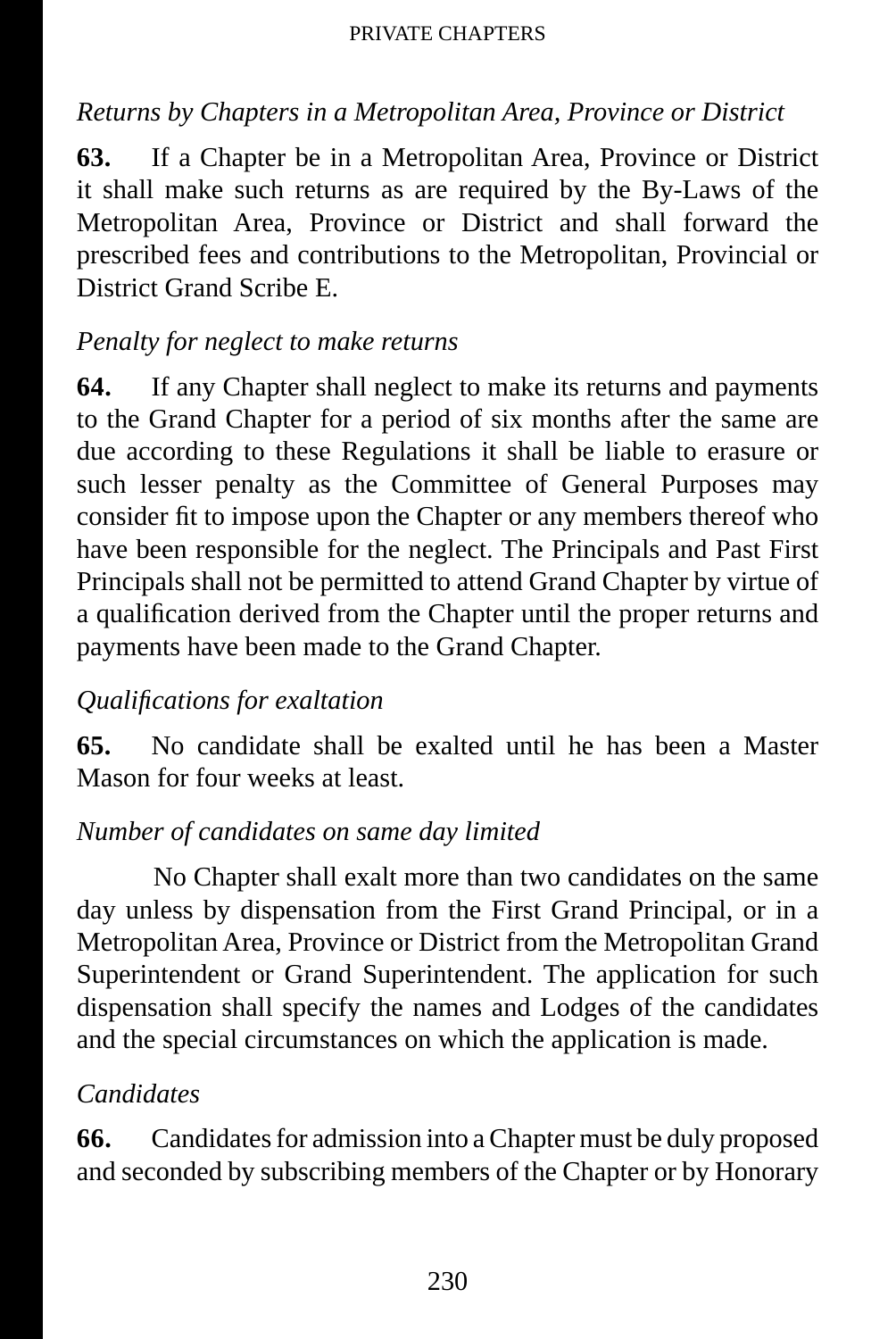Members who have served as First Principal of the Chapter, to whom the candidate is known personally. Such proposition may take place either at a regular convocation or by notice in writing transmitted by the proposer to the Scribe E. at least fourteen days before the next convocation. But no ballot shall take place unless the full name of the candidate, with his occupation (if any) and place of abode as well as the names of his proposer and seconder shall have appeared on the summons to the members of the Chapter. In the case of a candidate for exaltation the name and number of every Lodge of which he is or has been a member and the date on which he was raised and in the case of a candidate for joining the name and number of every Chapter of which he is or has been a member shall be shown on the summons.

### *Certifi cate to be produced*

In the case of a candidate for exaltation there must be produced a certificate from every Lodge of which he is or has been a member drawn up in accordance with Rule 175, Book of Constitutions, and in the case of a candidate for joining or rejoining there must be produced a certificate from every Chapter of which he is or has been a member drawn up in accordance with Regulation 70.

No candidate for exaltation, joining or rejoining shall be admitted if on the ballot three black balls appear against him, but the By-Laws of a Chapter may enact that two black balls or one black ball shall exclude a candidate; and the By-Laws may enact that a reasonable period therein prescribed shall elapse before any rejected candidate can be proposed again. If a candidate is not exalted or does not take up his joining membership (as the case may be) within one year after his election the election shall be void. Except in the case of a Serving Companion or as provided in Regulation 66A every candidate becomes a subscribing member of the Chapter upon exaltation therein.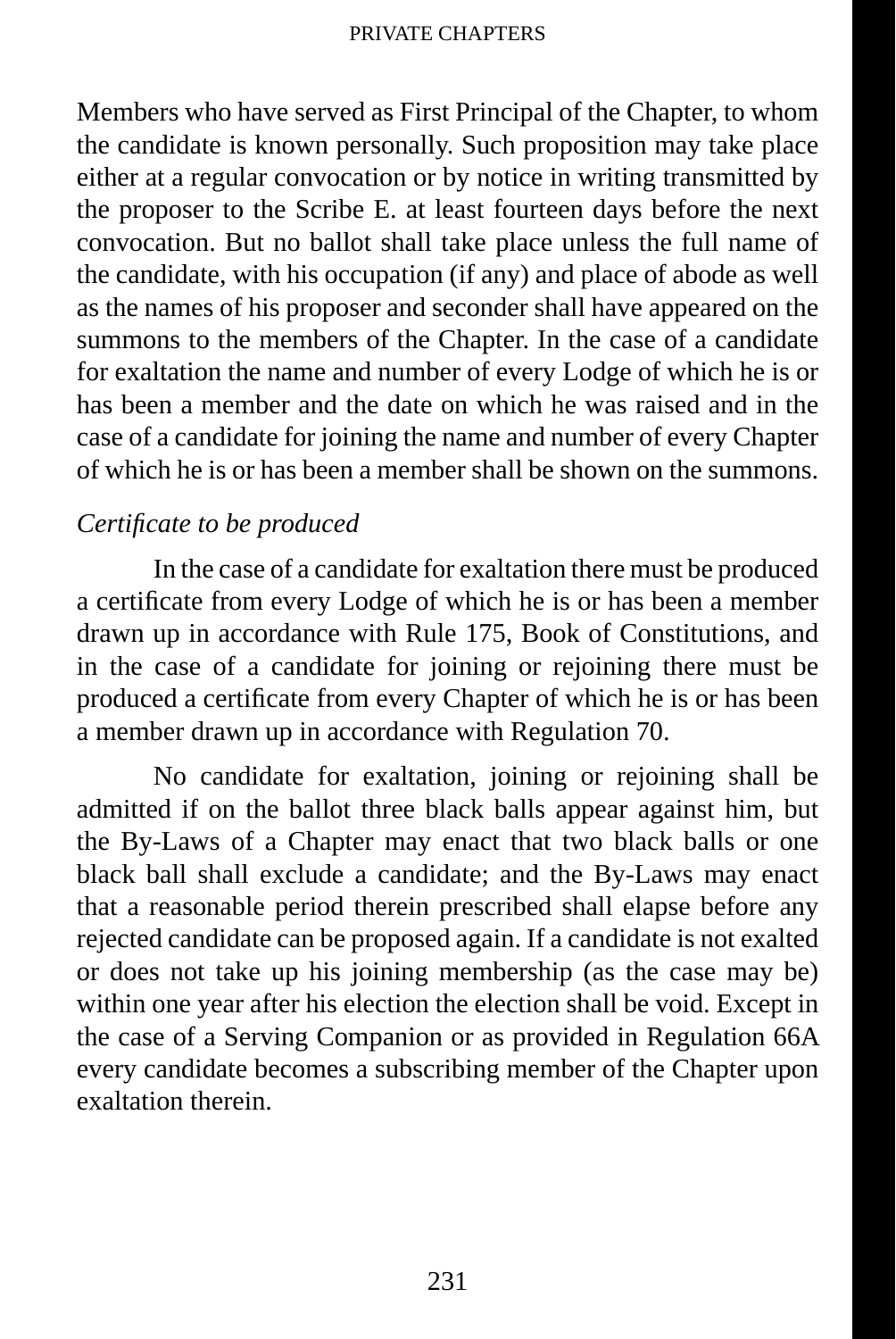**66A.** Every candidate for exaltation, joining or rejoining must both at the date of his election and the date of his exaltation or admission be a subscribing member of (a) a Lodge under the United Grand Lodge of England or (b) a Lodge under a Grand Lodge recognised by the United Grand Lodge of England ("a recognised Grand Lodge"). Any candidate exalted or, except in the case of a Companion who is already a subscribing member of another Chapter under the Grand Chapter, elected in contravention of this Regulation shall not be permitted to attend the Chapter to which he was elected or any other Chapter under the Grand Chapter until he shall have again become a subscribing member of (a) a Lodge under the United Grand Lodge of England or (b) a Lodge under a recognised Grand Lodge.

**66B.** This Regulation 66B shall come into effect on 31 December 2016 and shall apply only in respect of events occurring on or after that date, so that the position of any Companion who would have fallen within its provisions if it had been in effect on an earlier date shall not be adversely affected by it.

A Companion who has at any time been a subscribing member of a Lodge under the United Grand Lodge of England who shall have ceased by reason of an event occurring on or after the aforementioned date to be a subscribing member of every such Lodge to which he belongs shall, unless he is (a) an Honorary Member of a Lodge under the United Grand Lodge of England or (b) a subscribing member of a Lodge under a recognised Grand Lodge, cease also on the date or dates mentioned below ("the effective date(s)") to be a subscribing member of each Chapter to which he belongs, unless in the meantime he shall have again become a subscribing member of a Lodge under the United Grand Lodge of England. In the case of each such Chapter he shall be treated as though he has resigned from that Chapter, unless at the effective date he is indebted to that Chapter, in which case he shall be treated as though he has been excluded under Regulation 71. The effective date shall be the end of the next subscription year after he ceases to be a subscribing member of every Lodge to which he belongs under the United Grand Lodge of England.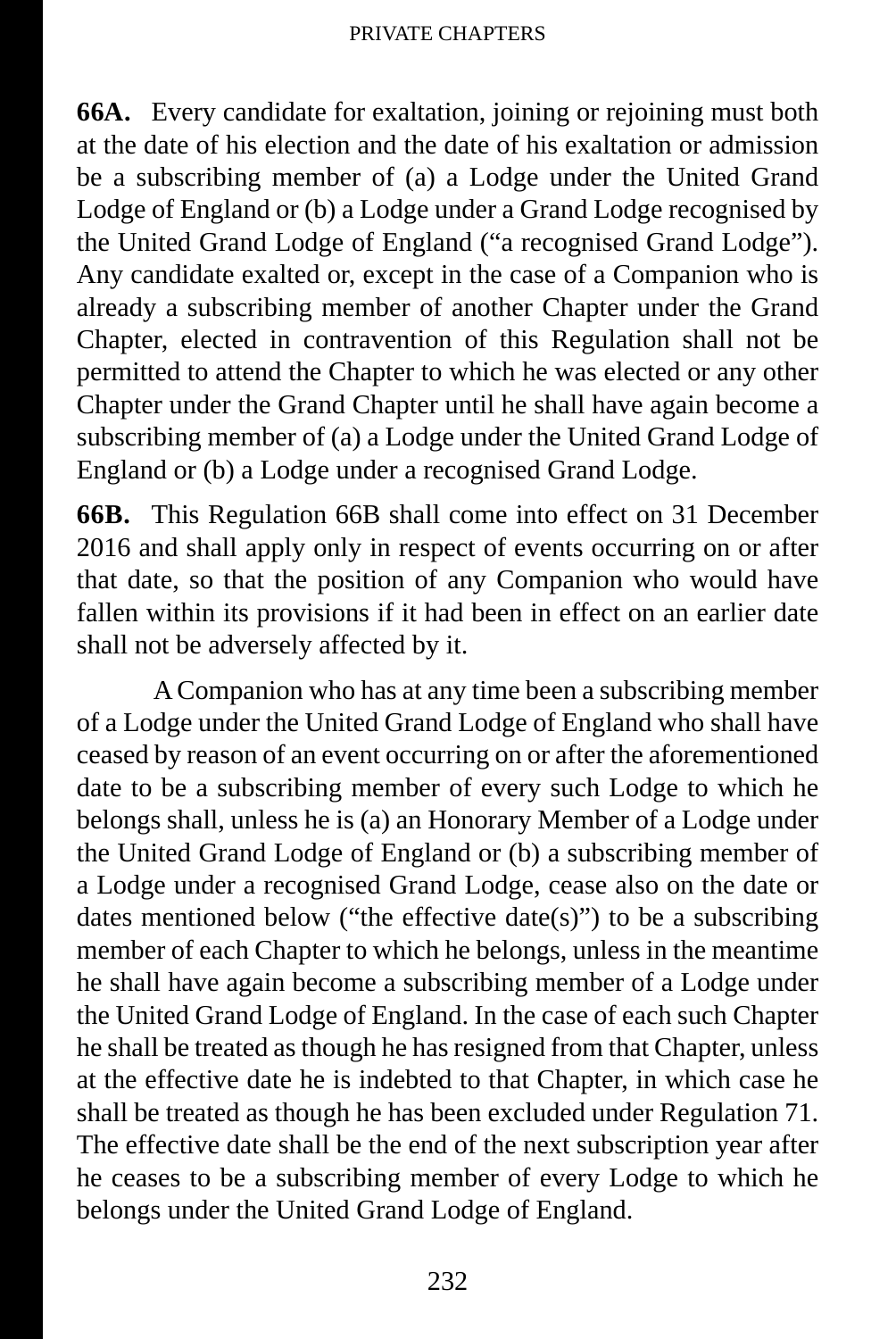Nothing in this Regulation shall preclude the attendance of a Companion at any Chapter of which he is an Honorary Member.

#### *Grand Lodge and Grand Chapter certifi cates to be produced*

**67.** Every candidate, either for exaltation or joining, who is a member of a Lodge or Chapter under the English Constitution shall, before election, submit his Grand Lodge or Grand Chapter certificate to the Scribe E. of the Chapter for inspection. In the case of a candidate who is a member only of a Lodge or Chapter not under the English Constitution, the certificate of the Grand Lodge or Grand Chapter concerned shall be submitted to the Grand Scribe E. for inspection, unless the candidate seeks election to a Chapter under a District Grand Chapter and is a member of a Lodge or Chapter under a duly recognised Constitution having Lodges or Chapters within the District: in which case his certificate from such other duly recognised Constitution may in lieu of being sent to the Grand Scribe E. be submitted to the District Grand Scribe E. In no case shall a candidate from any other Constitution be proposed for election until a certificate that he is eligible has been issued by the Grand Scribe E. or District Grand Scribe E., as the case may be, which certificate must accompany the registration return.

#### *Form of Declaration*

Every candidate who has been exalted in a regular Chapter not under the Supreme Grand Chapter of England shall upon election or within one year after his election, and before being admitted for the first time as a member of the Chapter, make the following declaration:

'I, ............................................................. exalted in the ............................ Chapter, No ........... on the Register of the Grand Chapter of ........................ do solemnly promise that if I am admitted a member of this Chapter I will pay strict obedience to the commands of the First Grand Principal and the regulations of the Supreme Grand Chapter.'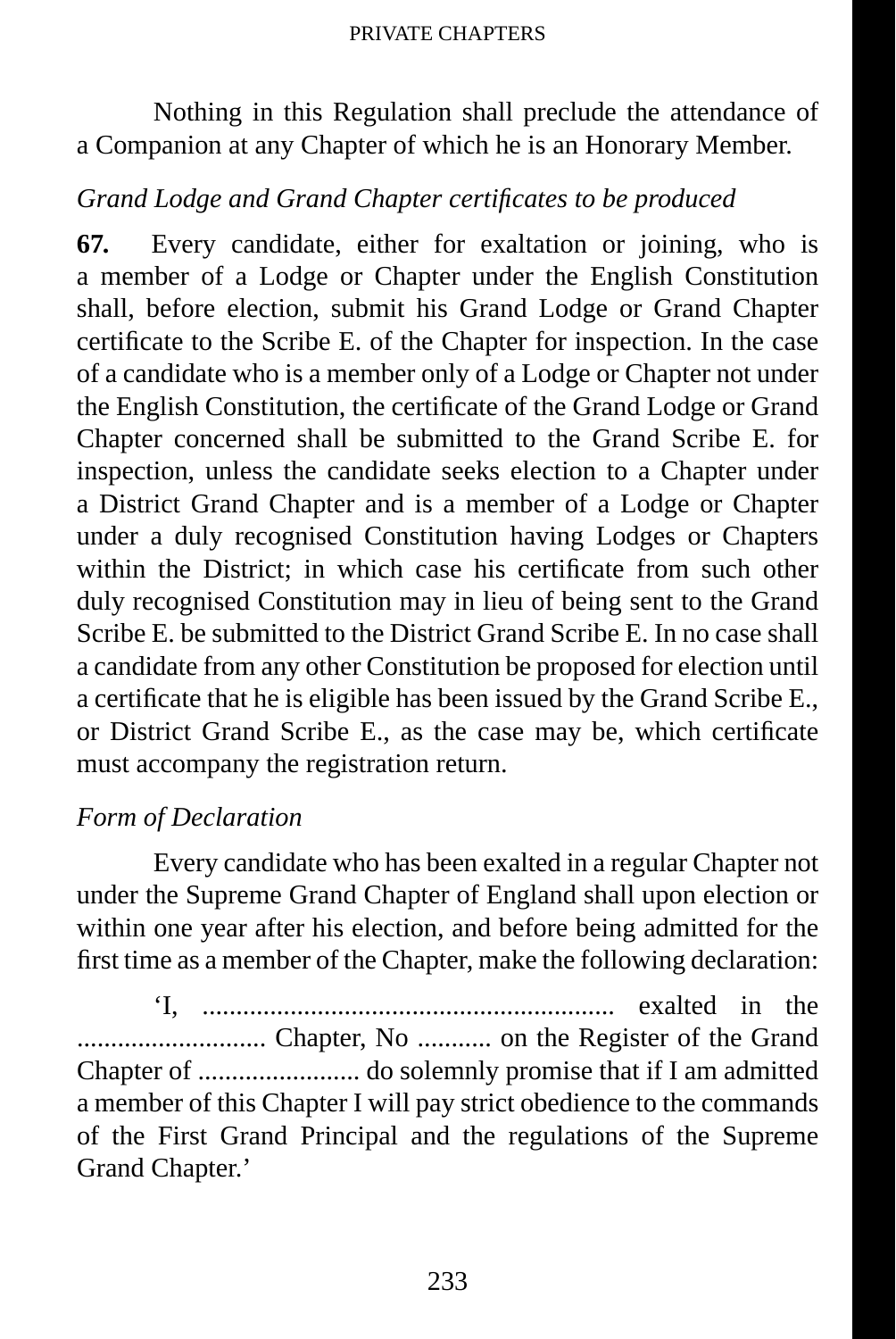The declaration shall be made in the Chapter which the Companion is joining or in some other Chapter under the Grand Chapter, or in writing witnessed by a Companion, who shall state the name, number and jurisdiction (which must be a Grand Chapter recognised by the Grand Chapter) of the Chapter to which he himself belongs. The declaration validates the election retrospectively and must be recorded in the Chapter minutes.

Candidates joining from other Constitutions or upon exaltation, if not in possession of a current edition of the General Regulations, must be presented with a copy. In the case of an exaltee the acceptance or possession thereof shall be deemed a declaration of submission to its contents.

#### *Fee for Exaltation*

**68.** When a Brother is exalted into Royal Arch Masonry (except as provided hereafter by this Regulation) he shall on or before the day of his exaltation pay to the Chapter the exaltation fee prescribed in the By-Laws. No Chapter shall forgo or defer the payment of this sum or any part thereof.

A Chapter may enact in its By-Laws that, in addition to the exaltation, joining or rejoining fees the candidate shall pay to the Chapter such registration fees as are payable to Grand Chapter and, if applicable, Metropolitan, Provincial or District Grand Chapter, together with any tax thereon, and the candidate shall before becoming a member be informed of the total amount due.

#### *Exaltation and status of Serving Companions*

A Brother may be exalted as a Serving Companion without any fee by the Chapter in which he is to serve or by any Chapter for the service of the Grand Chapter or a Metropolitan, Provincial or District Grand Chapter, subject to a dispensation first being obtained from the First Grand Principal, or in a Metropolitan Area, Province or District from the Metropolitan Grand Superintendent or Grand Superintendent.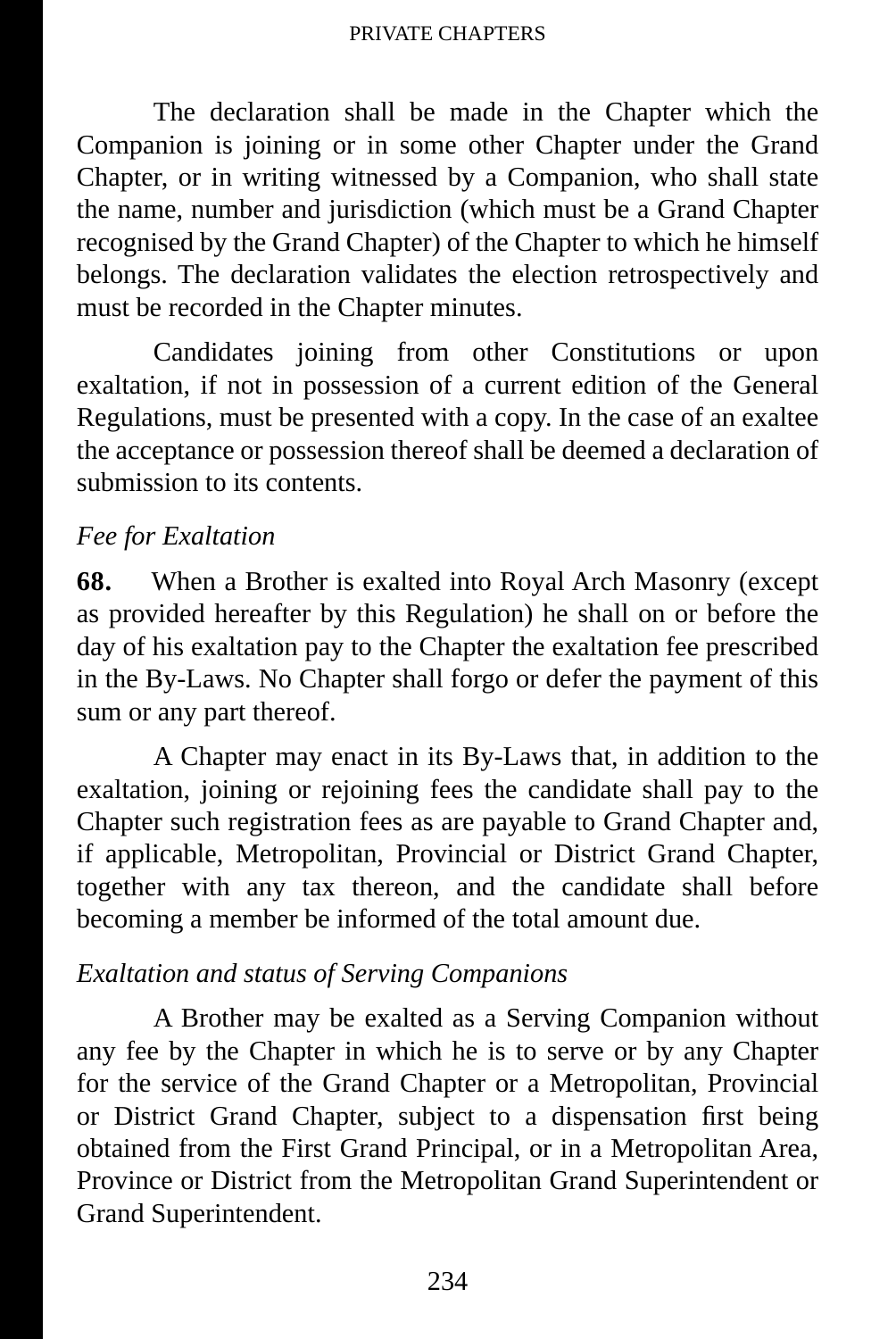Upon the first registration of a Serving Companion as a joining member of a Chapter the registration fee prescribed by Regulation 98 for exaltation shall be paid by such Chapter, and the Companion shall be entitled to return the special Grand Chapter certificate in exchange for a Grand Chapter certificate of the same date as his original certificate.

#### *Grand Chapter certifi cates*

**69.** When the particulars of a newly exalted Companion or of a Companion who has joined the Chapter from another Constitution have been registered in accordance with Regulation 61 the Grand Scribe E. shall issue a Grand Chapter certificate, provided always that no Grand Chapter Certificate shall be issued in respect of a Companion exalted, or elected a joining member from another Constitution, in breach of Regulation 66A until he shall have again become a subscribing member of (a) a Lodge under the United Grand Lodge of England or (b) a Lodge under a recognised Grand Lodge.

In Districts where the Grand Superintendent is entitled to order the issue of Grand Chapter certificates the particulars shall be sent to the District Grand Scribe E. who shall thereupon issue the certificate and quarterly make a return to the Grand Scribe E. of all certificates so issued. In such cases the particulars required for registration shall be included with the annual return rendered to the Grand Scribe E. on the form which is provided by him.

#### *Presentation of certifi cate*

A Companion's Grand Chapter certificate shall be presented to him in open Chapter and the fact recorded in the minutes except that in cases where this cannot be done the certificate shall be sent to him by registered post or delivered to him by hand and the fact shall be reported to the Chapter at its next regular convocation and recorded in the minutes.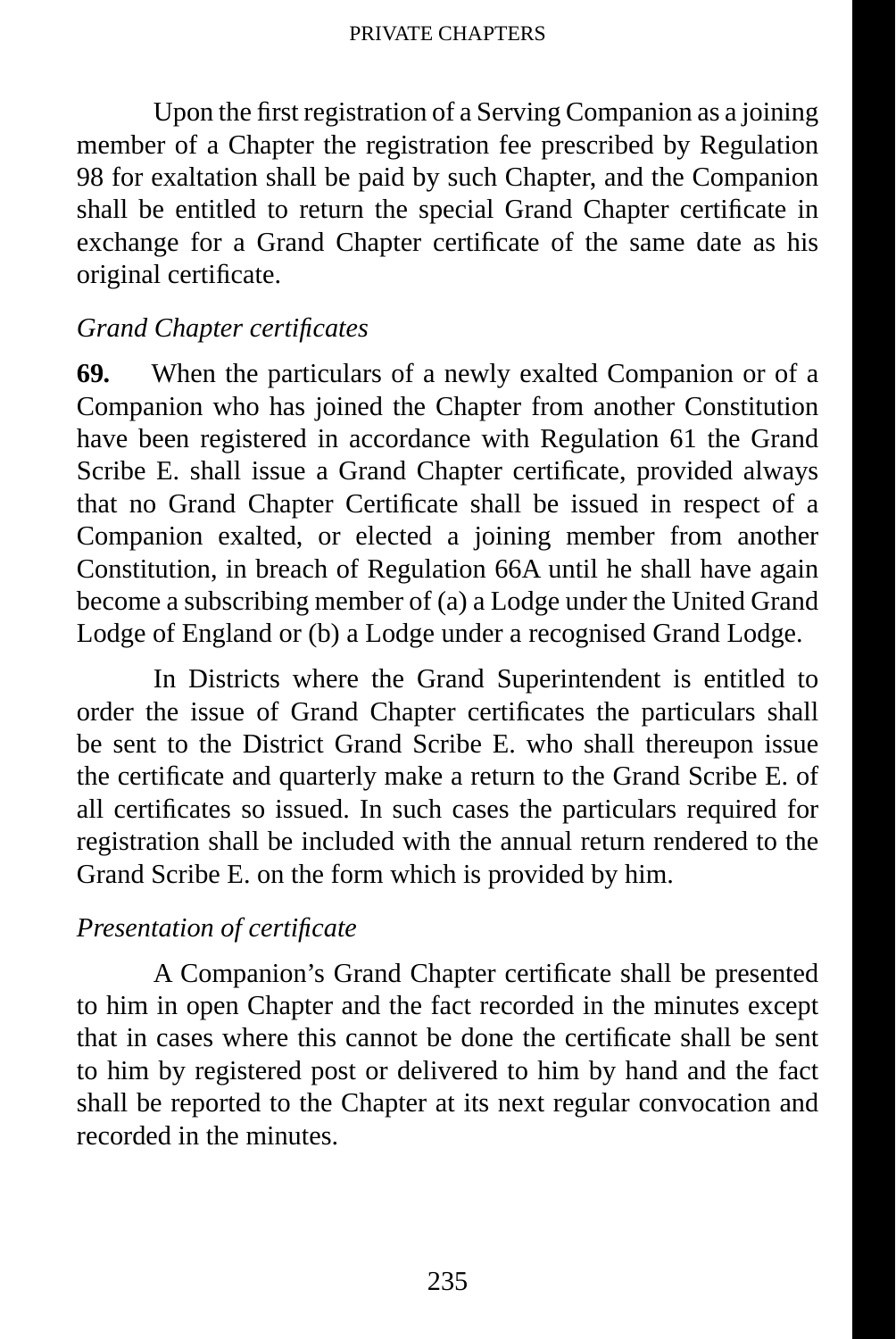# *Certifi cate must be signed*

A Grand Chapter certificate must immediately on receipt be signed in the margin by the Companion to whom it is issued.

## *Lost certifi cate*

If a certificate has been lost or destroyed, of which satisfactory proof must be adduced, the Grand Scribe E. or the District Grand Scribe E., as the case may be, may issue a replacement to the Companion to whom the original was issued upon payment of the fee prescribed in Regulation 98.

# *Grants of certifi cates by private Chapters*

**70.** A Chapter shall grant a certificate free of charge to a Companion whenever required by him in each of the following cases:

**(a)** When he is a member of the Chapter, a certificate to that effect and stating (if such be the case) that he is not indebted to the Chapter, and

**(b)** When he has been and is no longer a member of the Chapter, a certificate stating whether he ceased to be a member by resignation or by exclusion, giving the date and circumstances thereof, and stating whether he was at the time indebted to the Chapter and, if so, whether and at what time such indebtedness was discharged by him.

The certificate shall be dated and, unless handed to the Companion himself, shall be transmitted by registered post, the envelope being plainly marked on the outside, 'Private and Confidential'.

Except as provided by this Regulation a Chapter shall not grant a certificate of any kind to a Companion.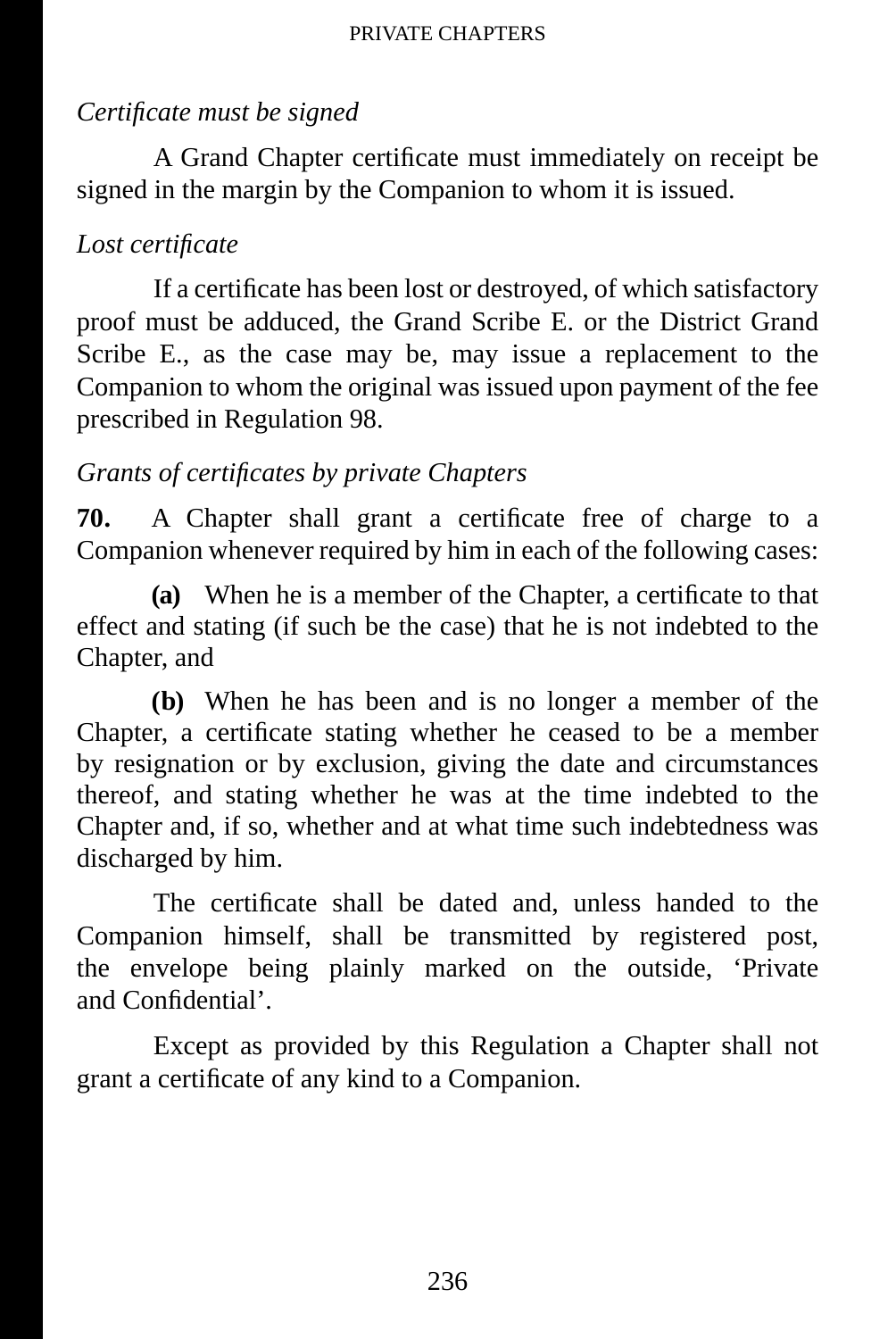# *Cessation of membership when two years in arrear*

**71.** If the subscription of a member to his Chapter remains unpaid for two full years, at the expiration of that period he shall cease to be a member of the Chapter and the fact shall be reported to the Chapter at its next regular convocation and recorded in the minutes. He can become a member again only by payment of the arrears followed by regular proposition and ballot according to Regulation 66.

This Regulation shall not prevent any Chapter proceeding against any of its members in accordance with Rule 181, Book of Constitutions, in respect of sums due for a shorter period than two years, if so provided in its By-Laws.

# *Effect of suspension in Craft*

**72.** All sentences of suspension from Craft privileges passed by the Grand Lodge or any other competent authority in the Craft on a Brother who is a Royal Arch Mason shall, unless such authority declares to the contrary, suspend such Companion from the equivalent privilege in Royal Arch Masonry.

All sentences of expulsion by the Grand Lodge shall *ipso facto* expel from Royal Arch Masonry.

### *General*

**73.** In all cases for which special provision is not made herein the Rules of the Book of Constitutions applying to Private Lodges shall apply to Private Chapters.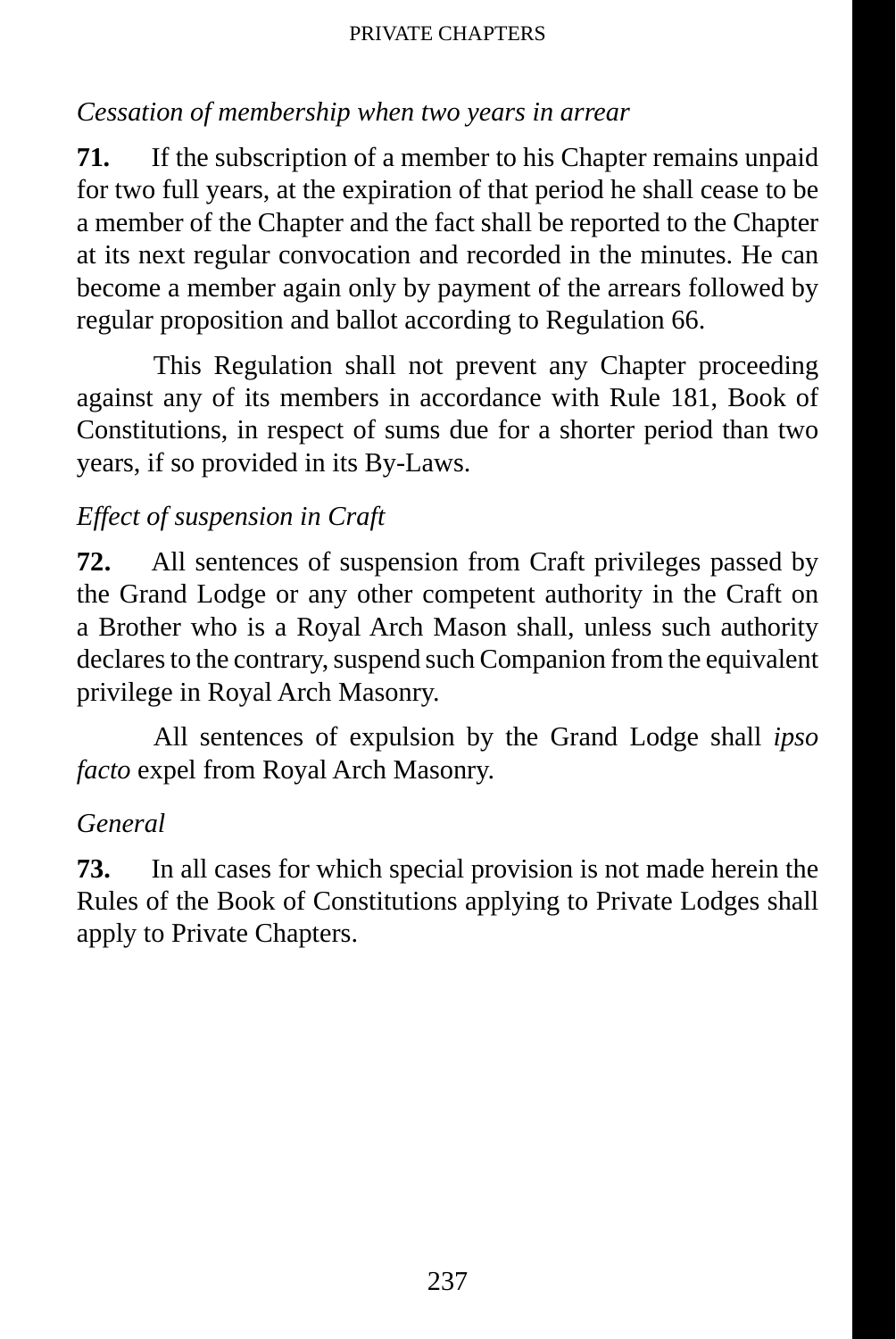#### CHAPTERS OF INSTRUCTION

**74.** Chapters of Instruction may be held under regulations similar to those which are laid down in the Book of Constitutions for the government of Lodges of Instruction.

#### COMMITTEE OF GENERAL PURPOSES

#### *Constitution of Committee*

**75.** The Committee shall consist of the President, the Grand Treasurer and not more than five additional members appointed by the First Grand Principal of whom two shall be Grand Superintendents and one a Past First Principal of a Chapter in a Metropolitan Area. The additional members shall be appointed from time to time by the First Grand Principal to serve during his pleasure.

The Committee may from time to time co-opt not more than one further member to serve until the conclusion of the next Annual Investiture (or such earlier date as the Committee may determine at the time of co-opting).

#### *Qualifi cation of Members*

The Companions so appointed or co-opted shall be First Principals or Past First Principals eligible to attend Grand Chapter under Regulation 5.

An additional member of the Committee shall automatically retire at the conclusion of the Annual Investiture immediately following the attainment by him of the age of seventy-five years and shall not, thereafter, be eligible to be reappointed to the Committee.

#### *Casual Vacancies*

Casual vacancies may be filled by the First Grand Principal.

#### *Meetings*

**76.** The Committee shall meet in each of the months of March, September and December, the dates of the meetings for each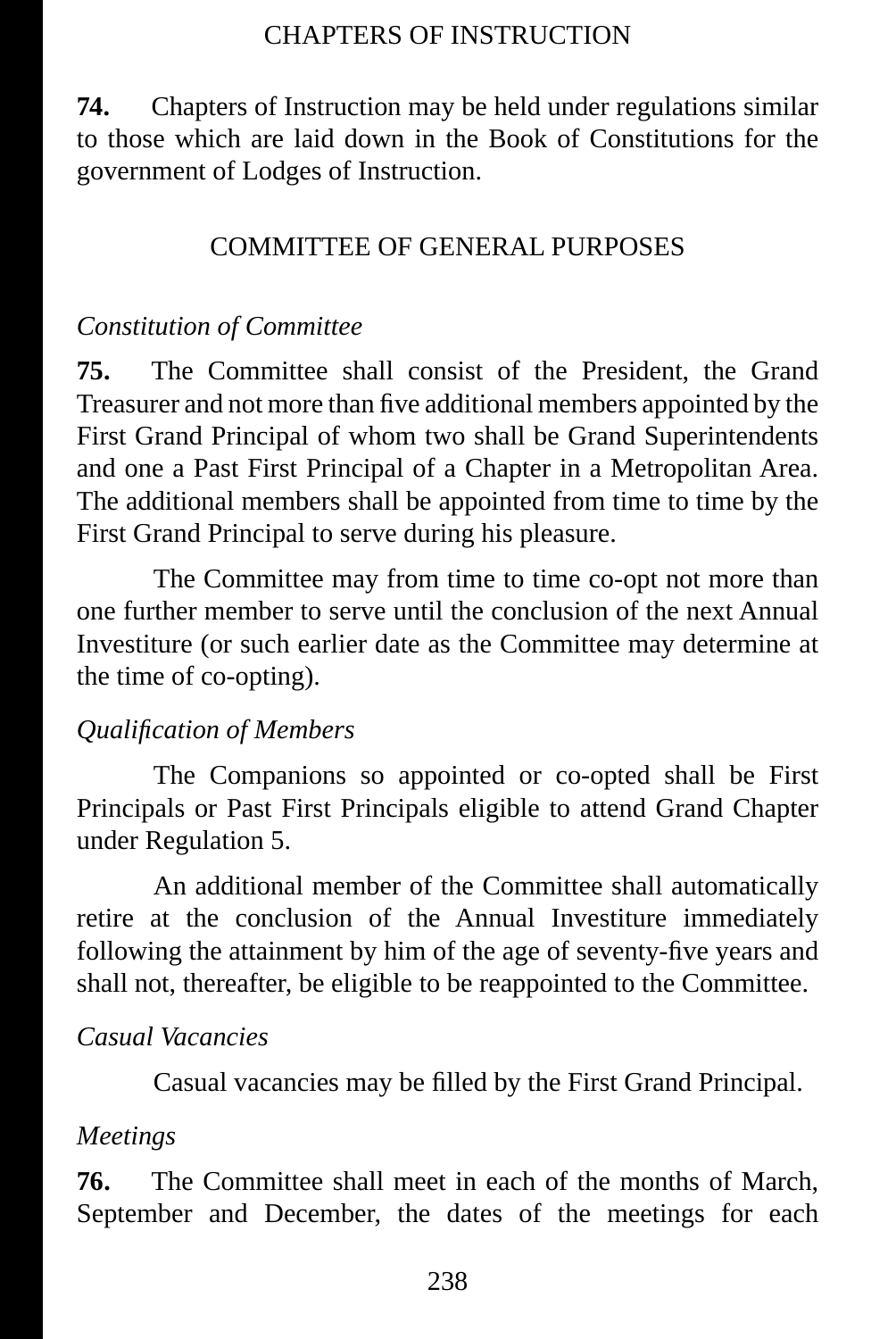forthcoming year being notified in the Committee's Report to the November Convocation of the Grand Chapter. It may be convened at other times by command of the First Grand Principal or by authority of the President.

# *Quorum*

**77.** Three members shall form a quorum.

# *Absence of President*

**78.** In the absence of the President the member highest in rank in the Grand Chapter shall preside.

# *Control of Finance*

**79.** The Committee shall have the control of the finances of the Grand Chapter.

### *Audit*

The accounts shall be closed each year as at the 31st December and shall be audited by the firm of auditors elected by Grand Lodge. These accounts when audited shall be circulated to every Chapter and presented to the Grand Chapter at the Annual Investiture next following.

### *Application for Charters*

**80.** The Committee shall receive and examine all applications for Charters and shall report thereon to the Grand Chapter.

### *General duties and powers*

**81.** In addition to the aforesaid duties imposed upon the Committee the Committee shall take upon itself the same duties, and shall have the same powers in relation to Royal Arch Masonry as are conferred upon the Board of General Purposes by the Book of Constitutions in relation to the Craft: and the proceedings of the Committee shall be regulated as closely as possible by the rules laid down for the proceedings of that Board.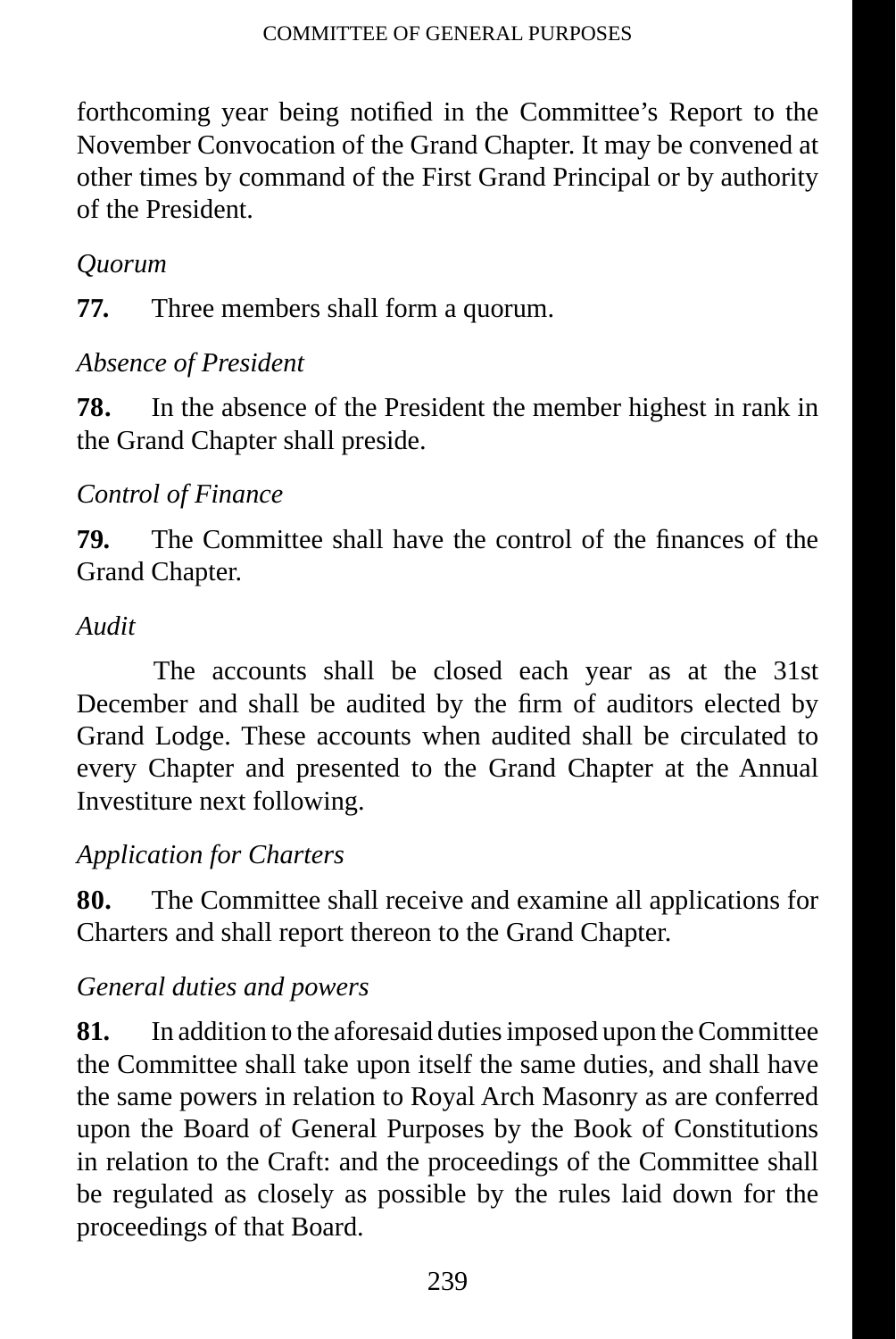### REGALIA

# *Clothing and Insignia*

**82.** The regalia, clothing, insignia and jewels to be worn are as hereinafter described and no Companion shall be admitted into the Grand Chapter, or any Private Chapter, without the clothing appropriate to his rank under the Grand Chapter.

# *Appendix*

**83.** The Appendix of illustrations and descriptions is hereby declared to be part of the General Regulations.

# *Unauthorised Regalia*

**84.** No Masonic Jewel, medal, device or emblem shall be worn in the Grand Chapter or any Private Chapter unless it appertains to, or is consistent with, an order or degree recognised and acknowledged by the Grand Lodge or the Grand Chapter as part of pure Antient Masonry, and has been approved or allowed by the First Grand Principal.

### JEWELS

# *Jewel of the Order*

**85.** The Jewel of the Order (Plate No. 46) is worn pendant from a narrow ribbon on the left breast, the colour varying in accordance with the rank of the Companion:

**(a)** Present and Past Grand Officers, Provincial and District Grand Officers and holders of Metropolitan and Overseas Rank, if Installed Principals, and holders of Metropolitan and Overseas Grand Chapter Rank, tri-coloured (dark blue, crimson and light blue).

**(b)** All others who are Principals or Past Principals of Private Chapters, crimson.

**(c)** All other Companions, white.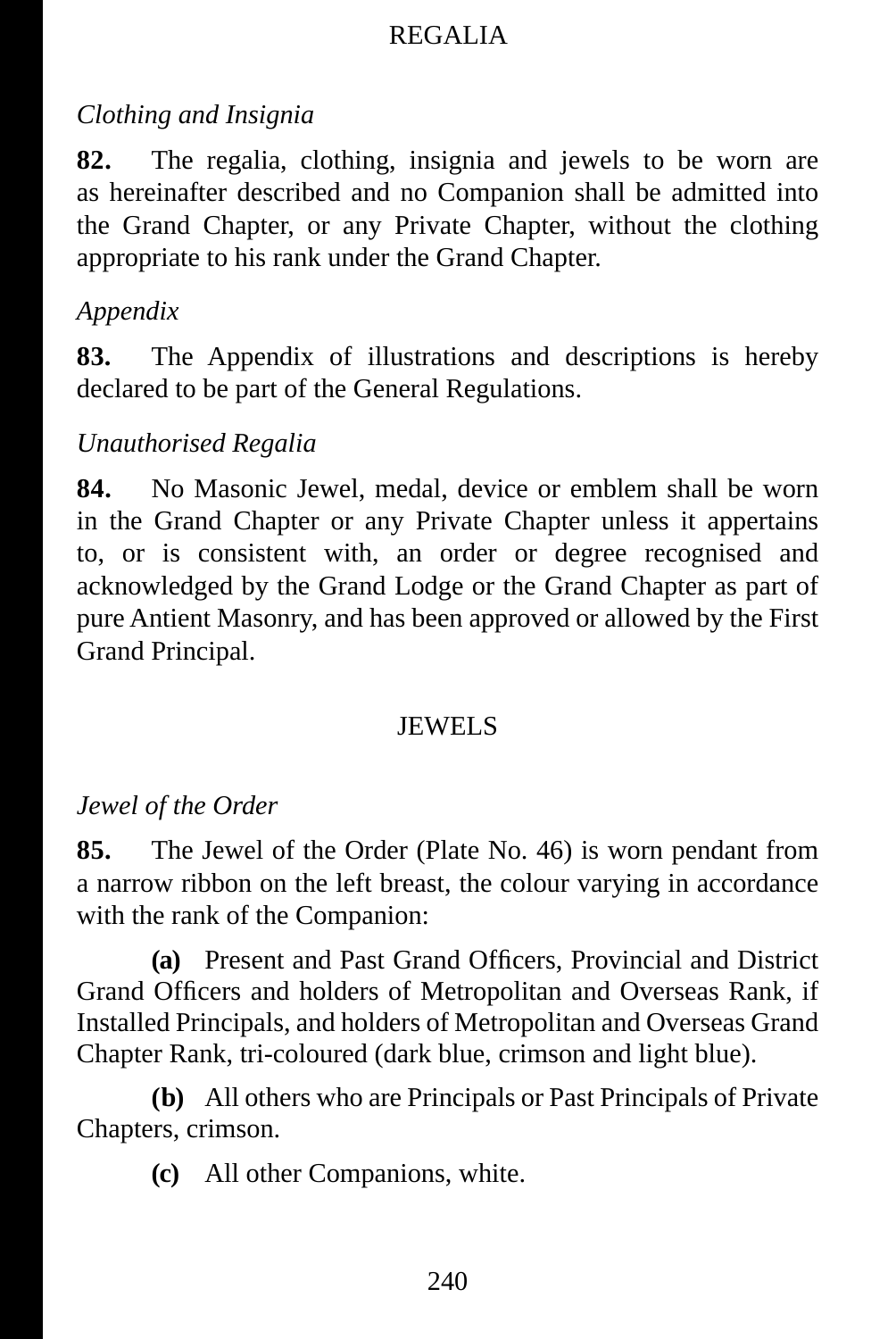## *Colours associated with Royal Arch*

The three colours customarily associated with the Royal Arch are purple, crimson and light blue but by long established usage dark blue has been substituted for purple in the manufacture of regalia.

# *Grand Offi cers Present and Past*

**86.** The jewels of office of the Three Grand Principals and of Grand Superintendents are as shown in Plates Nos. 1, 2, 3 and 4. These jewels may be worn suspended from a tri-coloured collarette with Craft regalia.

The jewels of office of the other officers of the Grand Chapter are composed of an emblem of office which is superimposed upon a triangle, the whole placed on a double circle containing two branches of laurel. The whole shall be not more than three inches in diameter (Plates Nos. 6 to 23).

The jewel of a Past Grand Superintendent is composed of the emblem of his former office placed on a double circle enclosing a plate bearing the name of the Province or District concerned.

The jewel of a Past Grand Officer is composed of the emblem of his office superimposed upon a triangle, the whole placed on a double circle enclosing a plate bearing the words 'Supreme Grand Chapter'. The whole shall be not more than two inches in diameter (Plate No. 24).

### *Metropolitan and Overseas Grand Chapter Rank*

**87.** The jewels of the holders of Metropolitan or Overseas Grand Chapter Rank and Metropolitan or Overseas Chapter Rank are as shown in Plate No. 25, and shall be not more than two inches in diameter.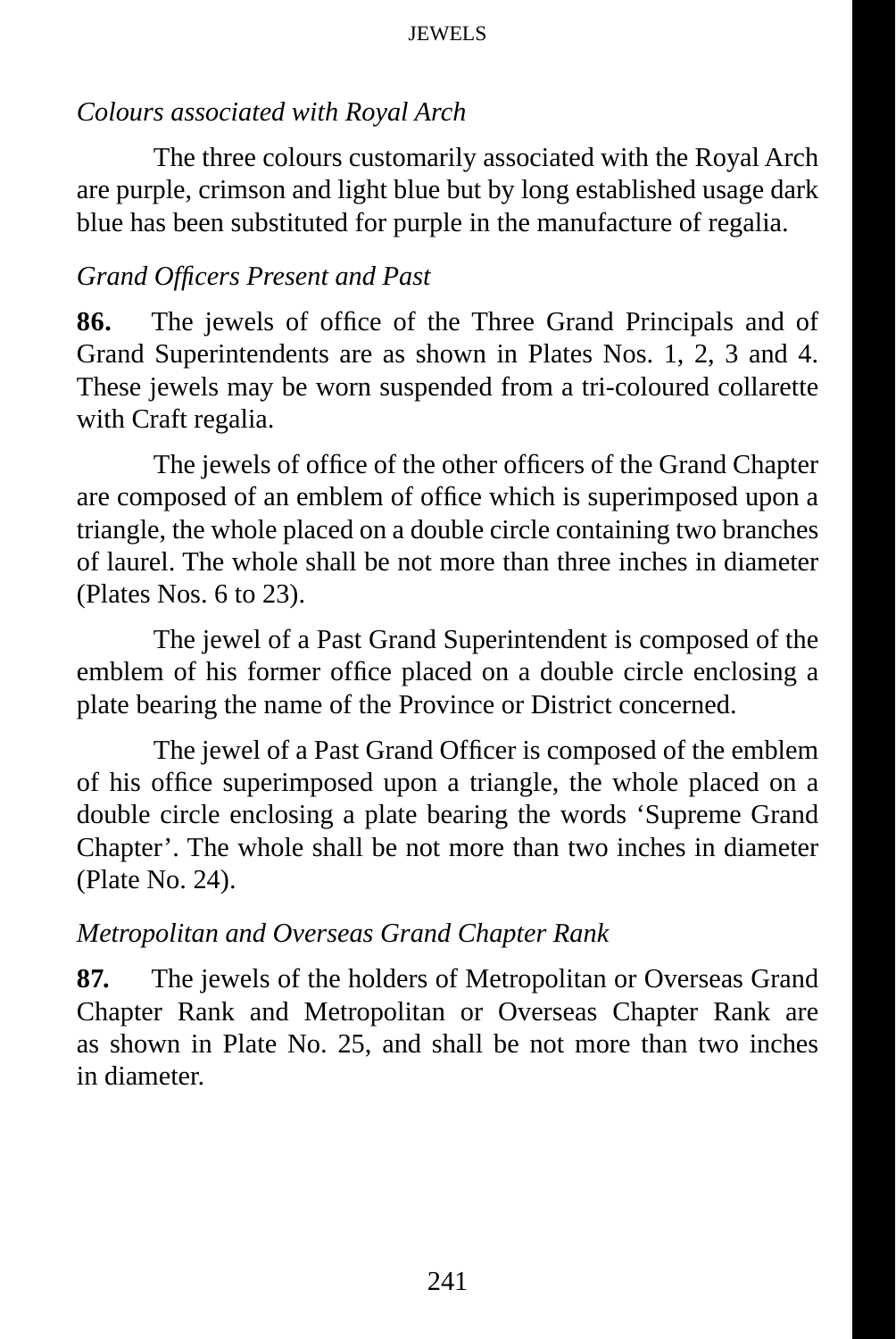The jewels of the holders of Senior Metropolitan or Senior Overseas Grand Chapter Rank are shown in Plate No. 26, and shall be not more than two inches in diameter.

#### *Metropolitan, Provincial and District Grand offi cers Present and Past*

88. The jewel of office of a Deputy Metropolitan Grand Superintendent or Deputy Grand Superintendent, Present and Past, is shown in Plate No. 26A.

The jewel of office of an Assistant to the Provincial or District Principals, Present and Past, is shown in Plate No. 28B.

The jewel of office of an Assistant Metropolitan Grand Superintendent, Present and Past, is shown in Plate No. 26C.

The jewels of office of the remaining Provincial and District Grand Officers, Present and Past, are composed of an emblem of office superimposed upon a triangle and a double circle bearing the name of the Province or District without further ornament (Plates Nos. 27, 28, 29 and 30). These emblems are the same as those worn by the corresponding officers of the Grand Chapter except those of a Provincial or District Grand Almoner and a Provincial or District Grand Charity Steward, which are described in Plates No. 30a and No. 30b, and that in the case of Provincial or District Grand Stewards, Present and Past, the emblem of office shall be a cornucopia.

Save as otherwise provided above, the jewels of present Metropolitan Grand Officers are similar to those of present Provincial and District Grand Officers, save that the name of the Metropolitan Area is to be engraved within the double circle, and the emblems are the same except that of a Metropolitan Grand Inspector which is similar to that of a Grand Inspector as described in Plate No. 11.

A Past Metropolitan Grand Officer may wear, instead of the jewel of a holder of Senior Metropolitan Grand Chapter Rank or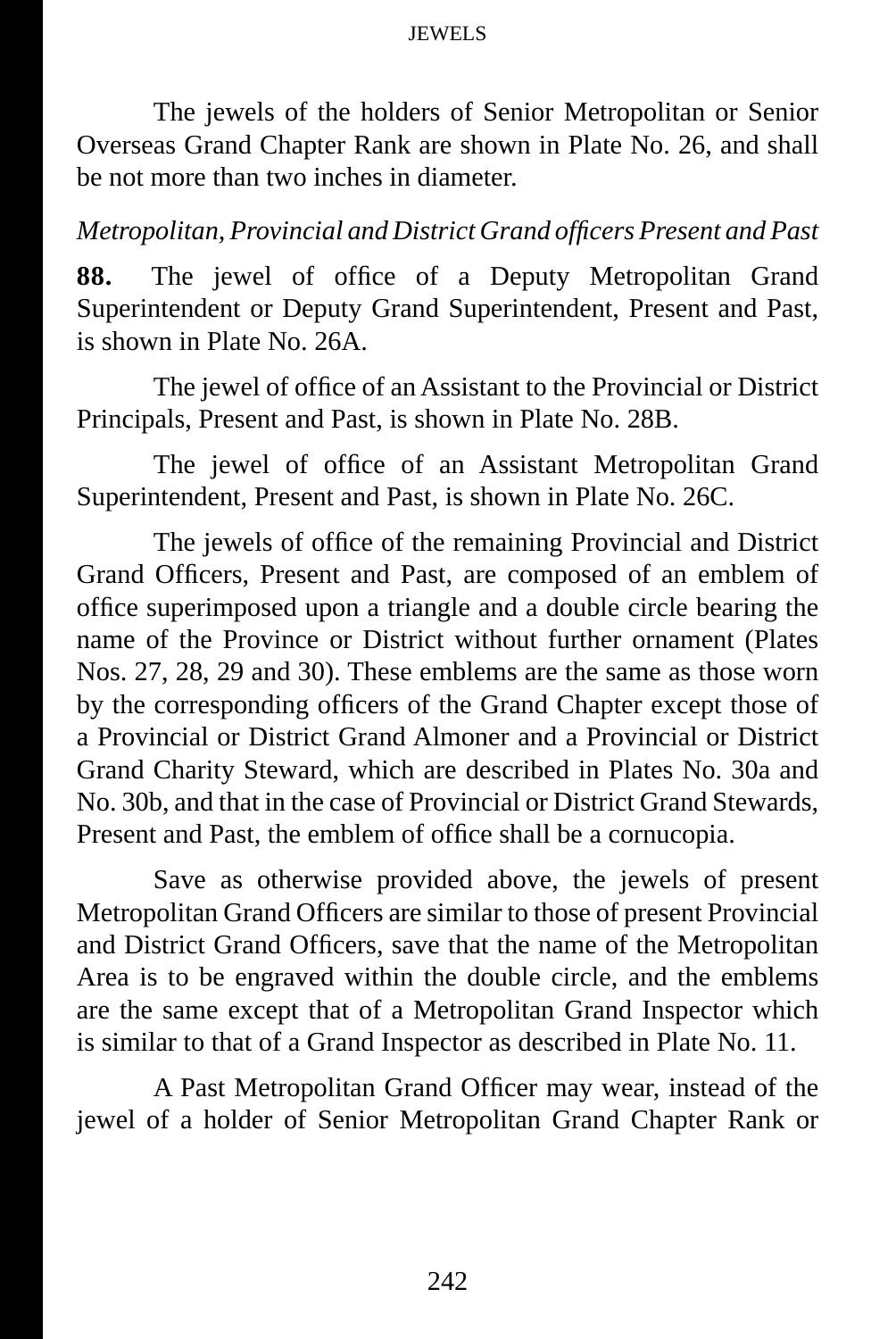Metropolitan Grand Chapter Rank (as the case may be), the jewel described in Plate No. 25A.

A Past Deputy Grand Superintendent, or Past Second or Third Provincial or District Grand Principal, if a Grand Officer, may wear, within the Province or District to which it relates but not elsewhere, his Past Provincial or District Grand Officer's Jewel suspended from a tri-coloured collarette, not more than 1½ inches wide.

A Past Deputy or Assistant Metropolitan Grand Superintendent or Past Second or Third Metropolitan Grand Principal, if a Grand Officer, may wear, within the Metropolitan Area to which it relates but not elsewhere, his Past Metropolitan Grand Officer's Jewel suspended from a tri-coloured collarette, not more than 1½ inches wide. For the purposes of this Rule a Companion who before 26 April 2007 held the rank of Past Metropolitan Group Chairman shall be treated as though he were a Past Assistant Metropolitan Grand Superintendent.

The jewel of office shall be not more than three inches in diameter in the case of a Present Metropolitan, Provincial or District Grand Officer and not more than two inches in diameter in the case of a Past Metropolitan, Provincial or District Grand Officer.

#### *Private Chapters*

**89.** The jewels of Officers and Past First Principals of Private Chapters shall be as shown in Plates Nos. 31 to 44.

**90.** All the above jewels shall be of gold or metal gilt.

#### *Optional Jewels*

**91.** Application for permission to wear a Centenary Jewel is to be by petition or memorial to the Grand Chapter, containing the necessary particulars as to the origin and regular working of the Chapter as well as proof of its uninterrupted existence for one hundred years.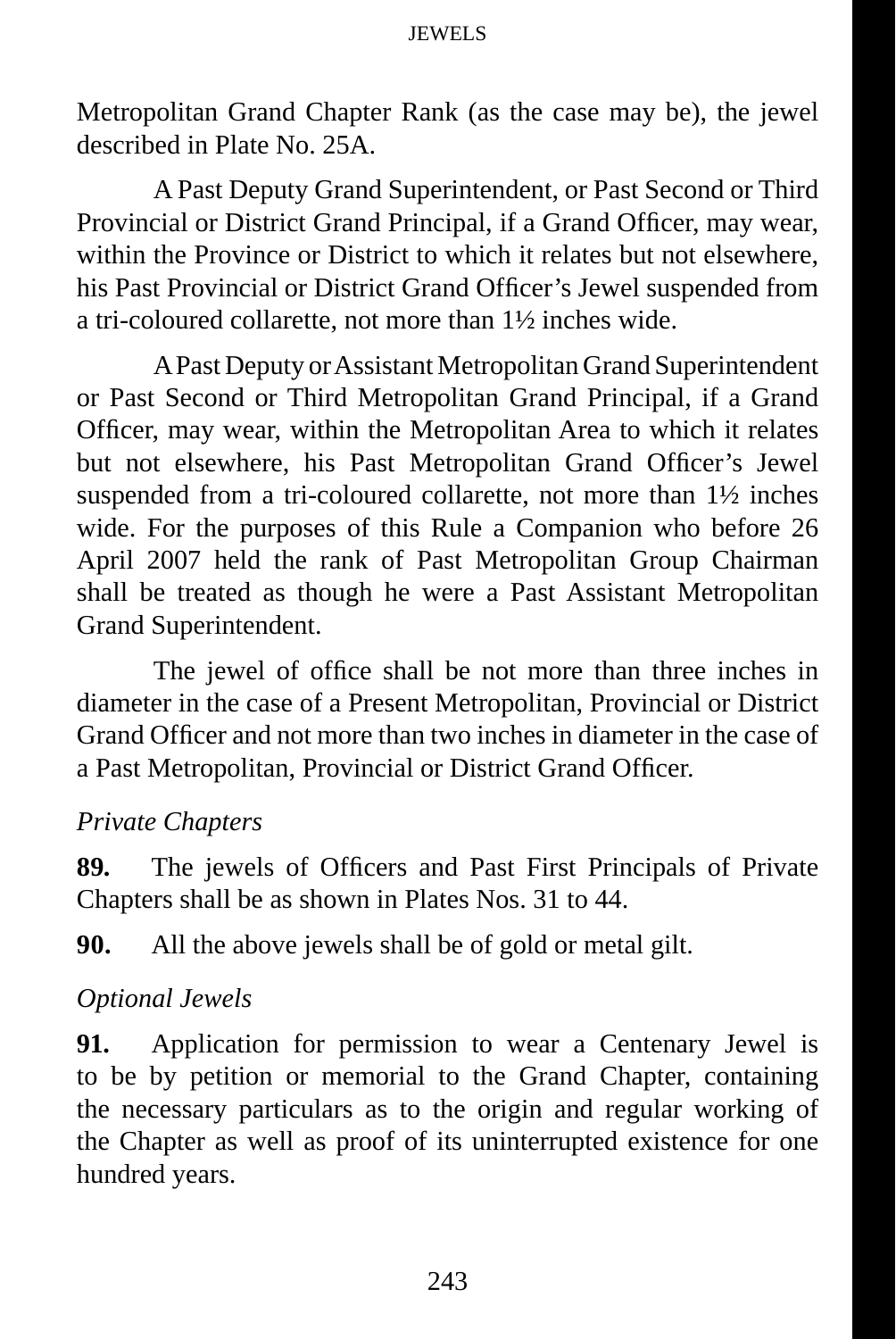Application for permission to attach a Bi-Centenary Bar to the ribbon of the Centenary Jewel must be similarly made and proof of two hundred years of uninterrupted existence established. When permission has been granted to a Chapter to wear a Centenary Jewel (or Bi-Centenary Bar), the privilege of wearing the Jewel (or Bi-Centenary Bar) is restricted to subscribing members and any Honorary Member who within the year before his election as such was a subscribing member.

The designs of a Centenary Jewel with its ribbon and for a Bi-Centenary Bar have been approved by the First Grand Principal (Plate No. 45). The fee for a Charter authorising a Chapter to wear the Jewel (or Bi-Centenary Bar) is prescribed by Regulation 99.

#### CHAINS AND COLLARS

**92.** In every case there shall be appended to the chain or collar the jewel appropriate to the office or rank to which such chain or collar relates, and no other.

#### *Grand Offi cers' Chains*

**93.** In the Grand Chapter and on any occasion when so ordered by the First Grand Principal the present Grand Officers shall wear chains of gold or metal gilt (Plate No. 5).

A Grand Superintendent shall wear a chain in his Provincial or District Grand Chapter or when officially present at any Chapter in his Province or District, or when visiting another Provincial or District Grand Chapter.

A Grand Inspector shall wear a chain when officially present at any Chapter in his Group or when visiting Provincial or District Grand Chapters.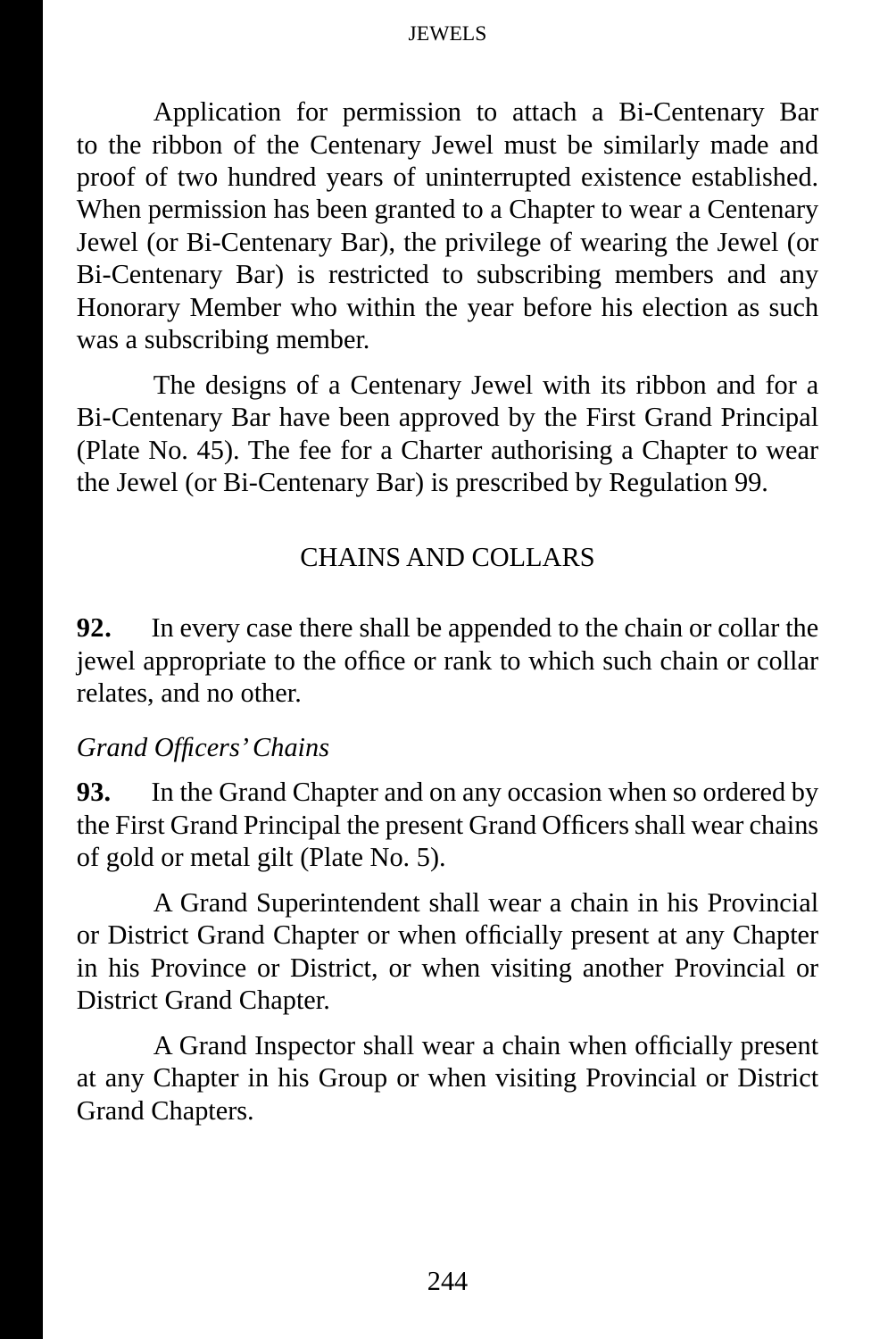# *Grand Offi cers' Collars*

On all other occasions present Grand Officers shall wear the appropriate jewel suspended from a collar four inches wide, of dark blue, crimson and light blue.

# *Past Grand Officers' Collars*

Past Grand Officers shall wear the appropriate jewel suspended from a similar collar on all occasions.

# *Metropolitan, Provincial, District, and Overseas Grand Chapter Rank Collars*

**94.** A Deputy or Assistant Metropolitan Grand Superintendent or Deputy Grand Superintendent shall wear a chain of gold or metal gilt (Plate Nos. 26B and 26D) in the Grand Chapter, or in his Metropolitan, Provincial or District Grand Chapter or when officially present at any Chapter in his Metropolitan Area, Province or District or when visiting another Metropolitan, Provincial or District Grand Chapter.

A Metropolitan Grand Inspector shall be permitted to wear a chain of gold or metal gilt (Plate No. 26E) in the Grand Chapter, or in his Metropolitan Grand Chapter or when officially present at any Chapter in his Metropolitan Area or when visiting another Metropolitan, Provincial or District Grand Chapter.

Second and Third Metropolitan, Provincial or District Grand Principals shall be permitted to wear a chain of gold or metal gilt (Plate No. 28A) in the Grand Chapter or in their Metropolitan, Provincial or District Grand Chapter or when officially present at any Chapter in their Metropolitan Area, Province or District or when visiting another Metropolitan, Provincial or District Grand Chapter.

Except when chains are worn as above, all Metropolitan, Provincial and District Grand Officers present and past and holders of Senior Metropolitan or Senior Overseas Grand Chapter Rank, Metropolitan or Overseas Grand Chapter Rank and Metropolitan or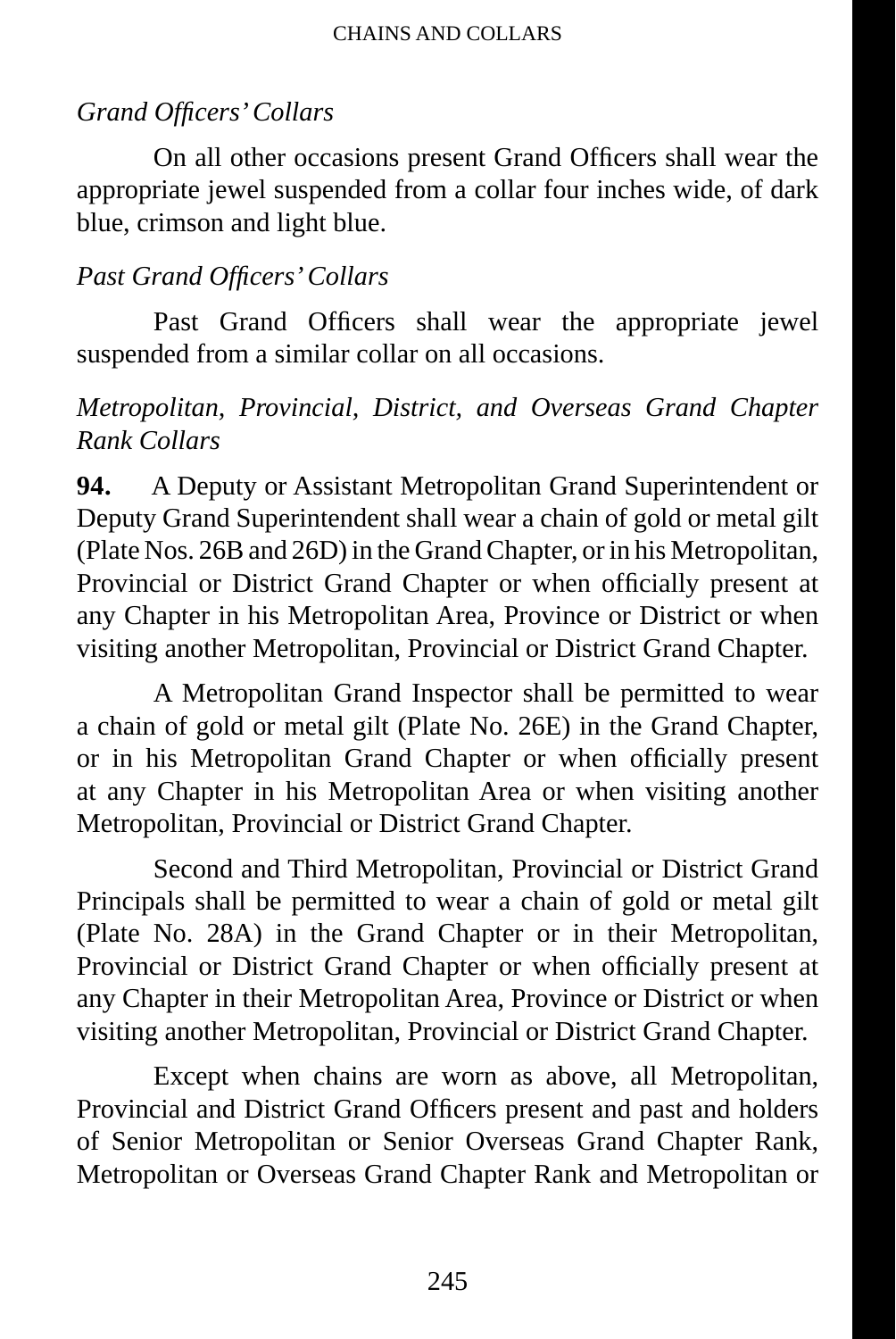#### CHAINS AND COLLARS

Overseas Chapter Rank shall wear the appropriate jewel suspended from a collar two inches wide of dark blue, crimson and light blue.

A Grand Officer who is performing official duties as a Metropolitan, Provincial or District Grand Officer may wear the appropriate chain or collar of such Metropolitan, Provincial or District Grand Officer with the apron of a Grand Officer.

### *Collars of Past First Principals and Offi cers of Private Chapters*

**95.** Past First Principals of Private Chapters shall wear on all occasions collars of crimson ribbon four inches wide with gilt braid a quarter of an inch wide in the centre, and the appropriate jewel suspended therefrom.

Principals of Private Chapters shall wear collars of crimson ribbon four inches wide with the appropriate jewel suspended therefrom in the Chapters of which they are the Principals or when representing their Chapters in the Grand Chapter, or in their Provincial or District Grand Chapter or on any special occasion when ordered by the First Grand Principal.

Other officers of Private Chapters shall wear similar collars with the appropriate jewel, but only in the Chapter in which they hold office.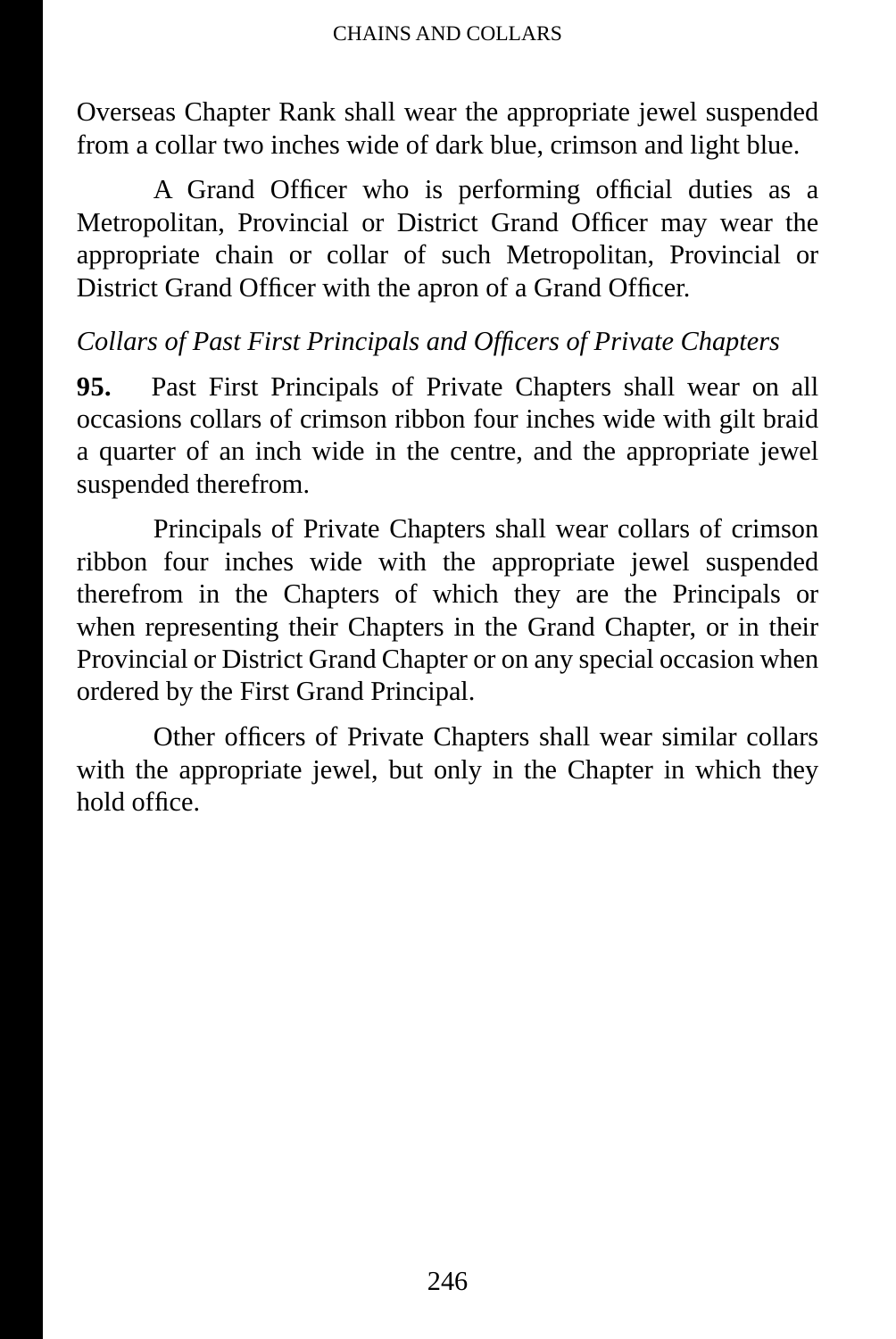#### APRONS

#### *Aprons*

**96.** Companions shall wear an apron of white lamb skin, from fourteen to sixteen inches wide, twelve to fourteen inches deep, rectangular and with a triangular overlap. The apron and the overlap shall have a border of indented crimson and dark blue except along the top: this border shall be not more than two inches wide and the crimson indents shall point inwards (Plate No. 47).

In the centre of the overlap shall be a triangle of white silk with a gilt border and within the triangle three taus united in gilt embroidery (hereinafter called the emblem: Plate No. 48).

There shall be two tassels of gold or metal gilt suspended from beneath the overlap by ribbons.

The backing and ribbons shall be white.

*Principals and Past Principals* shall wear the same save that the silk triangle on the overlap with the backing and ribbons shall be crimson.

*Holders of Senior Metropolitan or Senior Overseas Grand Chapter Rank, Metropolitan or Overseas Grand Chapter Rank and Metropolitan or Overseas Chapter Rank* shall wear the same save that the silk triangle on the overlap shall be dark blue. In the centre of the apron there shall be the gilt emblem (if any) of office or rank superimposed upon an equilateral triangle, the whole placed on a double circle, the points of the triangle extending to the inner circle. In the case of Senior Metropolitan or Overseas Grand Chapter Rank the words, e.g., "London Senior", or "Overseas Senior" (to correspond with the jewel) shall be embroidered between the two circles, in the case of Metropolitan Grand Chapter Rank and Metropolitan Chapter Rank the name of the Metropolitan Area and in the case of Overseas Grand Chapter Rank and Overseas Chapter Rank the word "Overseas"; provided that a Companion appointed to Senior London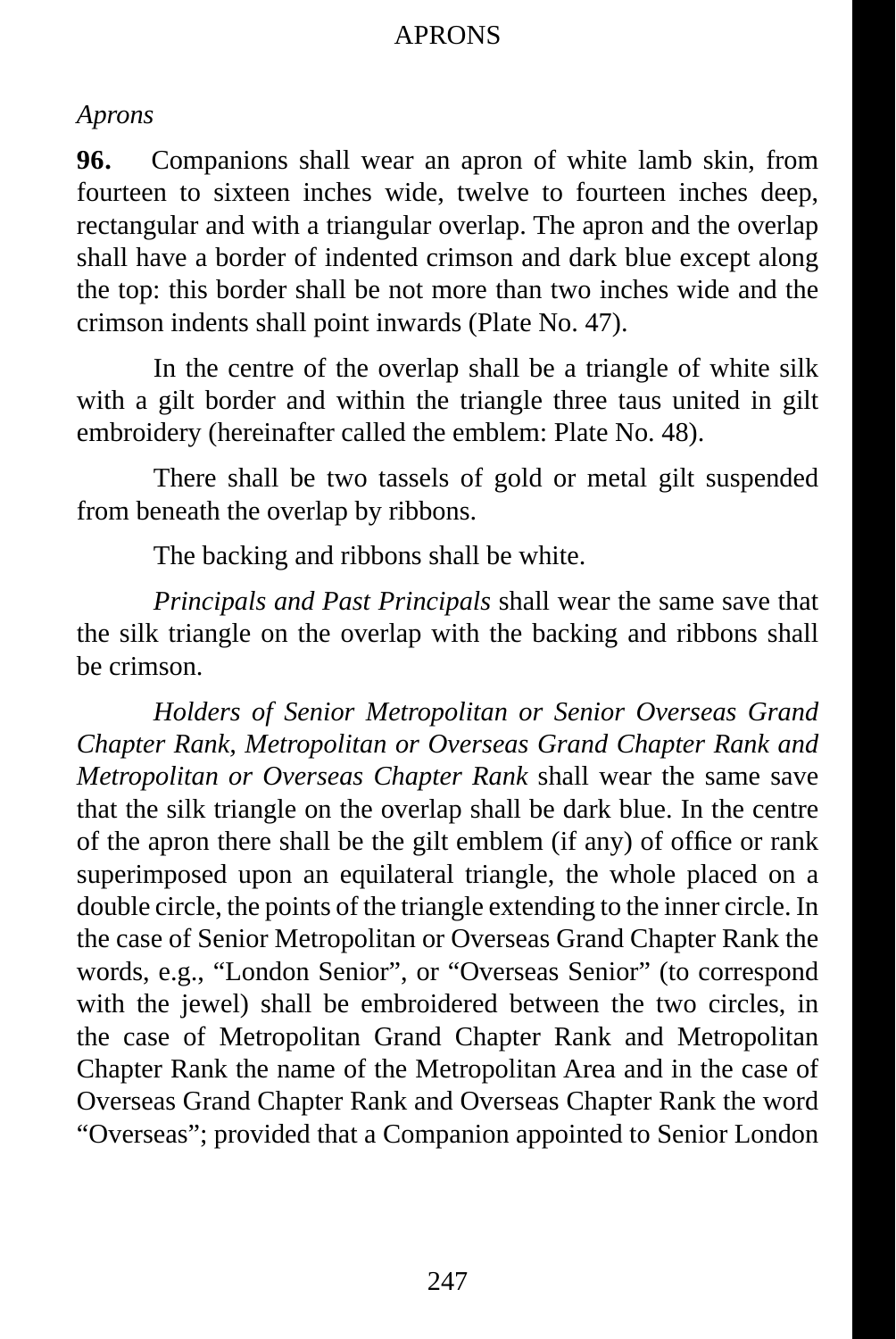#### APRONS

Grand Chapter Rank before 1 January 2000 may continue to wear the apron of a holder of London Grand Chapter Rank.

The backing and ribbons shall be dark blue.

*Holders of Provincial or District Grand Rank and Present Metropolitan Grand Officers when ordered by the Metropolitan Grand Superintendent to appear in an Official Capacity* shall wear the same, save that the name of the Province, District or Metropolitan Area shall be embroidered between the two circles and the points of the triangle upon which the emblem of office is superimposed shall extend to the outer circle.

The backing and ribbons shall be dark blue.

*Grand Officers* shall wear the same, save that there shall be a double indented crimson and dark blue border four inches wide and in the centre the emblem of office within two branches of laurel all embroidered in gilt. In the case of Grand Superintendents the name of the Metropolitan Area, Province or District shall be embroidered above the emblem.

The backing and ribbons shall be dark blue.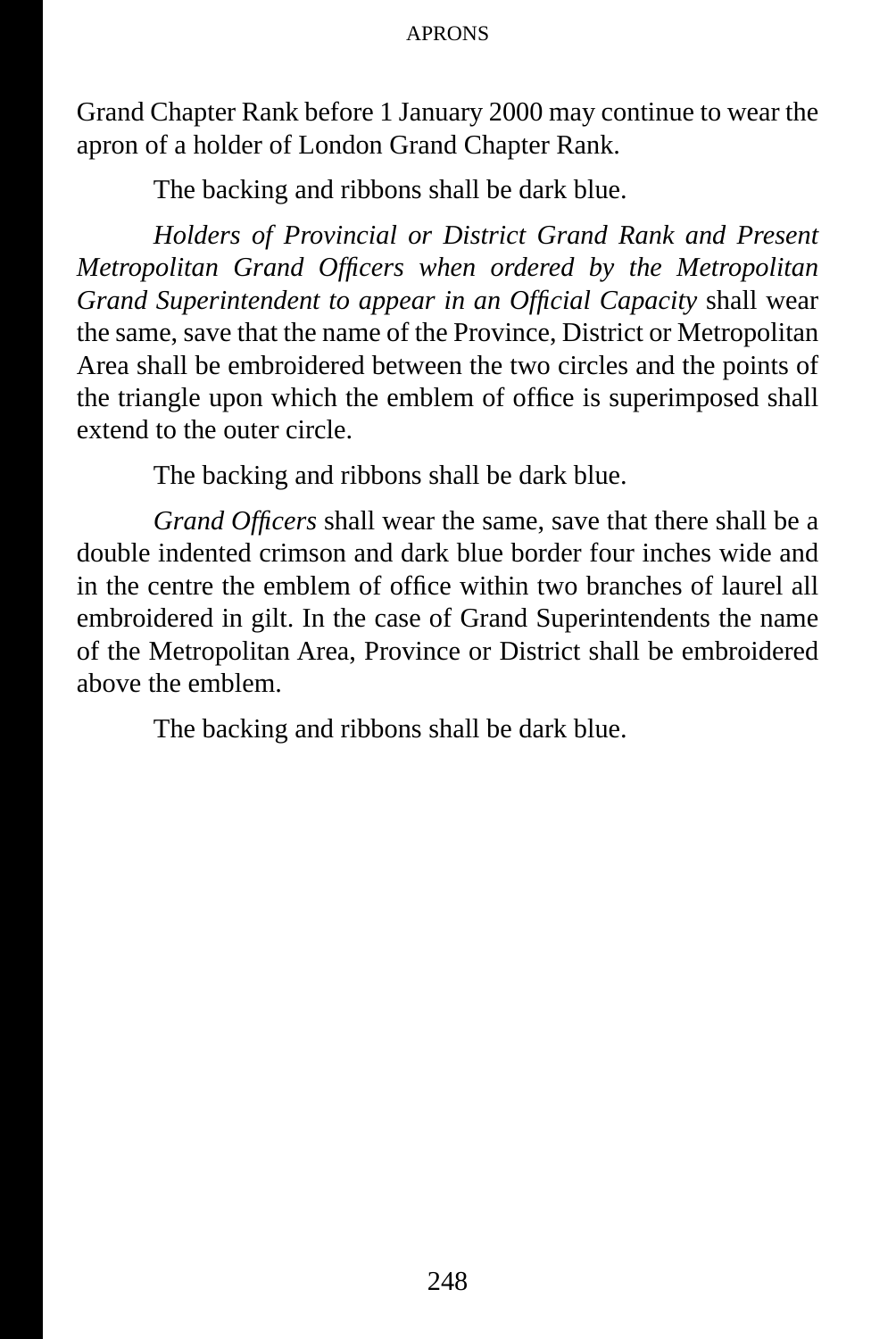**97.** All Companions shall wear a sash of the prescribed pattern (Plate No. 49) over the left shoulder with a silk fringe at the end and with the emblem embroidered on a white background save that:

(i) In the case of Principals and Past Principals the fringe shall be of gold or metal gilt and the emblem shall be embroidered on a crimson background.

(ii) In the case of Companions who hold Grand Chapter Rank, Senior Metropolitan or Senior Overseas Grand Chapter Rank or Metropolitan or Overseas Grand Chapter Rank, the fringe shall be of gold or metal gilt and the emblem shall be embroidered on a dark blue background. Provincial or District Grand Officers and holders of Metropolitan or Overseas Chapter Rank shall wear the same save that if the Companion is not an Installed Principal the fringe shall be of silk.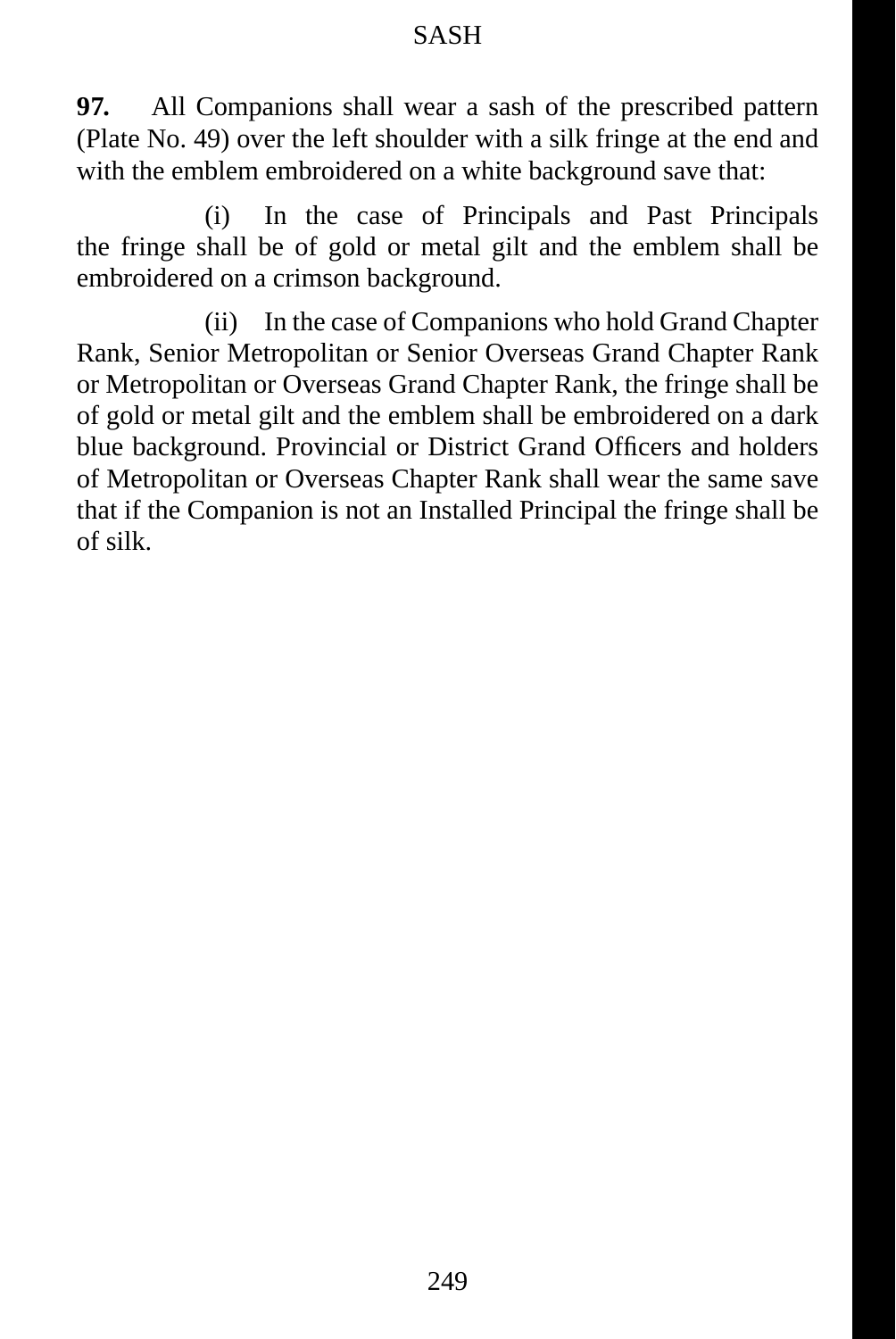#### FEES AND CONTRIBUTIONS

*Fees payable to the Fund of Grand Chapter*

- **98.** Fees shall be payable to the Fund of the Grand Chapter for:
	- **(a)** the Registration of
		- $(i)$  A Grand Officer, present or past, on first appointment
		- (ii) A Deputy or Assistant Metropolitan Grand Superintendent or Metropolitan Grand Inspector (under Regulation 26(c) (iii)), Deputy Grand Superintendent (under Regulation 28A (iii)), 2nd or 3rd Metropolitan Grand Principal (under Regulation 26(j)) or 2nd or 3rd Provincial or District Grand Principal (under Regulation 31(h))
		- (iii) A holder of Overseas Grand Chapter Rank or Overseas Chapter Rank (under Reg. 42)
		- (iv) A Royal Arch Mason, inclusive of Grand Chapter certificate (on exaltation or joining from a Chapter not under the Grand Chapter)
			- 1. in a Chapter in a Metropolitan Area or a Province
			- 2. in a District Chapter
			- 3. in a Chapter abroad not under a District

**(b)** the replacement or amendment of a Grand Chapter Certificate

- **(c)** a Certificate for a Serving Companion
- **(d)** a Dispensation by the First Grand Principal

of such respective amounts as fixed by resolution of the Grand Chapter in April or May of each year to take effect from the first day of January next following.

No fee is payable for the registration of a Companion who joins a Chapter from another under the Grand Chapter.